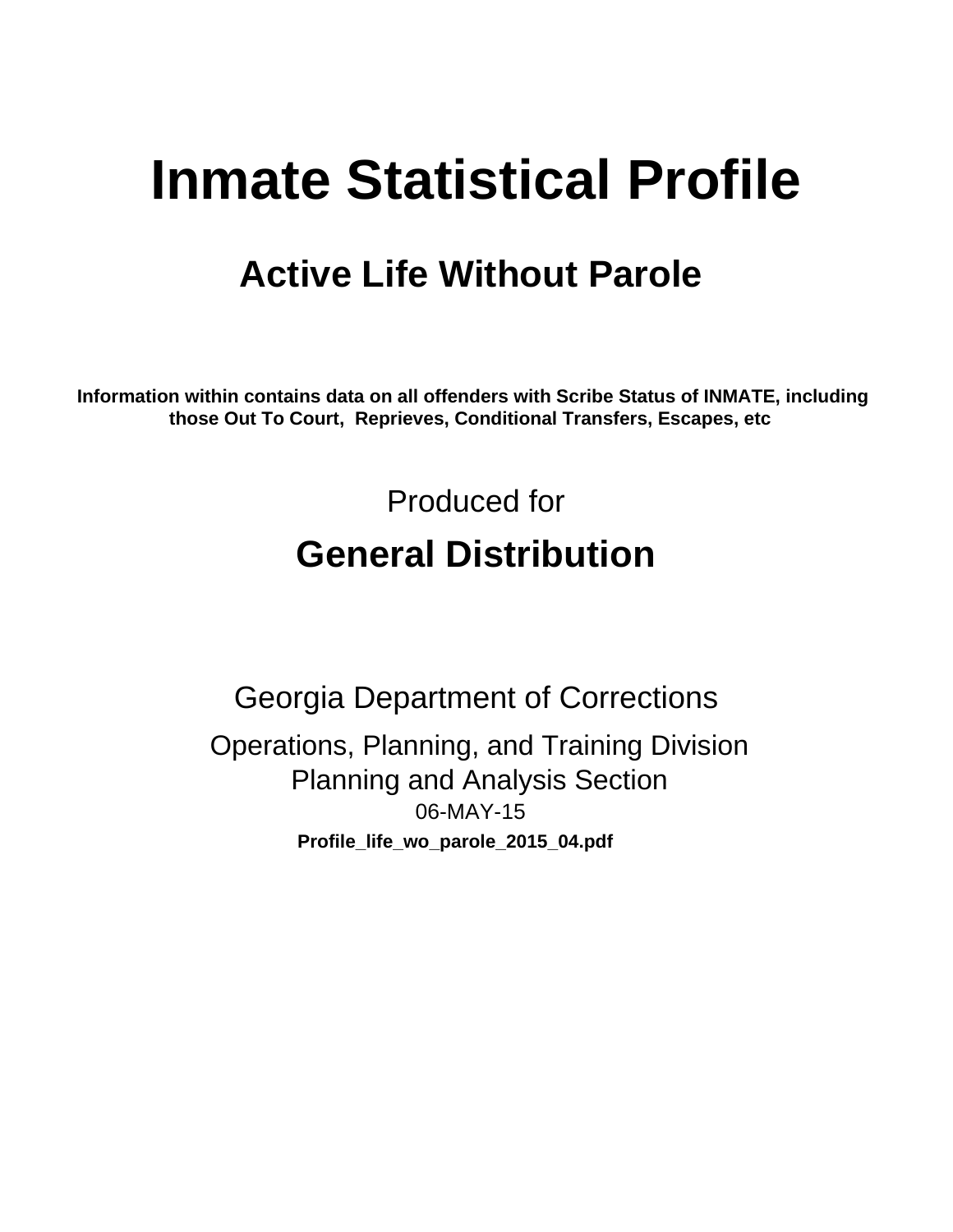#### **Inmate Statistical Profile 06-MAY-15** Contents

**Active Life Without Parole** 

Produced for General Distribution

## **Table of Contents**

| <b>Demographic information</b>                                       |
|----------------------------------------------------------------------|
| 4 Current age, broken out in ten year age groups                     |
| 5 Race group                                                         |
| 6 Marital status, self-reported at entry to prison                   |
| 7 Number of children, self-reported at entry to prison               |
| 8 Religious affiliation, self-reported at entry to prison            |
| 9 Home county - self-reported at entry to prison                     |
| 13 Employment status before prison, self-reported at entry to prison |
| 14 Age at admission                                                  |
| 16 Height, measured at entry to prison                               |
| 17 Weight, measured at entry to prison                               |
| 18 Military service                                                  |
| <b>Correctional information</b>                                      |
| 19 Type of admission to prison                                       |
| 20 Current / last institution type                                   |
| 21 Institution type - transitional centers                           |
| 22 Institution type - county prisons                                 |
| 23 Institution type - state prisons                                  |
| 24 Institution type - private prisons                                |
| 25 Institution type - inmate boot camp                               |
| 26 Number of disciplinary reports                                    |
| 27 Number of transfers                                               |
| 28 Number of escapes                                                 |
| 29 Time served in current (or last) institution                      |
| Educational, psychological and physical information                  |
| 30 Highest grade level attained                                      |
| 31 Culture fair IQ scores                                            |
| 32 Wide Range Achievement Test (WRAT) reading score                  |
| 33 Wide Range Achievement Test (WRAT) math score                     |
| 34 Wide Range Achievement Test (WRAT) spelling score                 |
| 35 Current / last mental health treatment level                      |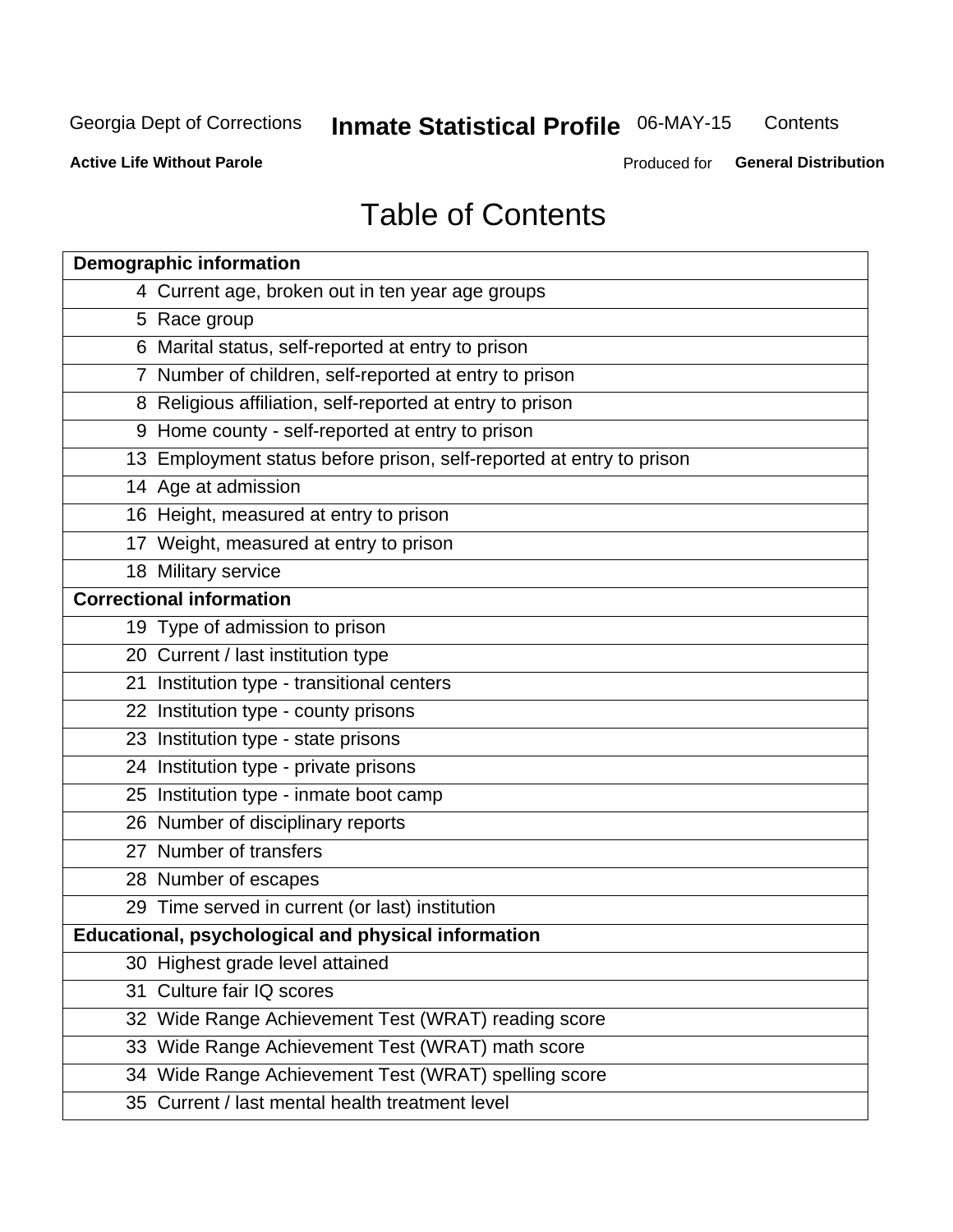#### Inmate Statistical Profile 06-MAY-15 Contents

**Active Life Without Parole** 

Produced for General Distribution

## **Table of Contents**

| <b>Educational, psychological and physical information</b>       |
|------------------------------------------------------------------|
| 36 PULHESDWIT medical scale - 'P' overall condition ('P'hysical) |
| 37 PULHESDWIT medical scale - 'U' upper body                     |
| 38 PULHESDWIT medical scale - 'L' lower body                     |
| 39 PULHESDWIT medical scale - 'H' hearing                        |
| 40 PULHESDWIT medical scale - 'E' vision                         |
| 41 PULHESDWIT medical scale -'S' psychiatric                     |
| 42 PULHESDWIT medical scale - 'D' dental                         |
| 43 PULHESDWIT medical scale - 'W' work ability                   |
| 44 PULHESDWIT medical scale - 'I' impairment                     |
| 45 PULHESDWIT medical scale - 'T' transportability               |
| <b>Crimes and criminal history information</b>                   |
| 46 Number of prior Georgia incarcerations                        |
| 47 Prison sentence in years                                      |
| 48 Primary offense, broken out into felonies vs misdemeanors     |
| 49 Primary offense, broken out into six broad crime categories   |
| 50 Primary offense, detailed offense code                        |
| 52 County of conviction of primary offense                       |
| 56 Circuit of conviction of primary offense                      |
| 58 Years served (jail + prison) in this incarceration            |
| <b>Medical information</b>                                       |
| 59 Results of most recent HIV test                               |
| 60 Results of most recent tuberculosis test                      |
| 61 Results of most recent syphilis test                          |
| 62 Results of most recent Hepatitis-C test                       |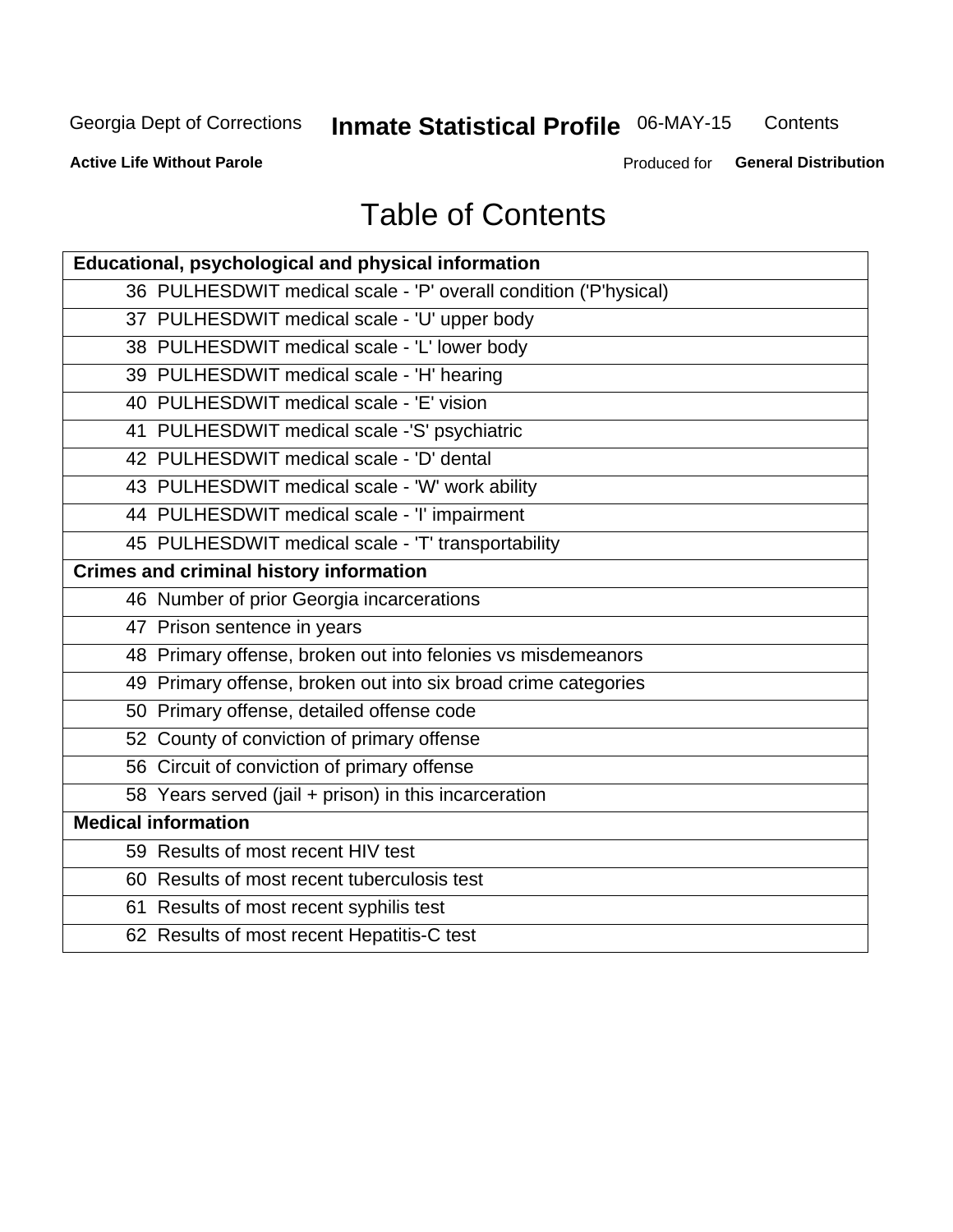#### **Active Life Without Parole**

#### Produced for General Distribution

### Current age, broken out in ten-year age groups

COL % - percent each COUNT is of its particular column

|                          |                 | <b>Male</b> |           | <b>Female</b> |           |       |              | <b>Total</b> |
|--------------------------|-----------------|-------------|-----------|---------------|-----------|-------|--------------|--------------|
| <b>Current Age</b>       | <b>Count</b>    | Col %       | Row %     | <b>Count</b>  | Col %     | Row % | <b>Total</b> | Col %        |
| <b>Teens (1-19)</b>      | 5               | 0.47%       | 100.00%   |               |           |       | 5            | 0.46%        |
| <b>Twenties (20-29)</b>  | 162             | 15.34%      | 98.18%    | 3             | 10.00%    | 1.82% | 165          | 15.19%       |
| <b>Thirties (30-39)</b>  | 286             | 27.08%      | 96.95%    | 9             | 30.00%    | 3.05% | 295          | 27.16%       |
| <b>Forties (40-49)</b>   | 307             | 29.07%      | 96.85%    | 10            | $33.33\%$ | 3.15% | 317          | 29.19%       |
| <b>Fifties (50-59)</b>   | 202             | 19.13%      | 96.19%    | 8             | 26.67%    | 3.81% | 210          | 19.34%       |
| <b>Sixties (60-69)</b>   | 74              | 7.01%       | 100.00%   |               |           |       | 74           | 6.81%        |
| Seventy + (70 and above) | 20 <sub>1</sub> | 1.89%       | 100.00%   |               |           |       | 20           | 1.84%        |
| <b>Total Reported</b>    | 1,056           | 100%        | $97.24\%$ | 30            | 100%      | 2.76% | 1,086        | 100%         |

| <b>Not Repo</b><br><b>Anorted</b><br>$\sim$ |      |    |      |
|---------------------------------------------|------|----|------|
| $T0+0$                                      | ,056 | vu | ,086 |

| Mean<br>(average)    | 42.36 | 41.8 | 42.35 |
|----------------------|-------|------|-------|
| Median (middle)      |       |      |       |
| Mode (most frequent) | 34    |      | 34    |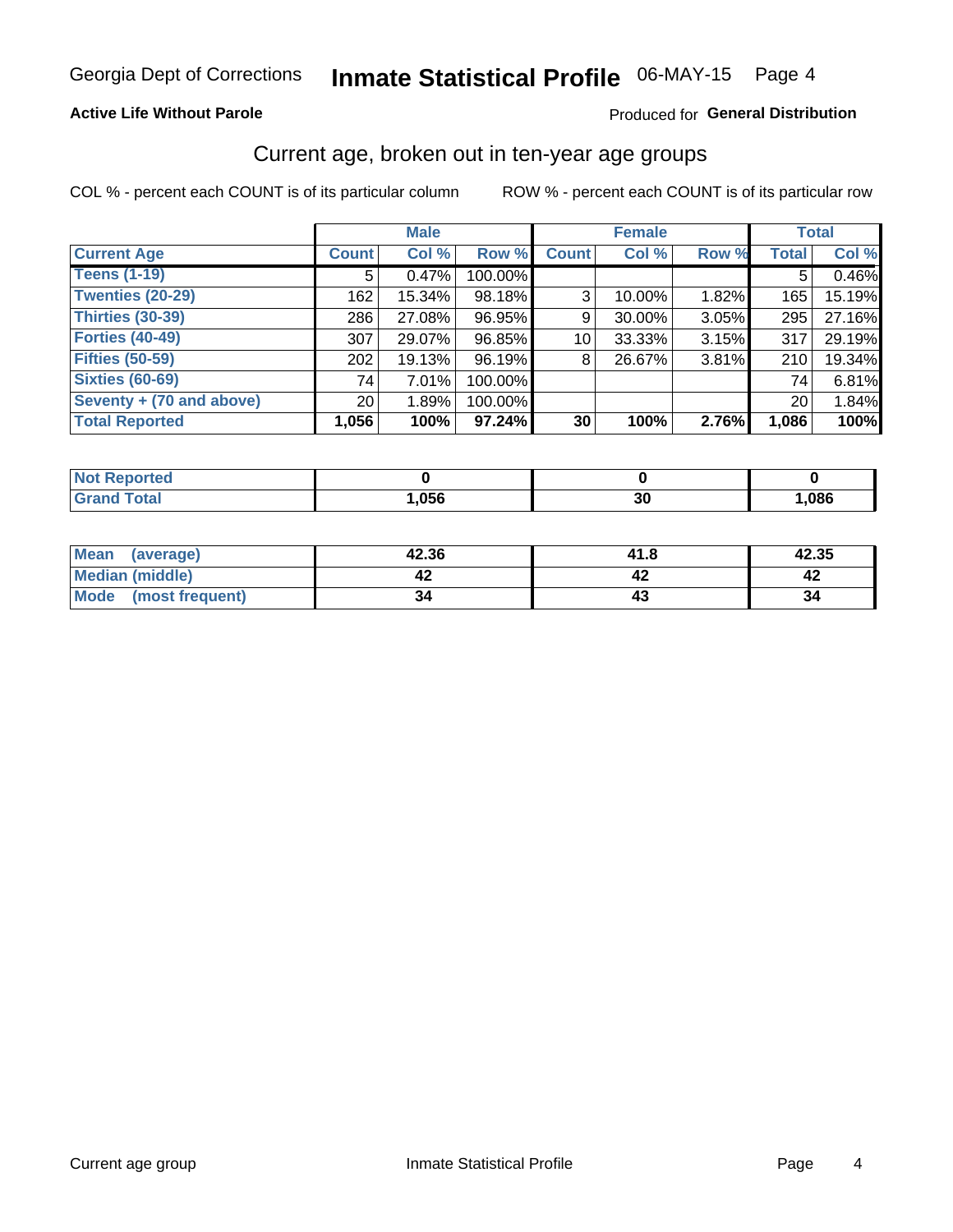#### Inmate Statistical Profile 06-MAY-15 Page 5

#### **Active Life Without Parole**

Produced for General Distribution

### Race group

COL % - percent each COUNT is of its particular column

|                              | <b>Male</b>  |         |                    | <b>Female</b> |        |       | <b>Total</b> |        |
|------------------------------|--------------|---------|--------------------|---------------|--------|-------|--------------|--------|
| <b>Race Group</b>            | <b>Count</b> | Col %   | <b>Row % Count</b> |               | Col %  | Row % | <b>Total</b> | Col %  |
| <b>White</b>                 | 238          | 22.54%  | 95.58%             | 11            | 36.67% | 4.42% | 249          | 22.93% |
| <b>Black</b><br>$\mathbf{2}$ | 790          | 74.81%  | 97.77%             | 18            | 60.00% | 2.23% | 808          | 74.40% |
| <b>Other</b><br>5.           |              | $.09\%$ | 100.00%            |               |        |       |              | .09%   |
| <b>Asian</b><br>6            | 4            | .38%    | 100.00%            |               |        |       | 4            | .37%   |
| <b>Hispanic</b><br>10        | 23           | 2.18%   | 95.83%             |               | 3.33%  | 4.17% | 24           | 2.21%  |
| <b>Total Reported</b>        | 1,056        | 100%    | $97.24\%$          | 30            | 100%   | 2.76% | 1,086        | 100%   |

| .<br>rteo<br>' NO) |      |    |      |
|--------------------|------|----|------|
| $F \cap F \cap F$  | ,056 | 30 | ,086 |

| –•••• |  | M |  |  |  |
|-------|--|---|--|--|--|
|-------|--|---|--|--|--|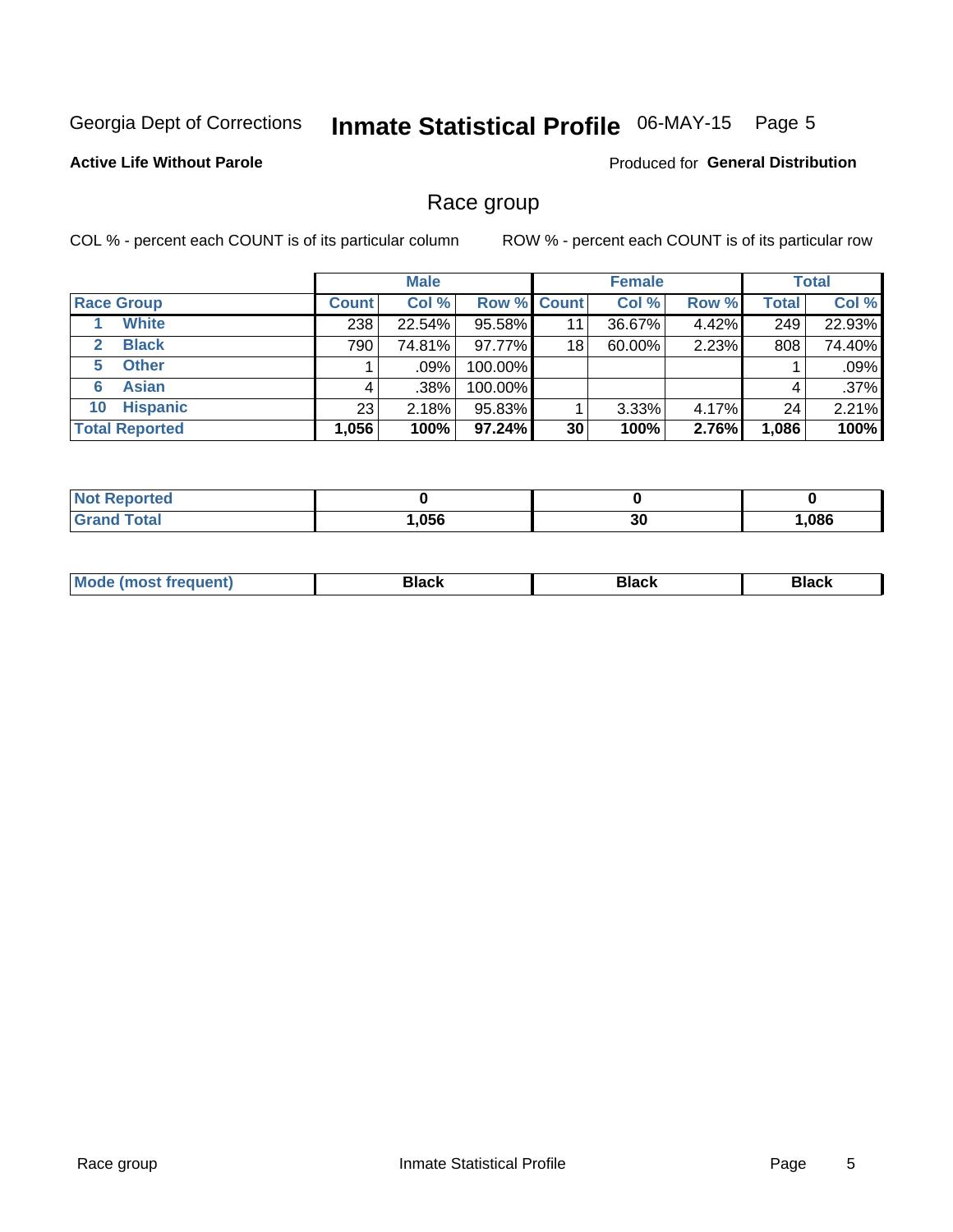## Inmate Statistical Profile 06-MAY-15 Page 6

#### **Active Life Without Parole**

#### Produced for General Distribution

### Marital status, self-reported at entry to prison

COL % - percent each COUNT is of its particular column

|                            | <b>Male</b>     |        |         |              | <b>Female</b> | <b>Total</b> |              |        |
|----------------------------|-----------------|--------|---------|--------------|---------------|--------------|--------------|--------|
| <b>Marital Status</b>      | <b>Count</b>    | Col %  | Row %   | <b>Count</b> | Col %         | Row %        | <b>Total</b> | Col %  |
| <b>Unknown</b><br>$\bf{0}$ |                 | .66%   | 100.00% |              |               |              |              | .64%   |
| <b>Divorced</b><br>D       | 86              | 8.14%  | 97.73%  | 2            | 6.67%         | 2.27%        | 88           | 8.10%  |
| <b>Married</b><br>М        | 147             | 13.92% | 96.08%  | 6            | 20.00%        | 3.92%        | 153          | 14.09% |
| <b>Separated</b><br>S      | 27              | 2.56%  | 90.00%  | 3            | 10.00%        | 10.00%       | 30           | 2.76%  |
| <b>Unmarried</b><br>U      | 766             | 72.54% | 98.21%  | 14           | 46.67%        | 1.79%        | 780          | 71.82% |
| <b>Widow</b><br>W          | 23 <sub>1</sub> | 2.18%  | 82.14%  | 5            | 16.67%        | 17.86%       | 28           | 2.58%  |
| <b>Total Reported</b>      | 1,056           | 100%   | 97.24%  | 30           | 100%          | 2.76%        | 1,086        | 100%   |

| prted<br>NOT |      |          |      |
|--------------|------|----------|------|
| <b>Fotal</b> | .056 | חפ<br>งบ | ,086 |

|  | M | . | Unmarried | າmarried<br>_____ |
|--|---|---|-----------|-------------------|
|--|---|---|-----------|-------------------|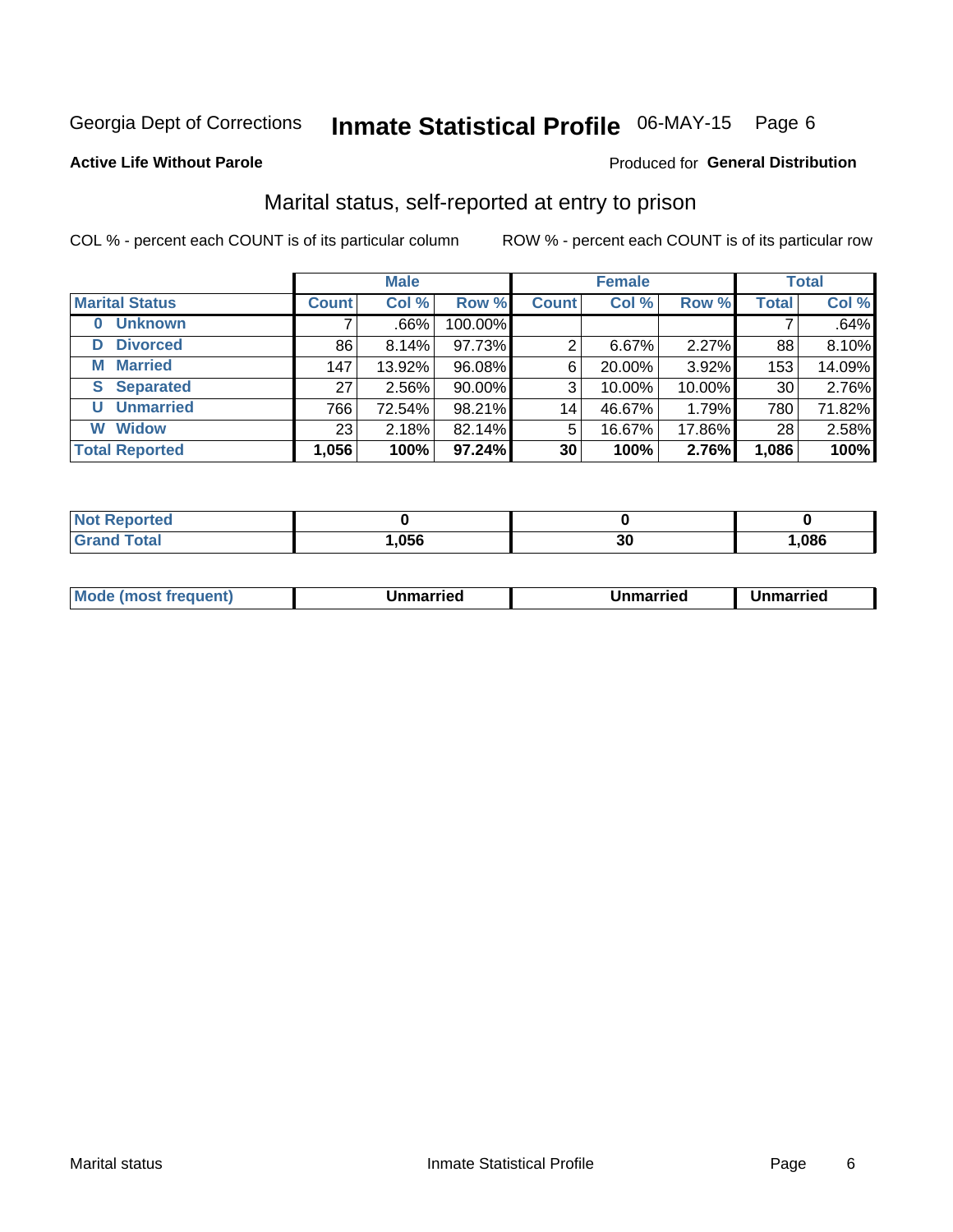## Inmate Statistical Profile 06-MAY-15 Page 7

#### **Active Life Without Parole**

#### **Produced for General Distribution**

## Number of children, self reported at entry to prison

COL % - percent each COUNT is of its particular column

|                           |                | <b>Male</b> |         |              | <b>Female</b> |       |                | <b>Total</b> |
|---------------------------|----------------|-------------|---------|--------------|---------------|-------|----------------|--------------|
| <b>Number of Children</b> | <b>Count</b>   | Col %       | Row %   | <b>Count</b> | Col %         | Row % | <b>Total</b>   | Col %        |
| $\bf{0}$                  | 392            | 37.44%      | 97.03%  | 12           | 40.00%        | 2.97% | 404            | 37.51%       |
|                           | 248            | 23.69%      | 97.64%  | 6            | 20.00%        | 2.36% | 254            | 23.58%       |
| $\overline{2}$            | 173            | 16.52%      | 98.30%  | 3            | 10.00%        | 1.70% | 176            | 16.34%       |
| 3                         | 103            | 9.84%       | 95.37%  | 5            | 16.67%        | 4.63% | 108            | 10.03%       |
| 4                         | 67             | 6.40%       | 98.53%  |              | 3.33%         | 1.47% | 68             | 6.31%        |
| 5                         | 33             | 3.15%       | 91.67%  | 3            | 10.00%        | 8.33% | 36             | 3.34%        |
| $6\phantom{1}6$           | 14             | 1.34%       | 100.00% |              |               |       | 14             | 1.30%        |
| 7                         |                | 0.67%       | 100.00% |              |               |       | 7              | 0.65%        |
| $\overline{\mathbf{8}}$   | $\overline{2}$ | 0.19%       | 100.00% |              |               |       | 2              | 0.19%        |
| $\boldsymbol{9}$          | 2              | 0.19%       | 100.00% |              |               |       | 2              | 0.19%        |
| 10                        | $\overline{2}$ | 0.19%       | 100.00% |              |               |       | $\overline{2}$ | 0.19%        |
| Over 10                   | 4              | 0.38%       | 100.00% |              |               |       | 4              | 0.37%        |
| <b>Total Reported</b>     | 1,047          | 100%        | 97.21%  | 30           | 100%          | 2.79% | 1,077          | 100%         |

| A CO |      |                  |      |
|------|------|------------------|------|
|      | ,056 | - -<br>. .<br>v, | ,086 |

| Mean<br>(average)       | 1.50 | 1.53 | 1.51 |
|-------------------------|------|------|------|
| <b>Median (middle)</b>  |      |      |      |
| Mode<br>(most frequent) |      |      |      |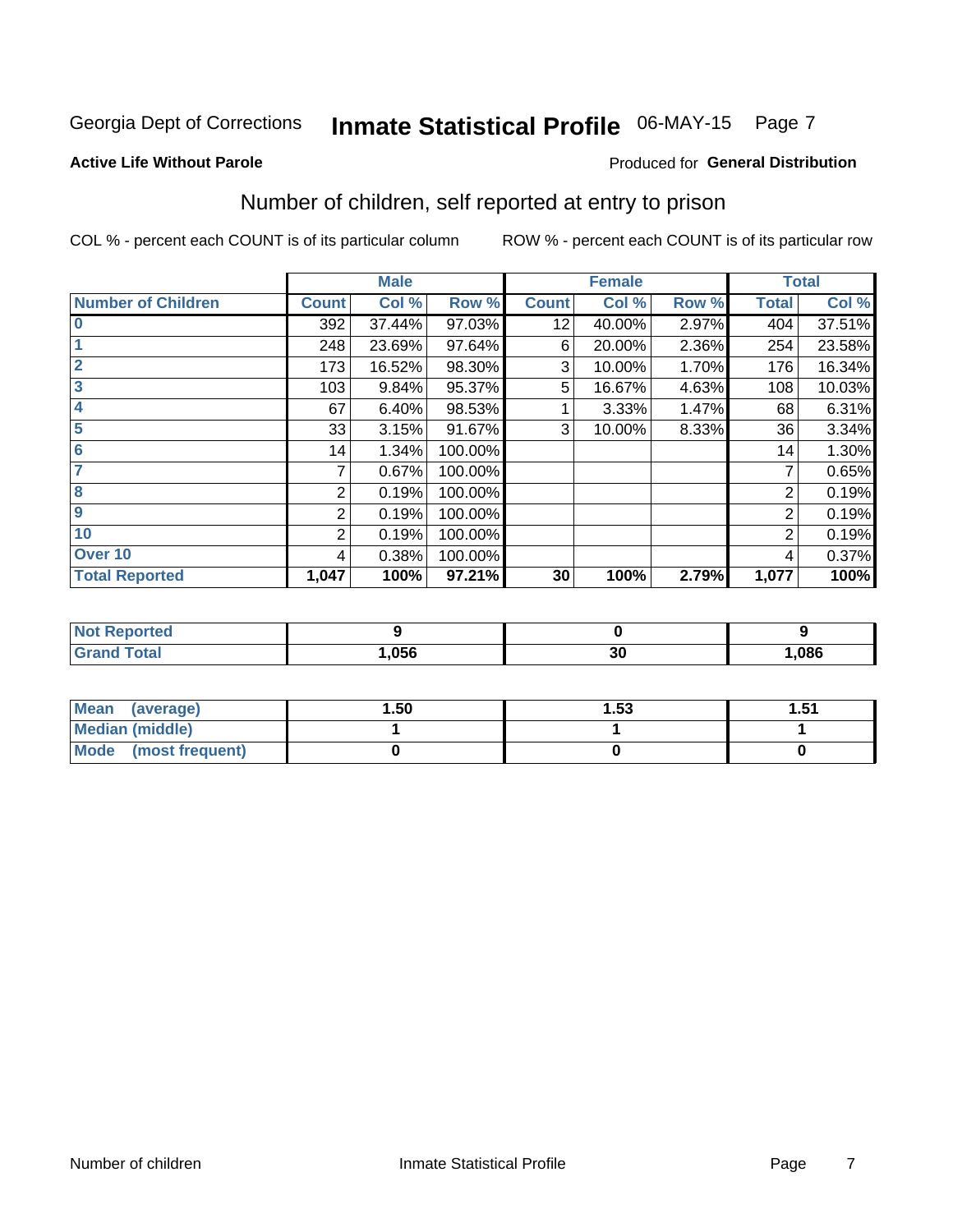## Inmate Statistical Profile 06-MAY-15 Page 8

#### **Active Life Without Parole**

#### Produced for General Distribution

### Religious affiliation, self-reported at entry to prison

COL % - percent each COUNT is of its particular column

|              |                              |              | <b>Male</b> |         |              | <b>Female</b> |       |       | <b>Total</b> |
|--------------|------------------------------|--------------|-------------|---------|--------------|---------------|-------|-------|--------------|
|              | <b>Religious Affiliation</b> | <b>Count</b> | Col %       | Row %   | <b>Count</b> | Col %         | Row % | Total | Col %        |
|              | <b>Islam</b>                 | 47           | 8.01%       | 94.00%  | 3            | 13.64%        | 6.00% | 50    | 8.21%        |
| $\mathbf{2}$ | <b>Catholic</b>              | 23           | 3.92%       | 95.83%  |              | 4.55%         | 4.17% | 24    | 3.94%        |
| 3            | <b>Baptist</b>               | 273          | 46.51%      | 95.12%  | 14           | 63.64%        | 4.88% | 287   | 47.13%       |
| 4            | <b>Methodist</b>             | 11           | 1.87%       | 91.67%  |              | 4.55%         | 8.33% | 12    | 1.97%        |
| 7            | <b>Chc Of God</b>            | 2            | .34%        | 100.00% |              |               |       | 2     | .33%         |
| 8            | <b>Holiness</b>              | 22           | 3.75%       | 95.65%  |              | 4.55%         | 4.35% | 23    | 3.78%        |
| 9            | <b>Jewish</b>                | 2            | .34%        | 100.00% |              |               |       | 2     | .33%         |
| 10           | <b>Anglican</b>              |              | .17%        | 100.00% |              |               |       |       | .16%         |
| 12           | <b>Hindu</b>                 | 2            | .34%        | 100.00% |              |               |       | 2     | .33%         |
| 16           | <b>Seven D Ad</b>            | 4            | .68%        | 100.00% |              |               |       | 4     | .66%         |
| 17           | <b>Jehovah Wt</b>            | 8            | 1.36%       | 100.00% |              |               |       | 8     | 1.31%        |
| 18           | <b>Latr Day S</b>            |              | .17%        | 100.00% |              |               |       |       | .16%         |
| 20           | <b>Other Prot</b>            | 80           | 13.63%      | 97.56%  | 2            | 9.09%         | 2.44% | 82    | 13.46%       |
| 96           | <b>None</b>                  | 111          | 18.91%      | 100.00% |              |               |       | 111   | 18.23%       |
|              | <b>Total Reported</b>        | 587          | 100%        | 96.39%  | 22           | 100%          | 3.61% | 609   | 100%         |

| rtea   | $\sqrt{2}$ |    | $-$  |
|--------|------------|----|------|
| .      | 1VJ        |    | . .  |
| ______ | .056       | 30 | .086 |

| Mode (most frequent) | Baptist | Baptist | Baptist |
|----------------------|---------|---------|---------|
|----------------------|---------|---------|---------|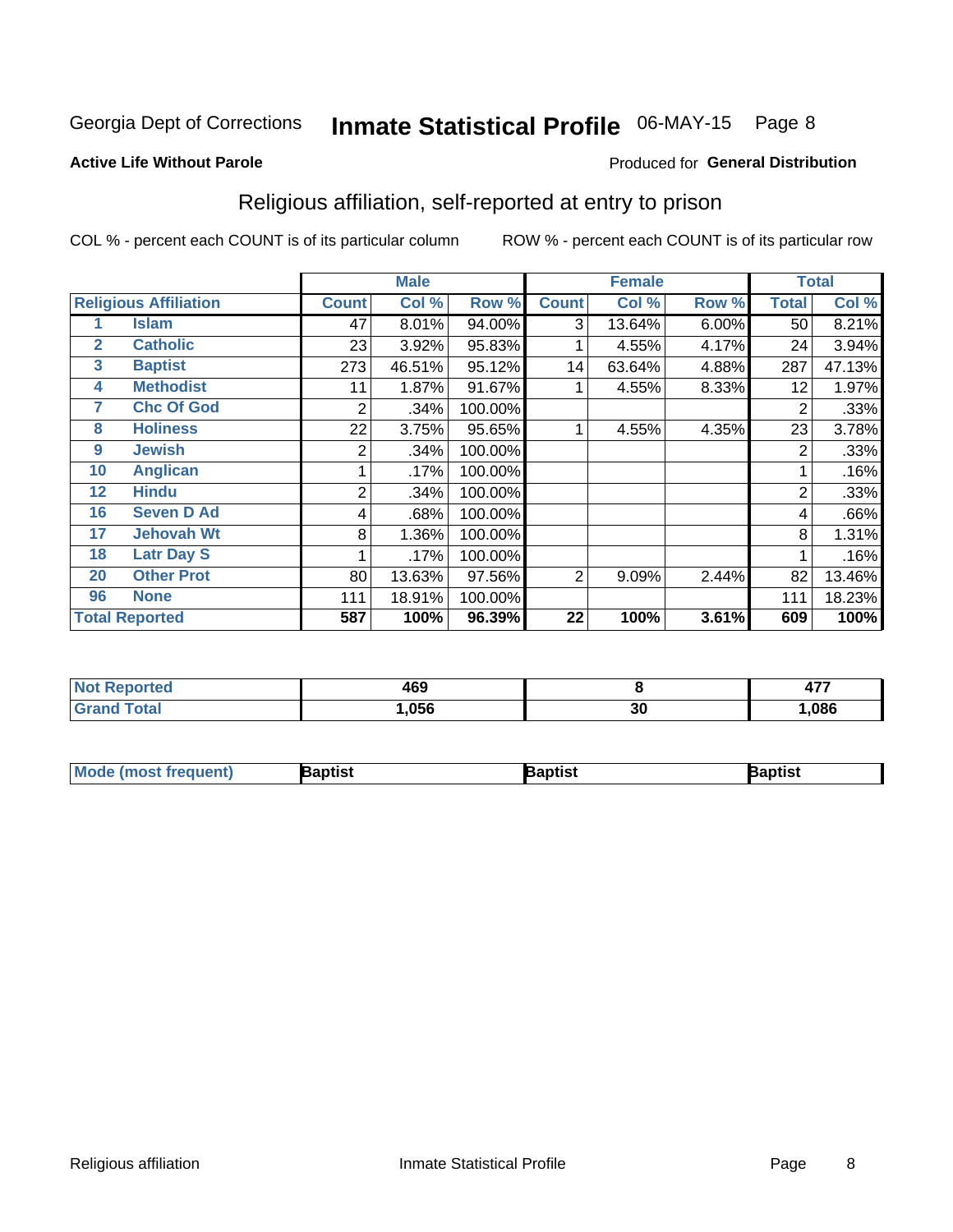## Inmate Statistical Profile 06-MAY-15 Page 9

#### **Active Life Without Parole**

#### Produced for General Distribution

### Home county, self-reported at entry to prison

COL % - percent each COUNT is of its particular column

|     |                             |                         | <b>Male</b> |         |              | <b>Female</b> |        | <b>Total</b>     |        |
|-----|-----------------------------|-------------------------|-------------|---------|--------------|---------------|--------|------------------|--------|
|     | <b>Home County</b>          | <b>Count</b>            | Col %       | Row %   | <b>Count</b> | Col %         | Row %  | <b>Total</b>     | Col %  |
| 000 | <b>Unknown</b>              | 204                     | 19.32%      | 95.77%  | 9            | 30.00%        | 4.23%  | $\overline{213}$ | 19.61% |
| 001 | <b>Appling County</b>       | 4                       | .38%        | 100.00% |              |               |        | 4                | .37%   |
| 002 | <b>Atkinson County</b>      | $\mathbf 1$             | .09%        | 100.00% |              |               |        | 1                | .09%   |
| 003 | <b>Bacon County</b>         | 1                       | .09%        | 100.00% |              |               |        | 1                | .09%   |
| 005 | <b>Baldwin County</b>       | 3                       | .28%        | 100.00% |              |               |        | 3                | .28%   |
| 007 | <b>Barrow County</b>        | $\overline{7}$          | .66%        | 100.00% |              |               |        | 7                | .64%   |
| 008 | <b>Bartow County</b>        | 6                       | .57%        | 100.00% |              |               |        | 6                | .55%   |
| 009 | <b>Ben Hill County</b>      | 5                       | .47%        | 100.00% |              |               |        | 5                | .46%   |
| 010 | <b>Berrien County</b>       | $\overline{2}$          | .19%        | 100.00% |              |               |        | $\overline{2}$   | .18%   |
| 011 | <b>Bibb County</b>          | 21                      | 1.99%       | 95.45%  | 1            | 3.33%         | 4.55%  | 22               | 2.03%  |
| 012 | <b>Bleckley County</b>      | $\overline{\mathbf{c}}$ | .19%        | 100.00% |              |               |        | $\overline{2}$   | .18%   |
| 014 | <b>Brooks County</b>        | $\mathbf 1$             | .09%        | 100.00% |              |               |        | 1                | .09%   |
| 016 | <b>Bulloch County</b>       | 3                       | .28%        | 100.00% |              |               |        | 3                | .28%   |
| 017 | <b>Burke County</b>         | 10                      | .95%        | 100.00% |              |               |        | 10               | .92%   |
| 018 | <b>Butts County</b>         | $\overline{2}$          | .19%        | 100.00% |              |               |        | $\overline{2}$   | .18%   |
| 020 | <b>Camden County</b>        | 5                       | .47%        | 83.33%  | 1            | 3.33%         | 16.67% | 6                | .55%   |
| 021 | <b>Candler County</b>       | $\mathbf 1$             | .09%        | 100.00% |              |               |        | 1                | .09%   |
| 022 | <b>Carroll County</b>       | 2                       | .19%        | 100.00% |              |               |        | $\overline{2}$   | .18%   |
| 023 | <b>Catoosa County</b>       | 3                       | .28%        | 100.00% |              |               |        | 3                | .28%   |
| 025 | <b>Chatham County</b>       | 40                      | 3.79%       | 100.00% |              |               |        | 40               | 3.68%  |
| 026 | <b>Chattahoochee County</b> | 1                       | .09%        | 100.00% |              |               |        | 1                | .09%   |
| 027 | <b>Chattooga County</b>     | $\mathbf 1$             | .09%        | 100.00% |              |               |        | 1                | .09%   |
| 028 | <b>Cherokee County</b>      | $\overline{2}$          | .19%        | 100.00% |              |               |        | $\overline{2}$   | .18%   |
| 029 | <b>Clarke County</b>        | 20                      | 1.89%       | 100.00% |              |               |        | 20               | 1.84%  |
| 030 | <b>Clay County</b>          | 1                       | .09%        | 100.00% |              |               |        | 1                | .09%   |
| 031 | <b>Clayton County</b>       | 28                      | 2.65%       | 100.00% |              |               |        | 28               | 2.58%  |
| 033 | <b>Cobb County</b>          | 39                      | 3.69%       | 100.00% |              |               |        | 39               | 3.59%  |
| 034 | <b>Coffee County</b>        | 3                       | .28%        | 100.00% |              |               |        | 3                | .28%   |
| 035 | <b>Colquitt County</b>      | 3                       | .28%        | 100.00% |              |               |        | 3                | .28%   |
| 036 | <b>Columbia County</b>      | 6                       | .57%        | 85.71%  | 1            | 3.33%         | 14.29% | 7                | .64%   |
| 037 | <b>Cook County</b>          | 4                       | .38%        | 100.00% |              |               |        | 4                | .37%   |
| 038 | <b>Coweta County</b>        | 4                       | .38%        | 80.00%  | 1            | 3.33%         | 20.00% | 5                | .46%   |
| 040 | <b>Crisp County</b>         | $\overline{5}$          | .47%        | 100.00% |              |               |        | 5                | .46%   |
| 042 | <b>Dawson County</b>        | $\mathbf{1}$            | .09%        | 100.00% |              |               |        | 1                | .09%   |
| 043 | <b>Decatur County</b>       | $\overline{2}$          | .19%        | 100.00% |              |               |        | $\overline{2}$   | .18%   |
| 044 | <b>Dekalb County</b>        | 77                      | 7.29%       | 100.00% |              |               |        | 77               | 7.09%  |
| 045 | <b>Dodge County</b>         | 1                       | .09%        | 100.00% |              |               |        | 1                | .09%   |
| 046 | <b>Dooly County</b>         | 1                       | .09%        | 50.00%  | $\mathbf 1$  | 3.33%         | 50.00% | $\overline{2}$   | .18%   |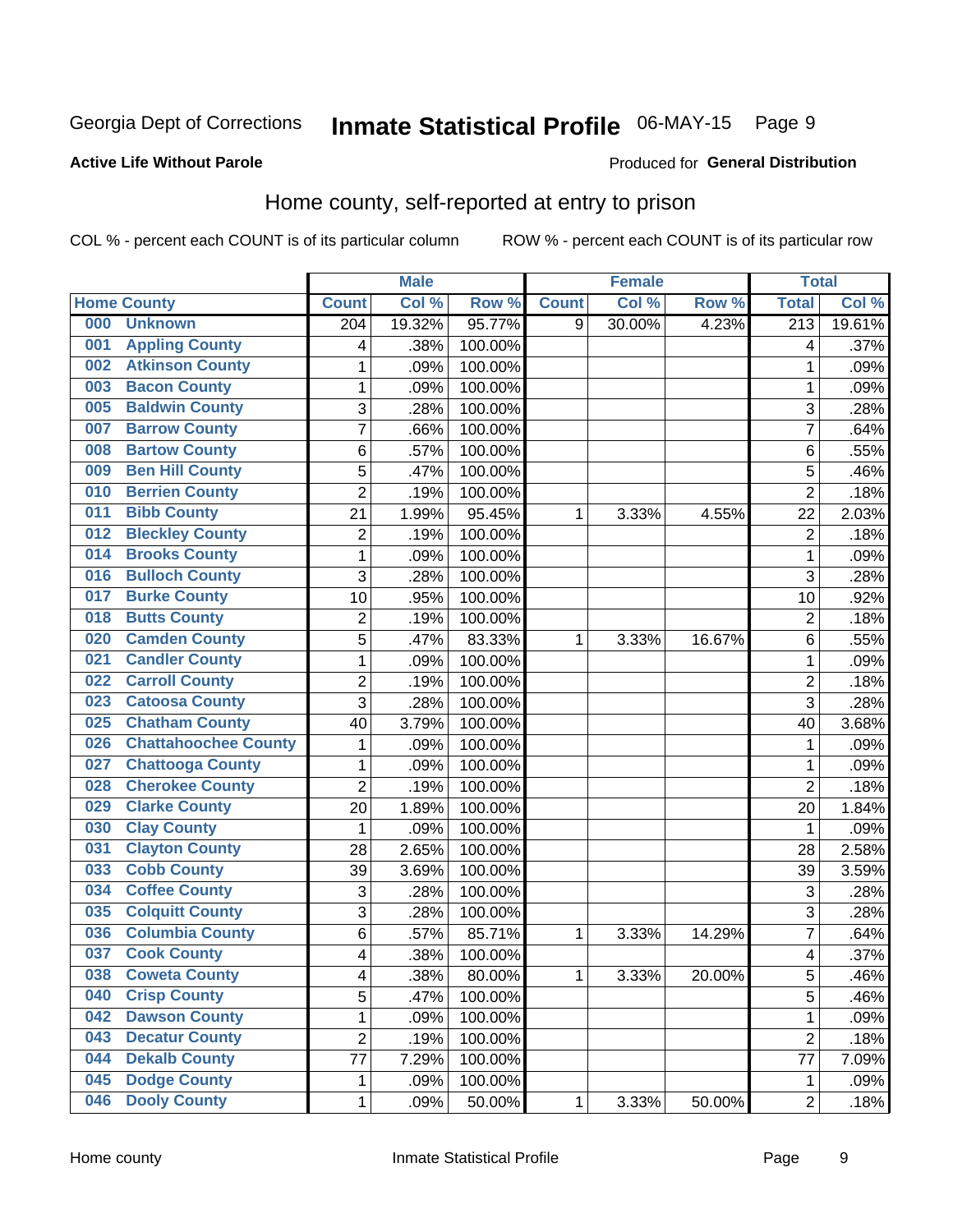## Inmate Statistical Profile 06-MAY-15 Page 10

#### **Active Life Without Parole**

#### Produced for General Distribution

### Home county, self-reported at entry to prison

COL % - percent each COUNT is of its particular column

|     |                          |                  | <b>Male</b> |         |              | <b>Female</b> |        | <b>Total</b>    |        |
|-----|--------------------------|------------------|-------------|---------|--------------|---------------|--------|-----------------|--------|
|     | <b>Home County</b>       | <b>Count</b>     | Col %       | Row %   | <b>Count</b> | Col %         | Row %  | <b>Total</b>    | Col %  |
| 047 | <b>Dougherty County</b>  | 24               | 2.27%       | 96.00%  | $\mathbf{1}$ | 3.33%         | 4.00%  | $\overline{25}$ | 2.30%  |
| 048 | <b>Douglas County</b>    | 15               | 1.42%       | 88.24%  | 2            | 6.67%         | 11.76% | 17              | 1.57%  |
| 049 | <b>Early County</b>      | $\mathbf 1$      | .09%        | 100.00% |              |               |        | 1               | .09%   |
| 051 | <b>Effingham County</b>  | $\overline{c}$   | .19%        | 100.00% |              |               |        | $\overline{2}$  | .18%   |
| 052 | <b>Elbert County</b>     | 3                | .28%        | 100.00% |              |               |        | 3               | .28%   |
| 053 | <b>Emanuel County</b>    | 4                | .38%        | 100.00% |              |               |        | 4               | .37%   |
| 056 | <b>Fayette County</b>    | 3                | .28%        | 100.00% |              |               |        | 3               | .28%   |
| 057 | <b>Floyd County</b>      | 14               | 1.33%       | 100.00% |              |               |        | 14              | 1.29%  |
| 058 | <b>Forsyth County</b>    | $\sqrt{3}$       | .28%        | 100.00% |              |               |        | 3               | .28%   |
| 059 | <b>Franklin County</b>   | $\overline{2}$   | .19%        | 66.67%  | 1            | 3.33%         | 33.33% | 3               | .28%   |
| 060 | <b>Fulton County</b>     | 146              | 13.83%      | 99.32%  | 1            | 3.33%         | .68%   | 147             | 13.54% |
| 061 | <b>Gilmer County</b>     | $\overline{2}$   | .19%        | 100.00% |              |               |        | $\overline{2}$  | .18%   |
| 063 | <b>Glynn County</b>      | 7                | .66%        | 100.00% |              |               |        | $\overline{7}$  | .64%   |
| 064 | <b>Gordon County</b>     | $\overline{2}$   | .19%        | 100.00% |              |               |        | $\overline{2}$  | .18%   |
| 066 | <b>Greene County</b>     | $\mathbf{1}$     | .09%        | 100.00% |              |               |        | 1               | .09%   |
| 067 | <b>Gwinnett County</b>   | 23               | 2.18%       | 95.83%  | 1            | 3.33%         | 4.17%  | 24              | 2.21%  |
| 068 | <b>Habersham County</b>  | 1                | .09%        | 100.00% |              |               |        | 1               | .09%   |
| 069 | <b>Hall County</b>       | 15               | 1.42%       | 100.00% |              |               |        | 15              | 1.38%  |
| 070 | <b>Hancock County</b>    | $\boldsymbol{2}$ | .19%        | 100.00% |              |               |        | $\overline{2}$  | .18%   |
| 071 | <b>Haralson County</b>   | $\overline{2}$   | .19%        | 100.00% |              |               |        | $\overline{2}$  | .18%   |
| 072 | <b>Harris County</b>     | $\mathbf 1$      | .09%        | 100.00% |              |               |        | 1               | .09%   |
| 073 | <b>Hart County</b>       | $\overline{2}$   | .19%        | 100.00% |              |               |        | $\overline{2}$  | .18%   |
| 074 | <b>Heard County</b>      | $\mathbf 1$      | .09%        | 100.00% |              |               |        | 1               | .09%   |
| 075 | <b>Henry County</b>      | 6                | .57%        | 85.71%  | 1            | 3.33%         | 14.29% | $\overline{7}$  | .64%   |
| 076 | <b>Houston County</b>    | 16               | 1.52%       | 100.00% |              |               |        | 16              | 1.47%  |
| 078 | <b>Jackson County</b>    | 3                | .28%        | 100.00% |              |               |        | 3               | .28%   |
| 080 | <b>Jeff Davis County</b> | $\overline{2}$   | .19%        | 100.00% |              |               |        | $\overline{2}$  | .18%   |
| 081 | <b>Jefferson County</b>  | 3                | .28%        | 100.00% |              |               |        | 3               | .28%   |
| 082 | <b>Jenkins County</b>    | $\overline{c}$   | .19%        | 100.00% |              |               |        | $\overline{2}$  | .18%   |
| 087 | <b>Laurens County</b>    | 6                | .57%        | 100.00% |              |               |        | 6               | .55%   |
| 088 | <b>Lee County</b>        | 1                | .09%        | 100.00% |              |               |        | 1               | .09%   |
| 089 | <b>Liberty County</b>    | $\overline{7}$   | .66%        | 87.50%  | 1            | 3.33%         | 12.50% | 8               | .74%   |
| 090 | <b>Lincoln County</b>    | 1                | .09%        | 100.00% |              |               |        | 1               | .09%   |
| 091 | <b>Long County</b>       | $\mathbf 1$      | .09%        | 100.00% |              |               |        | 1               | .09%   |
| 092 | <b>Lowndes County</b>    | 8                | .76%        | 100.00% |              |               |        | 8               | .74%   |
| 093 | <b>Lumpkin County</b>    | $\mathbf 1$      | .09%        | 100.00% |              |               |        | 1               | .09%   |
| 094 | <b>Macon County</b>      | $\mathbf{1}$     | .09%        | 100.00% |              |               |        | 1               | .09%   |
| 095 | <b>Madison County</b>    | $\mathbf{1}$     | .09%        | 100.00% |              |               |        | 1               | .09%   |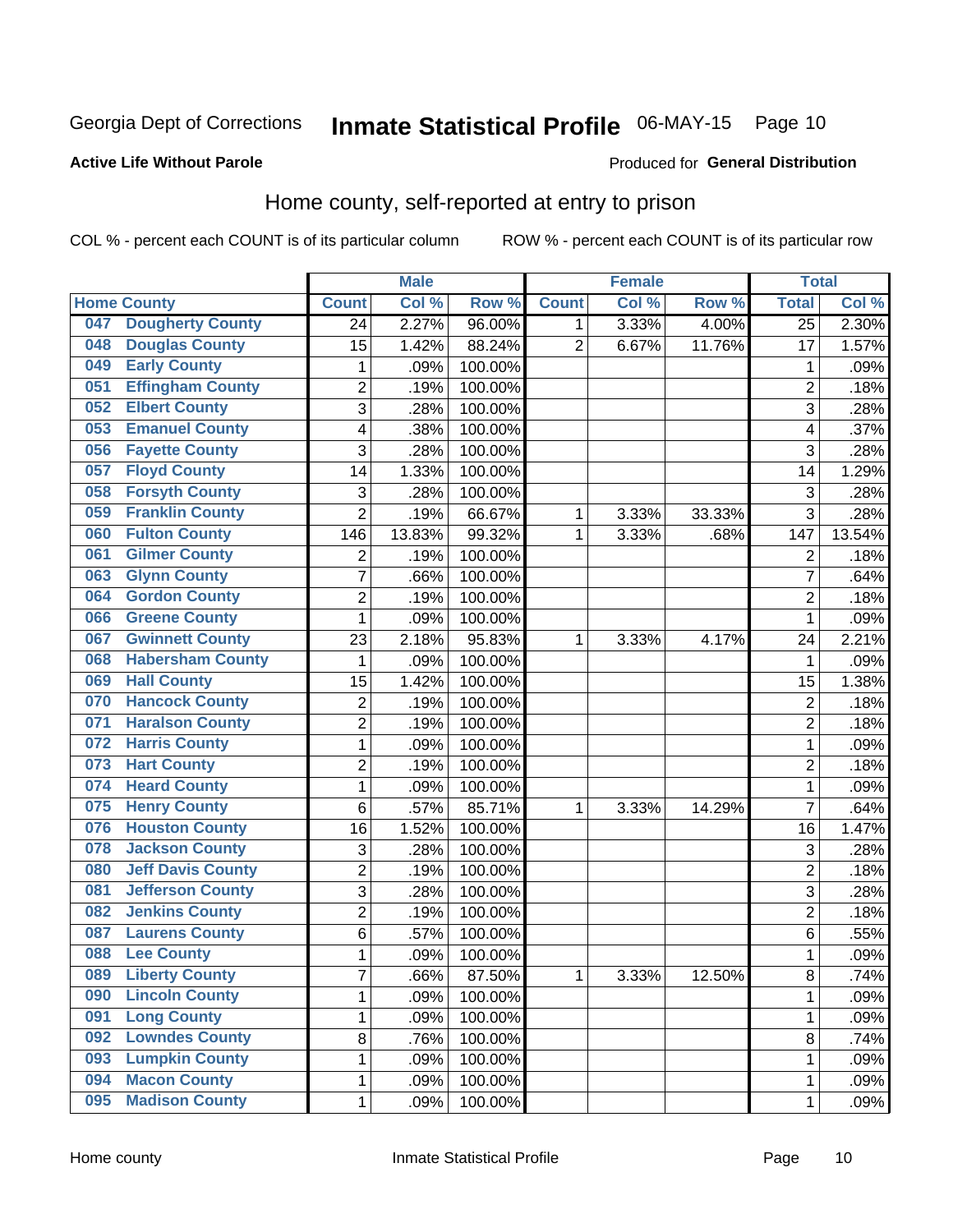#### Inmate Statistical Profile 06-MAY-15 Page 11

#### **Active Life Without Parole**

#### Produced for General Distribution

### Home county, self-reported at entry to prison

COL % - percent each COUNT is of its particular column

|                  |                          |                         | <b>Male</b> |         |              | <b>Female</b> |        | <b>Total</b>   |       |
|------------------|--------------------------|-------------------------|-------------|---------|--------------|---------------|--------|----------------|-------|
|                  | <b>Home County</b>       | <b>Count</b>            | Col %       | Row %   | <b>Count</b> | Col %         | Row %  | <b>Total</b>   | Col % |
| 096              | <b>Marion County</b>     | 1                       | .09%        | 100.00% |              |               |        | 1              | .09%  |
| 097              | <b>Mcduffie County</b>   | $\overline{2}$          | .19%        | 100.00% |              |               |        | $\overline{2}$ | .18%  |
| 098              | <b>Mcintosh County</b>   | $\overline{c}$          | .19%        | 100.00% |              |               |        | 2              | .18%  |
| 100              | <b>Miller County</b>     | 1                       | .09%        | 100.00% |              |               |        | 1              | .09%  |
| 101              | <b>Mitchell County</b>   | $\mathbf 1$             | .09%        | 100.00% |              |               |        | 1              | .09%  |
| 102              | <b>Monroe County</b>     | 3                       | .28%        | 100.00% |              |               |        | 3              | .28%  |
| 103              | <b>Montgomery County</b> | $\mathbf 1$             | .09%        | 100.00% |              |               |        | 1              | .09%  |
| 104              | <b>Morgan County</b>     | 1                       | .09%        | 100.00% |              |               |        | 1              | .09%  |
| 106              | <b>Muscogee County</b>   | 25                      | 2.37%       | 100.00% |              |               |        | 25             | 2.30% |
| 107              | <b>Newton County</b>     | 2                       | .19%        | 66.67%  | 1            | 3.33%         | 33.33% | 3              | .28%  |
| 109              | <b>Oglethorpe County</b> | 4                       | .38%        | 100.00% |              |               |        | 4              | .37%  |
| 110              | <b>Paulding County</b>   | 6                       | .57%        | 100.00% |              |               |        | 6              | .55%  |
| 111              | <b>Peach County</b>      | $\mathbf 1$             | .09%        | 100.00% |              |               |        | 1              | .09%  |
| $\overline{112}$ | <b>Pickens County</b>    | $\mathbf 1$             | .09%        | 100.00% |              |               |        | 1              | .09%  |
| 113              | <b>Pierce County</b>     | $\overline{2}$          | .19%        | 100.00% |              |               |        | $\overline{2}$ | .18%  |
| 114              | <b>Pike County</b>       | 3                       | .28%        | 75.00%  | 1            | 3.33%         | 25.00% | 4              | .37%  |
| $\overline{115}$ | <b>Polk County</b>       | 3                       | .28%        | 100.00% |              |               |        | 3              | .28%  |
| 117              | <b>Putnam County</b>     | 5                       | .47%        | 100.00% |              |               |        | 5              | .46%  |
| 119              | <b>Rabun County</b>      | $\mathbf 1$             | .09%        | 100.00% |              |               |        | 1              | .09%  |
| 120              | <b>Randolph County</b>   | $\overline{2}$          | .19%        | 100.00% |              |               |        | $\overline{2}$ | .18%  |
| 121              | <b>Richmond County</b>   | 37                      | 3.50%       | 92.50%  | 3            | 10.00%        | 7.50%  | 40             | 3.68% |
| 122              | <b>Rockdale County</b>   | 4                       | .38%        | 100.00% |              |               |        | 4              | .37%  |
| 124              | <b>Screven County</b>    | $\mathbf 1$             | .09%        | 100.00% |              |               |        | 1              | .09%  |
| 125              | <b>Seminole County</b>   | $\overline{c}$          | .19%        | 100.00% |              |               |        | $\overline{2}$ | .18%  |
| 126              | <b>Spalding County</b>   | 8                       | .76%        | 100.00% |              |               |        | 8              | .74%  |
| 127              | <b>Stephens County</b>   | 1                       | .09%        | 50.00%  | 1            | 3.33%         | 50.00% | $\overline{2}$ | .18%  |
| 128              | <b>Stewart County</b>    | $\mathbf 1$             | .09%        | 100.00% |              |               |        | 1              | .09%  |
| 129              | <b>Sumter County</b>     | 1                       | .09%        | 100.00% |              |               |        | 1              | .09%  |
| 132              | <b>Tattnall County</b>   | 4                       | .38%        | 100.00% |              |               |        | 4              | .37%  |
| 133              | <b>Taylor County</b>     | $\overline{c}$          | .19%        | 100.00% |              |               |        | 2              | .18%  |
| 134              | <b>Telfair County</b>    | $\mathbf 1$             | .09%        | 100.00% |              |               |        | 1              | .09%  |
| 136              | <b>Thomas County</b>     | 5                       | .47%        | 100.00% |              |               |        | 5              | .46%  |
| 137              | <b>Tift County</b>       | 6                       | .57%        | 100.00% |              |               |        | 6              | .55%  |
| 138              | <b>Toombs County</b>     | 8                       | .76%        | 100.00% |              |               |        | 8              | .74%  |
| 140              | <b>Treutlen County</b>   | $\mathbf 1$             | .09%        | 100.00% |              |               |        | 1              | .09%  |
| 141              | <b>Troup County</b>      | 3                       | .28%        | 100.00% |              |               |        | 3              | .28%  |
| 145              | <b>Upson County</b>      | $\overline{\mathbf{4}}$ | .38%        | 100.00% |              |               |        | 4              | .37%  |
| 146              | <b>Walker County</b>     | 5                       | .47%        | 83.33%  | 1            | 3.33%         | 16.67% | $6\phantom{a}$ | .55%  |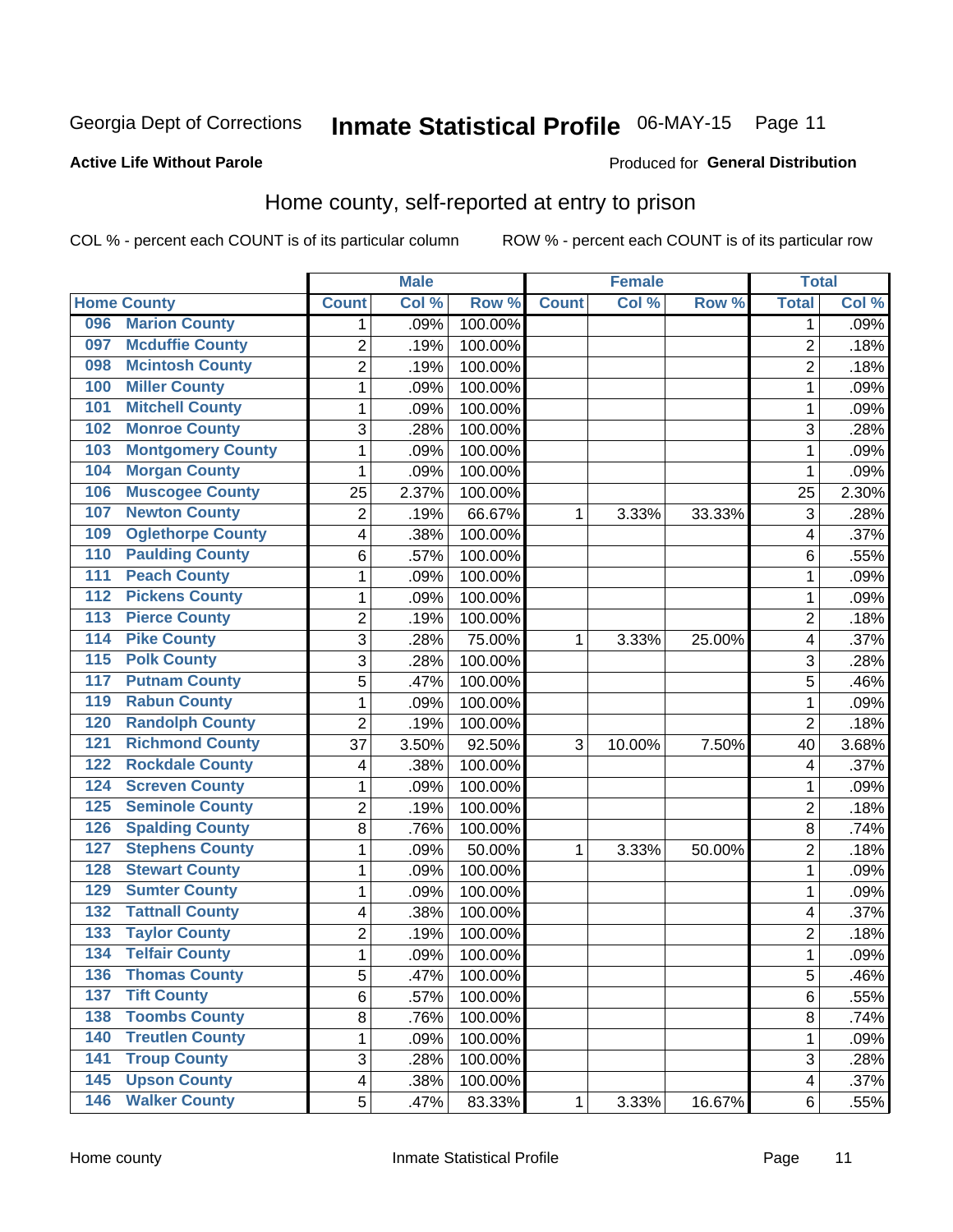## Inmate Statistical Profile 06-MAY-15 Page 12

#### **Active Life Without Parole**

#### Produced for General Distribution

### Home county, self-reported at entry to prison

COL % - percent each COUNT is of its particular column

|     |                             |                | <b>Male</b> |         |              | <b>Female</b> |        | <b>Total</b> |       |
|-----|-----------------------------|----------------|-------------|---------|--------------|---------------|--------|--------------|-------|
|     | <b>Home County</b>          | <b>Count</b>   | Col %       | Row %   | <b>Count</b> | Col %         | Row %  | <b>Total</b> | Col % |
| 147 | <b>Walton County</b>        | 8              | .76%        | 100.00% |              |               |        | 8            | .74%  |
| 148 | <b>Ware County</b>          | ⇁              | .66%        | 100.00% |              |               |        |              | .64%  |
| 150 | <b>Washington County</b>    | 5              | .47%        | 100.00% |              |               |        | 5            | .46%  |
| 151 | <b>Wayne County</b>         | 5              | .47%        | 100.00% |              |               |        | 5            | .46%  |
| 154 | <b>White County</b>         |                | .09%        | 100.00% |              |               |        |              | .09%  |
| 155 | <b>Whitfield County</b>     | 5              | .47%        | 100.00% |              |               |        | 5            | .46%  |
| 157 | <b>Wilkes County</b>        |                | $.09\%$     | 100.00% |              |               |        |              | .09%  |
| 158 | <b>Wilkinson County</b>     | $\overline{2}$ | .19%        | 100.00% |              |               |        | 2            | .18%  |
| 159 | <b>Worth County</b>         |                | .09%        | 100.00% |              |               |        |              | .09%  |
| 999 | <b>Other Custody/Out Of</b> | 3              | .28%        | 75.00%  | 4            | 3.33%         | 25.00% | 4            | .37%  |
|     | <b>State</b>                |                |             |         |              |               |        |              |       |
|     | <b>Total Rported</b>        | 1,056          | 100%        | 97.24%  | 30           | 100%          | 2.76%  | 1,086        | 100%  |

| 'Not<br><b>Reported</b> |      |             |       |
|-------------------------|------|-------------|-------|
| <b>Total</b>            | ,056 | $\sim$<br>u | 1,086 |

| Mode (most frequent) | <b>Fulton County</b> | <b>Richmond County</b> | <b>Fulton County</b> |
|----------------------|----------------------|------------------------|----------------------|
|----------------------|----------------------|------------------------|----------------------|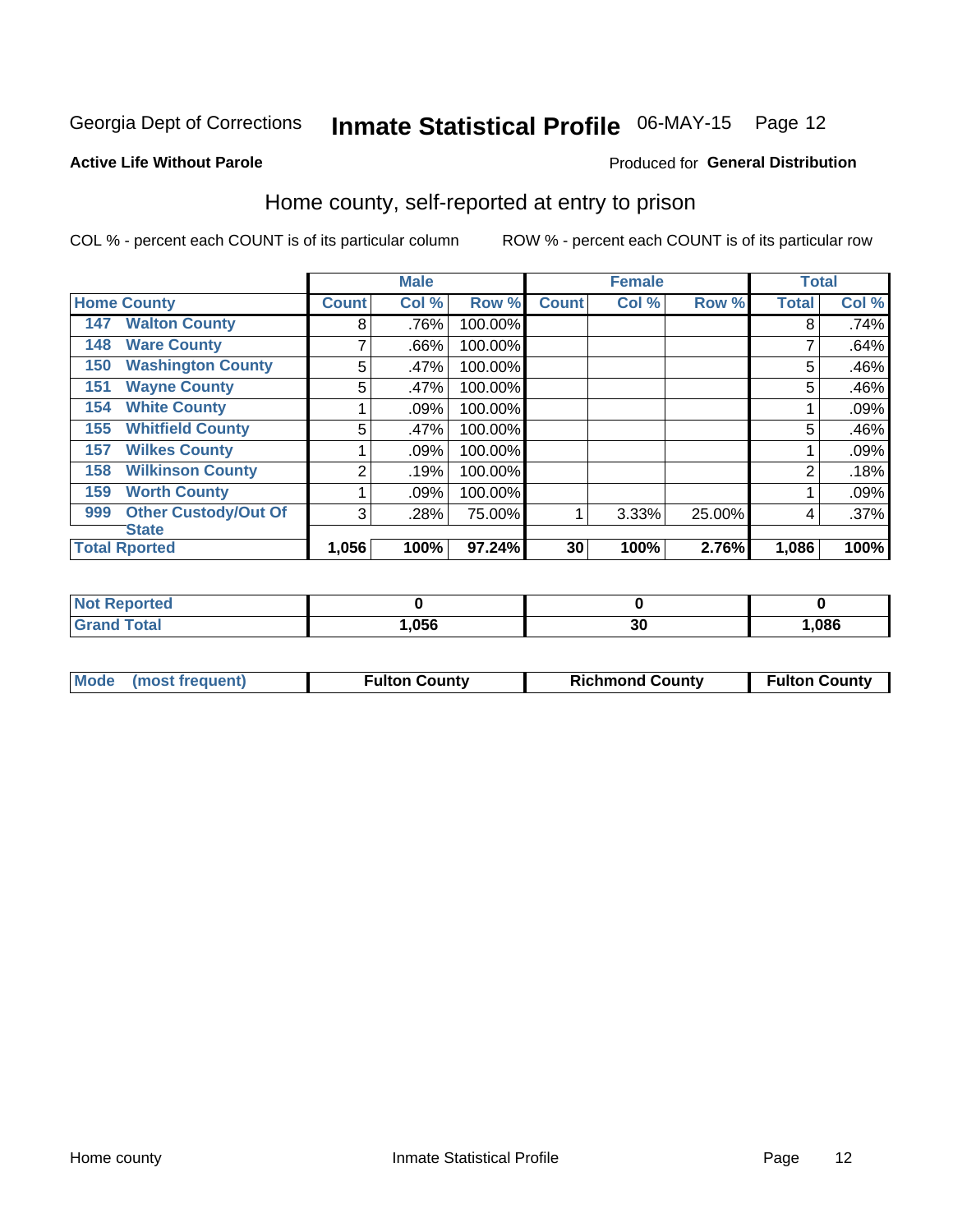## Inmate Statistical Profile 06-MAY-15 Page 13

#### **Active Life Without Parole**

#### Produced for General Distribution

### Employment status before prison, self-reported at entry to prison

COL % - percent each COUNT is of its particular column

|                           |         | <b>Male</b> |         |              | <b>Female</b> |       |       | <b>Total</b> |
|---------------------------|---------|-------------|---------|--------------|---------------|-------|-------|--------------|
| <b>Employment Status</b>  | Count l | Col %       | Row %   | <b>Count</b> | Col %         | Row % | Total | Col %        |
| <b>Full Time</b><br>01    | 420     | 47.62%      | 97.22%  | 12           | 48.00%        | 2.78% | 432   | 47.63%       |
| <b>Part Time</b><br>02    | 60      | 6.80%       | 100.00% |              |               |       | 60    | 6.62%        |
| Unempl $< 6M$<br>03       | 69      | 7.82%       | 98.57%  |              | 4.00%         | 1.43% | 70    | 7.72%        |
| Unempl > 6M<br>04         | 183     | 20.75%      | 95.31%  | 9            | 36.00%        | 4.69% | 192   | 21.17%       |
| <b>Never Worked</b><br>05 | 84      | 9.52%       | 100.00% |              |               |       | 84    | 9.26%        |
| <b>Student</b><br>06      | 23      | 2.61%       | 100.00% |              |               |       | 23    | 2.54%        |
| <b>Incapable</b><br>07    | 43      | 4.88%       | 93.48%  | 3            | 12.00%        | 6.52% | 46    | 5.07%        |
| <b>Total Reported</b>     | 882     | 100%        | 97.24%  | 25           | 100%          | 2.76% | 907   | 100%         |

|             | .<br>74 |    | 170<br>. |
|-------------|---------|----|----------|
| $C = 4 - 7$ | .056    | 30 | .086     |

| Mc | ∙u∥<br>----<br>ıme | ίuΙ<br>Πmε |
|----|--------------------|------------|
|    |                    |            |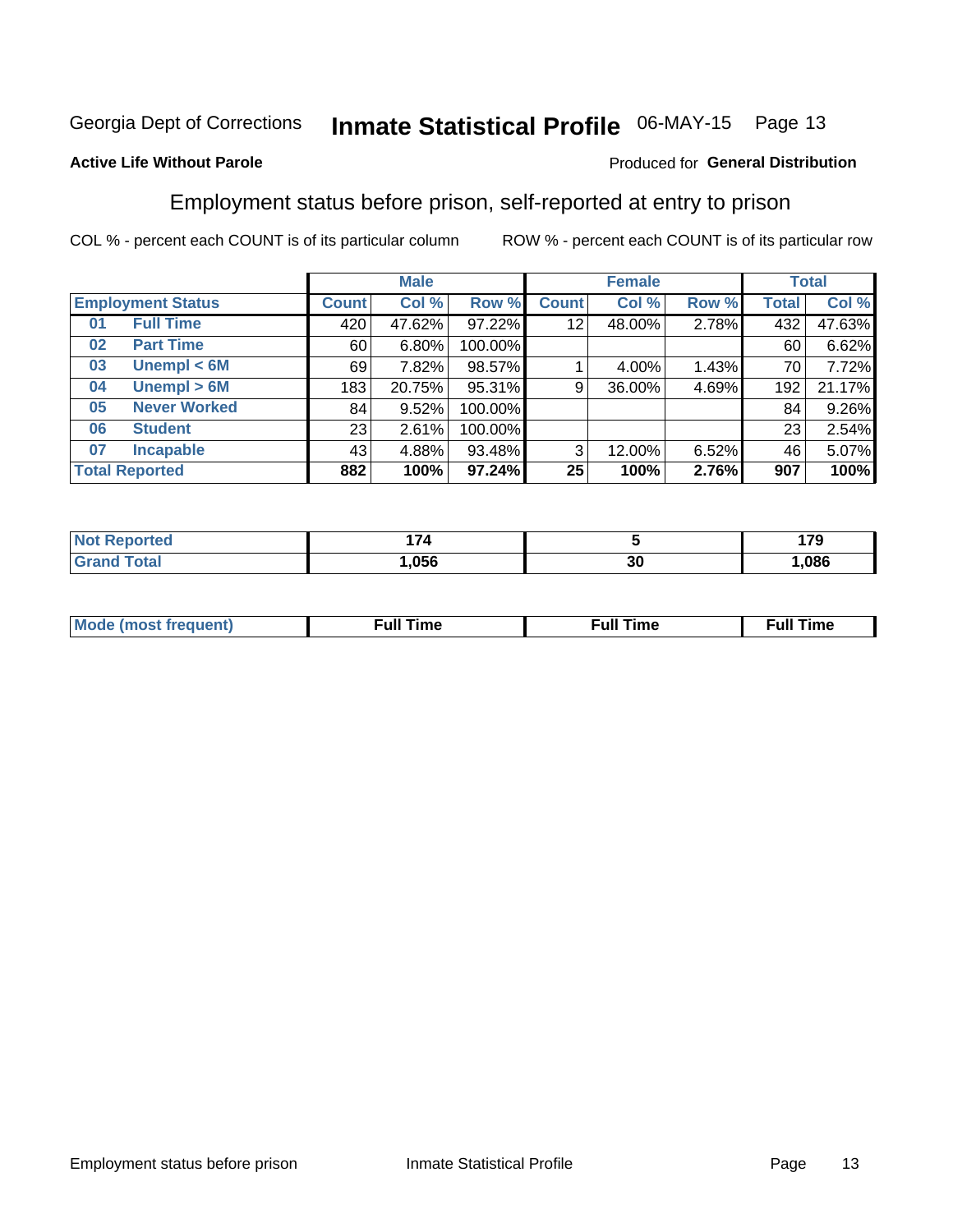#### **Active Life Without Parole**

Produced for General Distribution

### Age at admission

COL % - percent each COUNT is of its particular column

|                         |                | <b>Male</b> |         |                | <b>Female</b> |        |                  | <b>Total</b> |
|-------------------------|----------------|-------------|---------|----------------|---------------|--------|------------------|--------------|
| <b>Age At Admission</b> | <b>Count</b>   | Col %       | Row %   | <b>Count</b>   | Col %         | Row %  | <b>Total</b>     | Col %        |
| 15                      | 2              | 0.19%       | 100.00% |                |               |        | $\overline{2}$   | 0.18%        |
| 16                      | $\overline{2}$ | 0.19%       | 100.00% |                |               |        | $\overline{2}$   | 0.18%        |
| $\overline{17}$         | 5              | 0.47%       | 100.00% |                |               |        | $\overline{5}$   | 0.46%        |
| 18                      | 12             | 1.14%       | 100.00% |                |               |        | 12               | 1.10%        |
| 19                      | 23             | 2.18%       | 100.00% |                |               |        | 23               | 2.12%        |
| $\overline{20}$         | 22             | 2.08%       | 95.65%  | 1              | 3.33%         | 4.35%  | 23               | 2.12%        |
| $\overline{21}$         | 29             | 2.75%       | 100.00% |                |               |        | 29               | 2.67%        |
| 22                      | 55             | 5.21%       | 100.00% |                |               |        | 55               | 5.06%        |
| 23                      | 37             | 3.50%       | 97.37%  | 1              | 3.33%         | 2.63%  | 38               | 3.50%        |
| 24                      | 40             | 3.79%       | 97.56%  | 1              | 3.33%         | 2.44%  | 41               | 3.78%        |
| $\overline{25}$         | 37             | 3.50%       | 94.87%  | $\overline{2}$ | 6.67%         | 5.13%  | 39               | 3.59%        |
| 26                      | 42             | 3.98%       | 100.00% |                |               |        | 42               | 3.87%        |
| $\overline{27}$         | 38             | 3.60%       | 95.00%  | $\overline{2}$ | 6.67%         | 5.00%  | 40               | 3.68%        |
| 28                      | 47             | 4.45%       | 97.92%  | 1              | 3.33%         | 2.08%  | 48               | 4.42%        |
| 29                      | 45             | 4.26%       | 100.00% |                |               |        | 45               | 4.14%        |
| 30                      | 36             | 3.41%       | 100.00% |                |               |        | 36               | 3.31%        |
| 31                      | 43             | 4.07%       | 100.00% |                |               |        | 43               | 3.96%        |
| 32                      | 45             | 4.26%       | 95.74%  | $\overline{2}$ | 6.67%         | 4.26%  | 47               | 4.33%        |
| 33                      | 31             | 2.94%       | 96.88%  | 1              | 3.33%         | 3.13%  | 32               | 2.95%        |
| 34                      | 21             | 1.99%       | 91.30%  | $\overline{2}$ | 6.67%         | 8.70%  | 23               | 2.12%        |
| 35                      | 26             | 2.46%       | 96.30%  | 1              | 3.33%         | 3.70%  | 27               | 2.49%        |
| 36                      | 40             | 3.79%       | 100.00% |                |               |        | 40               | 3.68%        |
| $\overline{37}$         | 27             | 2.56%       | 100.00% |                |               |        | 27               | 2.49%        |
| 38                      | 26             | 2.46%       | 100.00% |                |               |        | 26               | 2.39%        |
| 39                      | 27             | 2.56%       | 93.10%  | $\overline{2}$ | 6.67%         | 6.90%  | 29               | 2.67%        |
| 40                      | 19             | 1.80%       | 95.00%  | 1              | 3.33%         | 5.00%  | 20               | 1.84%        |
| 41                      | 33             | 3.13%       | 94.29%  | $\overline{2}$ | 6.67%         | 5.71%  | 35               | 3.22%        |
| 42                      | 31             | 2.94%       | 100.00% |                |               |        | 31               | 2.85%        |
| 43                      | 22             | 2.08%       | 91.67%  | $\overline{2}$ | 6.67%         | 8.33%  | 24               | 2.21%        |
| 44                      | 18             | 1.70%       | 90.00%  | $\overline{2}$ | 6.67%         | 10.00% | 20               | 1.84%        |
| 45                      | 22             | 2.08%       | 100.00% |                |               |        | 22               | 2.03%        |
| 46                      | 21             | 1.99%       | 87.50%  | 3              | 10.00%        | 12.50% | 24               | 2.21%        |
| 47                      | 16             | 1.52%       | 100.00% |                |               |        | 16               | 1.47%        |
| 48                      | 15             | 1.42%       | 83.33%  | 3              | 10.00%        | 16.67% | 18               | 1.66%        |
| 49                      | 16             | 1.52%       | 100.00% |                |               |        | 16               | 1.47%        |
| 50                      | 12             | 1.14%       | 100.00% |                |               |        | 12               | 1.10%        |
| $\overline{51}$         | 7              | 0.66%       | 100.00% |                |               |        | $\overline{7}$   | 0.64%        |
| 52                      | 10             | 0.95%       | 100.00% |                |               |        | 10               | 0.92%        |
| 53                      | 9              | 0.85%       | 100.00% |                |               |        | $\boldsymbol{9}$ | 0.83%        |
| 54                      | 6              | 0.57%       | 100.00% |                |               |        | 6                | 0.55%        |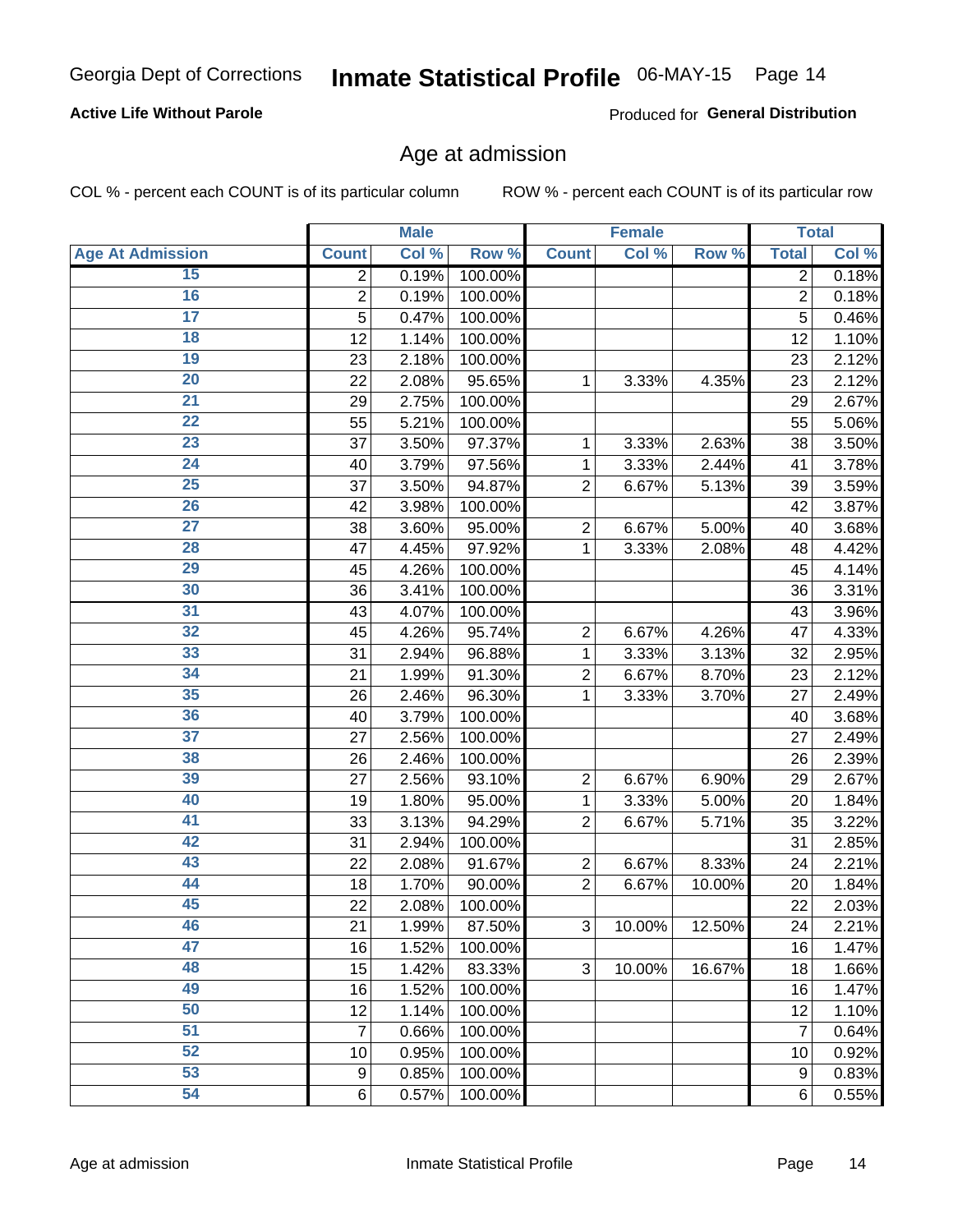## Inmate Statistical Profile 06-MAY-15 Page 15

#### **Active Life Without Parole**

Produced for General Distribution

### Age at admission

COL % - percent each COUNT is of its particular column

|                         |                | <b>Male</b> |         |              | <b>Female</b> |        |                | <b>Total</b> |
|-------------------------|----------------|-------------|---------|--------------|---------------|--------|----------------|--------------|
| <b>Age At Admission</b> | <b>Count</b>   | Col %       | Row %   | <b>Count</b> | Col %         | Row %  | <b>Total</b>   | Col %        |
| 55                      | 5              | 0.47%       | 83.33%  |              | $3.33\%$      | 16.67% | 6              | 0.55%        |
| 56                      | 8              | 0.76%       | 100.00% |              |               |        | 8              | 0.74%        |
| 57                      |                | 0.66%       | 100.00% |              |               |        |                | 0.64%        |
| 58                      | 6              | 0.57%       | 100.00% |              |               |        | 6              | 0.55%        |
| 60                      | 3              | 0.28%       | 100.00% |              |               |        | 3              | 0.28%        |
| 62                      |                | 0.09%       | 100.00% |              |               |        |                | 0.09%        |
| 63                      |                | 0.09%       | 100.00% |              |               |        |                | 0.09%        |
| 64                      | 4              | 0.38%       | 100.00% |              |               |        | 4              | 0.37%        |
| 65                      | $\overline{2}$ | 0.19%       | 100.00% |              |               |        | 2              | 0.18%        |
| 66                      |                | 0.09%       | 100.00% |              |               |        |                | 0.09%        |
| 69                      | 2              | 0.19%       | 100.00% |              |               |        | $\overline{2}$ | 0.18%        |
| 71                      |                | 0.09%       | 100.00% |              |               |        |                | 0.09%        |
| <b>Total Reported</b>   | 1,056          | 100%        | 97.24%  | 30           | 100%          | 2.76%  | 1,086          | 100%         |

| <b>Reported</b><br><b>NOT</b> |      |           |      |
|-------------------------------|------|-----------|------|
| <b>Fotal</b>                  | ,056 | or.<br>οU | ,086 |

| Mean<br>(average)              | 2271<br> | ^¬<br>J, | 33.80     |
|--------------------------------|----------|----------|-----------|
| <b>Median (middle)</b>         | ◡▵       | 39       | າາ<br>∠د  |
| <b>Mode</b><br>(most frequent) | --       | 46       | ng,<br>LL |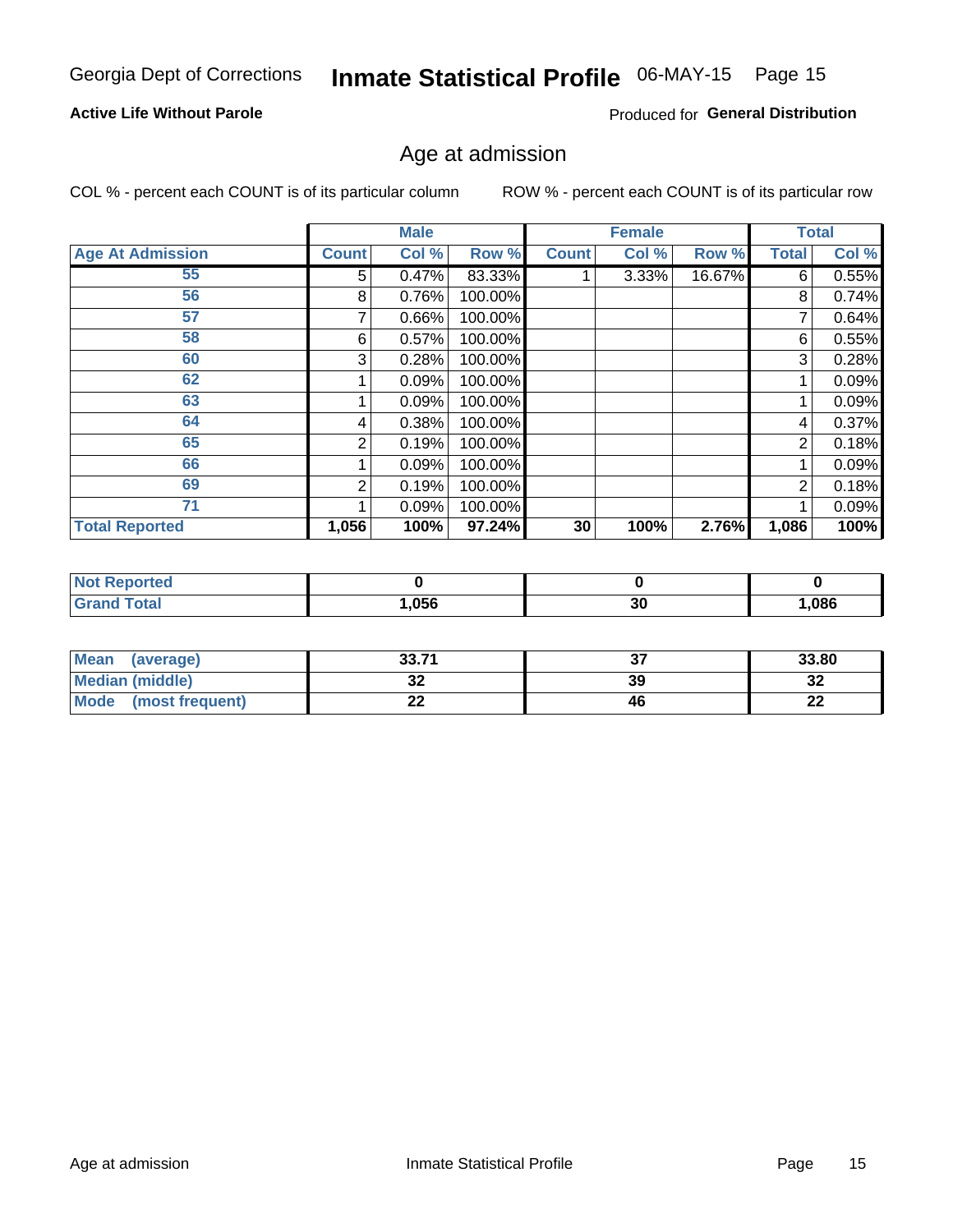#### **Active Life Without Parole**

#### Produced for General Distribution

### Height, measured at entry to prison

COL % - percent each COUNT is of its particular column

|                       |              | <b>Male</b> |         |                | <b>Female</b> |         |                | <b>Total</b> |
|-----------------------|--------------|-------------|---------|----------------|---------------|---------|----------------|--------------|
| <b>Height</b>         | <b>Count</b> | Col %       | Row %   | <b>Count</b>   | Col %         | Row %   | <b>Total</b>   | Col %        |
| $\bf{0}$              | 2            | 0.19%       | 100.00% |                |               |         | $\overline{2}$ | 0.18%        |
| 4'10''                |              |             |         | $\mathbf{1}$   | 3.33%         | 100.00% | 1              | 0.09%        |
| 5'00''                | 1            | 0.09%       | 100.00% |                |               |         | 1              | 0.09%        |
| 5'01"                 | 3            | 0.28%       | 75.00%  | $\mathbf 1$    | 3.33%         | 25.00%  | 4              | 0.37%        |
| 5'02"                 | 4            | 0.38%       | 100.00% |                |               |         | 4              | 0.37%        |
| 5'03''                | 9            | 0.85%       | 69.23%  | 4              | 13.33%        | 30.77%  | 13             | 1.20%        |
| 5'04"                 | 14           | 1.33%       | 63.64%  | 8              | 26.67%        | 36.36%  | 22             | 2.03%        |
| 5'05"                 | 29           | 2.75%       | 87.88%  | 4              | 13.33%        | 12.12%  | 33             | 3.04%        |
| 5'06''                | 79           | 7.48%       | 95.18%  | 4              | 13.33%        | 4.82%   | 83             | 7.64%        |
| 5'07''                | 67           | 6.34%       | 94.37%  | 4              | 13.33%        | 5.63%   | 71             | 6.54%        |
| 5'08''                | 105          | 9.94%       | 99.06%  | 1              | 3.33%         | 0.94%   | 106            | 9.76%        |
| 5'09''                | 131          | 12.41%      | 98.50%  | $\overline{2}$ | 6.67%         | 1.50%   | 133            | 12.25%       |
| 5'10''                | 136          | 12.88%      | 100.00% |                |               |         | 136            | 12.52%       |
| 5'11''                | 133          | 12.59%      | 100.00% |                |               |         | 133            | 12.25%       |
| 6'00''                | 116          | 10.98%      | 99.15%  | 1.             | 3.33%         | 0.85%   | 117            | 10.77%       |
| 6'01''                | 88           | 8.33%       | 100.00% |                |               |         | 88             | 8.10%        |
| 6'02"                 | 69           | 6.53%       | 100.00% |                |               |         | 69             | 6.35%        |
| 6'03''                | 35           | 3.31%       | 100.00% |                |               |         | 35             | 3.22%        |
| 6'04"                 | 24           | 2.27%       | 100.00% |                |               |         | 24             | 2.21%        |
| 6'05"                 | 5            | 0.47%       | 100.00% |                |               |         | 5              | 0.46%        |
| 6'06''                | 4            | 0.38%       | 100.00% |                |               |         | 4              | 0.37%        |
| 6'07''                | 1            | 0.09%       | 100.00% |                |               |         | 1              | 0.09%        |
| 6'09''                | 1            | 0.09%       | 100.00% |                |               |         | 1              | 0.09%        |
| <b>Total Reported</b> | 1,056        | 100%        | 97.24%  | 30             | 100%          | 2.76%   | 1,086          | 100%         |

| <b>Reported</b><br>. |      |    |     |
|----------------------|------|----|-----|
|                      | .056 | აυ | 086 |

| <b>Mean</b> | (average)       | 5'10" | 5'05" | 5'10" |  |
|-------------|-----------------|-------|-------|-------|--|
|             |                 |       |       |       |  |
| Mode        | (most frequent) | 5'10" | 5'04" | 5'10" |  |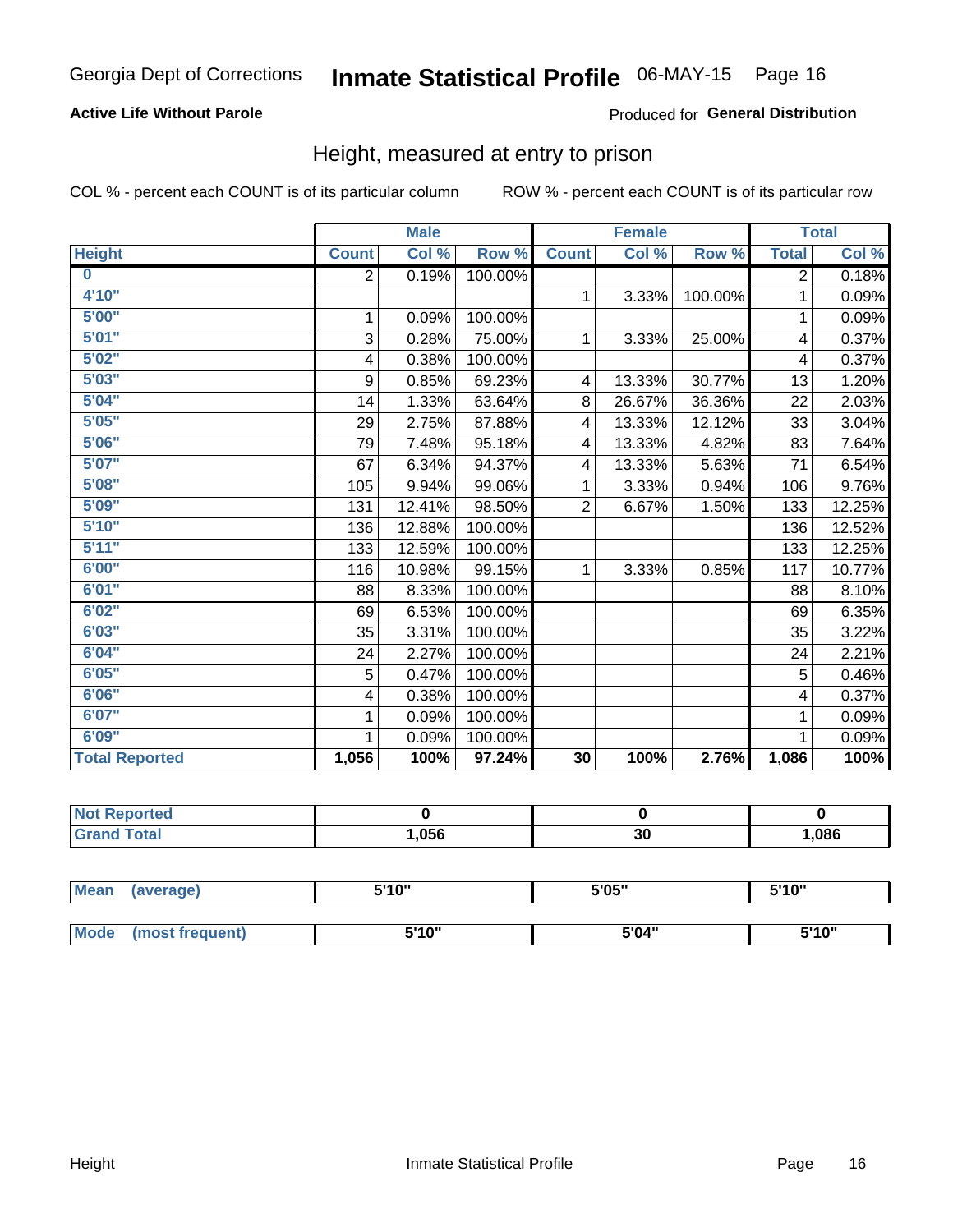**Active Life Without Parole** 

Produced for General Distribution

### Weight, measured at entry to prison

COL % - percent each COUNT is of its particular column ROW % - percent each COUNT is of its particular row

|                                |                  | <b>Male</b>    |         |                         | <b>Female</b> |         |                         | <b>Total</b>   |  |
|--------------------------------|------------------|----------------|---------|-------------------------|---------------|---------|-------------------------|----------------|--|
| <b>Weight</b>                  | <b>Count</b>     | Col %          | Row %   | <b>Count</b>            | Col %         | Row %   | <b>Total</b>            | Col %          |  |
| 110 - 119 pounds               |                  |                |         | $\overline{2}$          | 6.67%         | 100.00% | $\overline{2}$          | 0.18%          |  |
| 120 - 129 pounds               | 6                | 0.57%          | 100.00% |                         |               |         | $6\phantom{1}$          | 0.55%          |  |
| 130 - 139 pounds               | 29               | 2.75%          | 93.55%  | $\overline{2}$          | 6.67%         | 6.45%   | 31                      | 2.86%          |  |
| 140 - 149 pounds               | 69               | 6.55%          | 98.57%  | $\mathbf{1}$            | 3.33%         | 1.43%   | 70                      | 6.46%          |  |
| 150 - 159 pounds               | 103              | 9.77%          | 99.04%  | $\mathbf{1}$            | 3.33%         | 0.96%   | 104                     | 9.59%          |  |
| 160 - 169 pounds               | 118              | 11.20%         | 96.72%  | $\overline{\mathbf{4}}$ | 13.33%        | 3.28%   | 122                     | 11.25%         |  |
| 170 - 179 pounds               | 139              | 13.19%         | 96.53%  | 5                       | 16.67%        | 3.47%   | 144                     | 13.28%         |  |
| 180 - 189 pounds               | 127              | 12.05%         | 98.45%  | $\overline{2}$          | 6.67%         | 1.55%   | 129                     | 11.90%         |  |
| 190 - 199 pounds               | 97               | 9.20%          | 97.98%  | $\overline{2}$          | 6.67%         | 2.02%   | 99                      | 9.13%          |  |
| 200 - 209 pounds               | 98               | 9.30%          | 97.03%  | 3                       | 10.00%        | 2.97%   | 101                     | 9.32%          |  |
| 210 - 219 pounds               | 64               | 6.07%          | 92.75%  | $\overline{5}$          | 16.67%        | 7.25%   | 69                      | 6.37%          |  |
| 220 - 229 pounds               | 66               | 6.26%          | 100.00% |                         |               |         | 66                      | 6.09%          |  |
| 230 - 239 pounds               | 41               | 3.89%          | 100.00% |                         |               |         | 41                      | 3.78%          |  |
| 240 - 249 pounds               | 26               | 2.47%          | 100.00% |                         |               |         | 26                      | 2.40%          |  |
| 250 - 259 pounds               | 25               | 2.37%          | 100.00% |                         |               |         | 25                      | 2.31%          |  |
| 260 - 269 pounds               | 11               | 1.04%          | 100.00% |                         |               |         | 11                      | 1.01%          |  |
| 270 - 279 pounds               | $\boldsymbol{9}$ | 0.85%          | 100.00% |                         |               |         | $\boldsymbol{9}$        | 0.83%          |  |
| 280 - 289 pounds               | 8                | 0.76%          | 80.00%  | $\overline{2}$          | 6.67%         | 20.00%  | 10                      | 0.92%          |  |
| 290 - 299 pounds               | 4                | 0.38%          | 100.00% |                         |               |         | $\overline{\mathbf{4}}$ | 0.37%          |  |
| 300 - 309 pounds               | 2                | 0.19%          | 100.00% |                         |               |         | $\overline{2}$          | 0.18%          |  |
| 310 - 319 pounds               | $\overline{2}$   | 0.19%          | 100.00% |                         |               |         | $\overline{2}$          | 0.18%          |  |
| 320 - 329 pounds               | $\overline{5}$   | 0.47%          | 100.00% |                         |               |         | $\overline{5}$          | 0.46%          |  |
| 330 - 339 pounds               | 3                | 0.28%          | 100.00% |                         |               |         | 3                       | 0.28%          |  |
| 360 - 369 pounds               | 1                | 0.09%          | 100.00% |                         |               |         | $\mathbf 1$             | 0.09%          |  |
| 390 - 399 pounds               |                  |                |         | $\mathbf{1}$            | 3.33%         | 100.00% | $\mathbf{1}$            | 0.09%          |  |
| 400 pounds and over            | $\mathbf{1}$     | 0.09%          | 100.00% |                         |               |         | $\mathbf{1}$            | 0.09%          |  |
| <b>Total Reported</b>          | 1,054            | 100%           | 97.23%  | $\overline{30}$         | 100%          | 2.77%   | 1,084                   | 100%           |  |
|                                |                  |                |         |                         |               |         |                         |                |  |
| <b>Not Reported</b>            |                  | $\overline{2}$ |         |                         | $\mathbf 0$   |         |                         | $\overline{2}$ |  |
| <b>Grand Total</b>             |                  | 1,056          |         | $\overline{30}$         |               |         |                         | 1,086          |  |
|                                |                  |                |         |                         |               |         |                         |                |  |
| <b>Mean</b><br>(average)       |                  | 189            |         |                         | 188           |         |                         | 189            |  |
| <b>Median (middle)</b>         |                  | 183            |         |                         | 177           |         | 182.5                   |                |  |
| <b>Mode</b><br>(most frequent) |                  | <b>180</b>     |         | $\overline{210}$        |               |         | 180                     |                |  |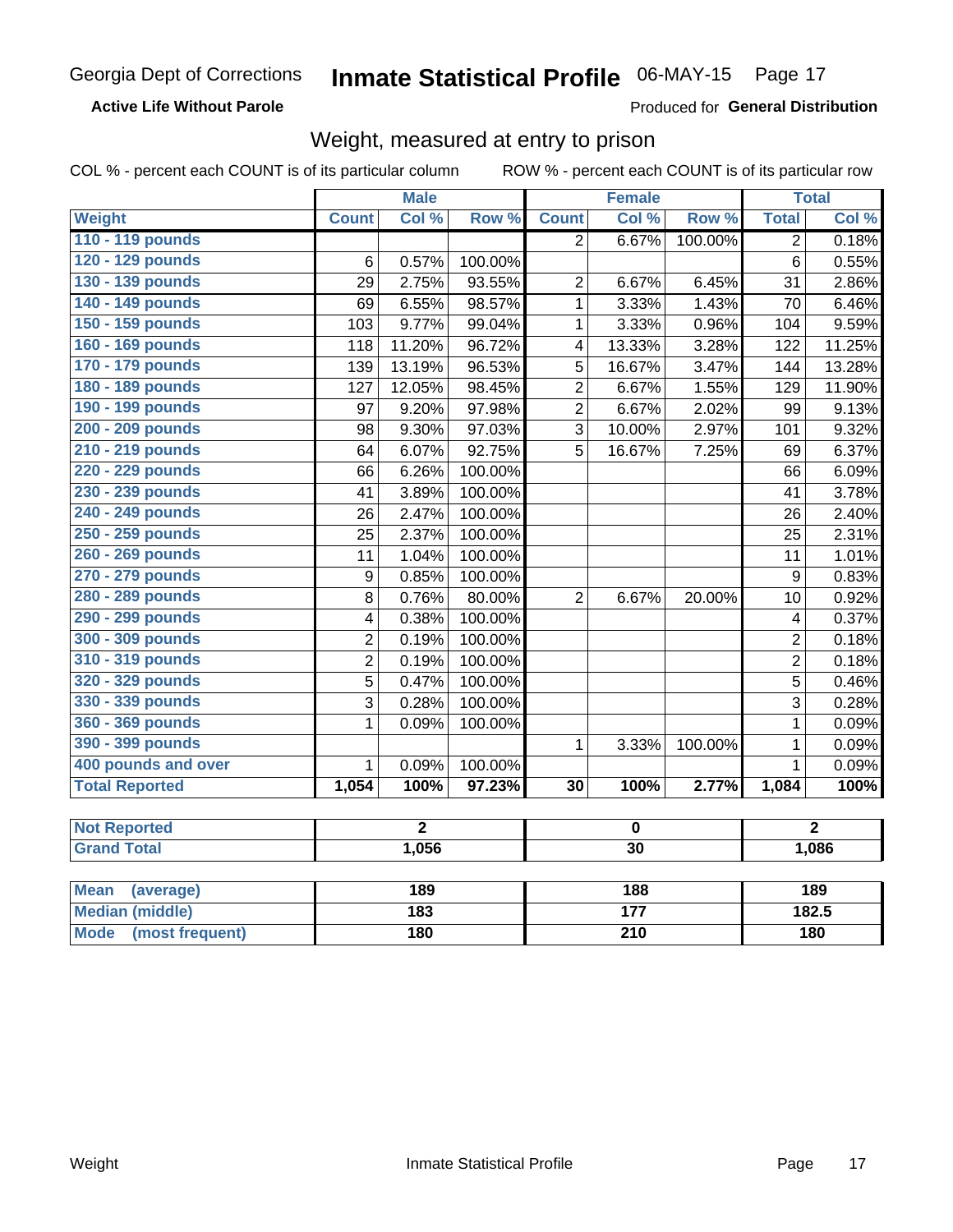## Inmate Statistical Profile 06-MAY-15 Page 18

#### **Active Life Without Parole**

#### Produced for General Distribution

## Veterans validated by Veteran's Administration

COL % - percent each COUNT is of its particular column

|                         |              | <b>Male</b> |                    | <b>Female</b> |         |              | <b>Total</b> |
|-------------------------|--------------|-------------|--------------------|---------------|---------|--------------|--------------|
| <b>Military service</b> | <b>Count</b> | Col%        | <b>Row % Count</b> | Col %         | Row %   | <b>Total</b> | Col %        |
| <b>Others</b>           |              | 47.83%      | 100.00%            |               |         | 11           | 47.83%       |
| <b>Air Force</b>        |              | 39.13%      | 100.00%            |               |         | 9            | 39.13%       |
| <b>Army</b>             |              | $13.04\%$   | 100.00%            |               |         | 2            | 13.04%       |
| <b>Total Reported</b>   | 23           | 100%        | $100.00\%$         |               | $.00\%$ | 23           | 100%         |

| .033 | 30 | ,063 |
|------|----|------|
| በ56  | 30 | ,086 |

| <b>Mode</b><br>uent)<br>IMOST Trea | <b>Dthers</b><br>____ | <b>Null</b> | ⊃thers |
|------------------------------------|-----------------------|-------------|--------|
|                                    |                       |             |        |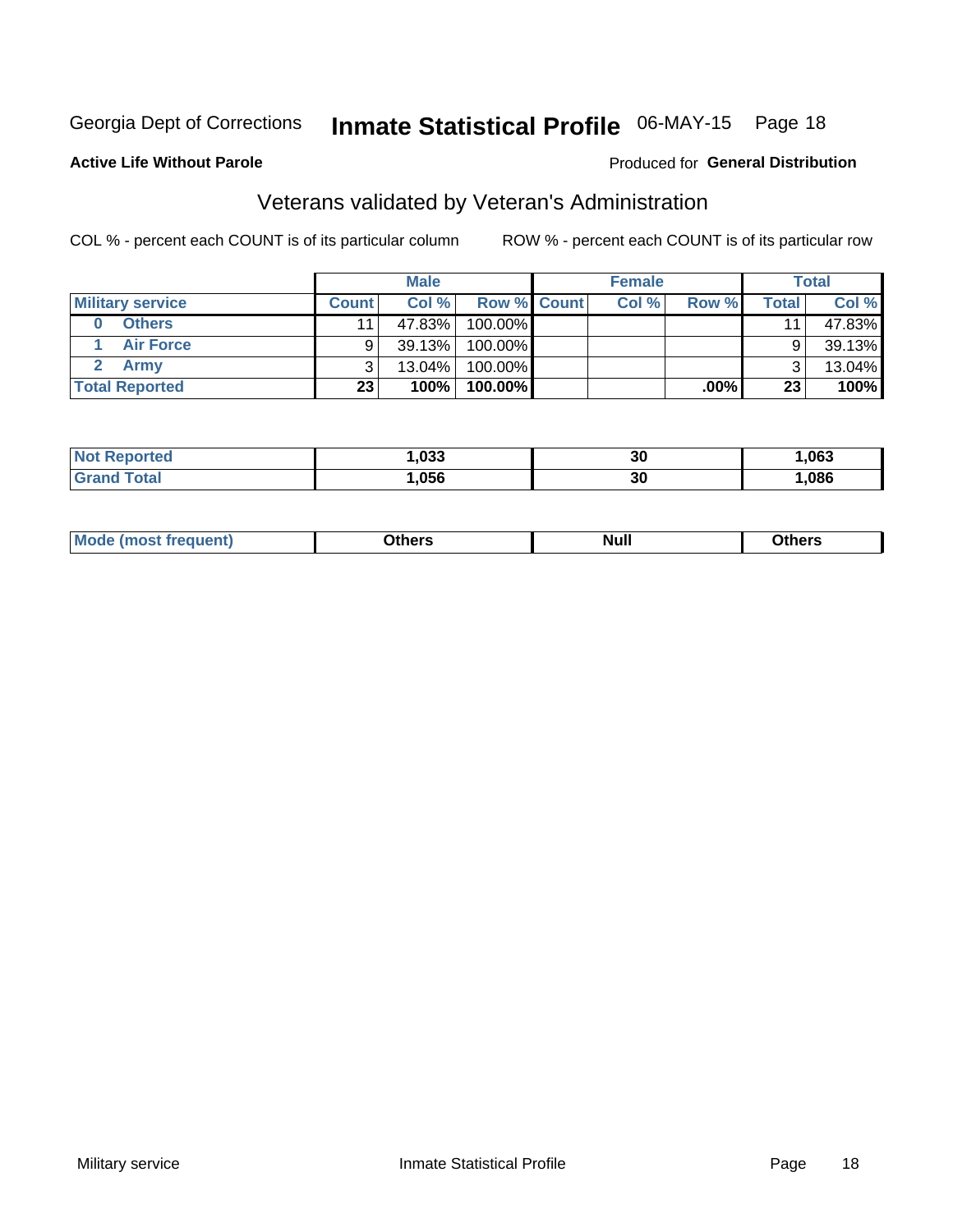## Inmate Statistical Profile 06-MAY-15 Page 19

#### **Active Life Without Parole**

#### Produced for General Distribution

### Type of admission to prison

COL % - percent each COUNT is of its particular column

|                                      |                       | <b>Male</b> |                    |    | <b>Female</b> |       |              | <b>Total</b> |
|--------------------------------------|-----------------------|-------------|--------------------|----|---------------|-------|--------------|--------------|
| <b>Type of Admission</b>             | <b>Count</b>          | Col %       | <b>Row % Count</b> |    | Col %         | Row % | <b>Total</b> | Col %        |
| <b>New Sentence</b><br>52            | 1,010                 | 95.64%      | 97.12%             | 30 | 100.00%       | 2.88% | 1,040        | 95.76%       |
| <b>Probation Rev Partial</b><br>53   | $\mathbf{2}^{\prime}$ | .19%        | 100.00%            |    |               |       |              | .18%         |
| <b>Probation Rev Remainder</b><br>54 | 6                     | .57%        | 100.00%            |    |               |       | 6            | .55%         |
| <b>Parole Rev New Sentence</b><br>55 | 15                    | 1.42%       | 100.00%            |    |               |       | 15           | 1.38%        |
| 56 Parole Rev No New                 | 10 <sup>1</sup>       | .95%        | 100.00%            |    |               |       | 10           | .92%         |
| <b>Sentence</b>                      |                       |             |                    |    |               |       |              |              |
| <b>Life W/O Parole</b><br>70         | 13                    | 1.23%       | 100.00%            |    |               |       | 13           | $1.20\%$     |
| <b>Total Reported</b>                | 1,056                 | 100%        | 97.24%             | 30 | 100%          | 2.76% | 1,086        | 100%         |

| ported<br>NO                 |                       |    |       |
|------------------------------|-----------------------|----|-------|
| <b>cotal</b><br>$\mathbf{v}$ | $n_{\rm{EC}}$<br>סכט, | 30 | 0.086 |

| <b>Mode (most frequent)</b> | <b>New Sentence</b> | <b>New Sentence</b> | <b>New Sentence</b> |
|-----------------------------|---------------------|---------------------|---------------------|
|                             |                     |                     |                     |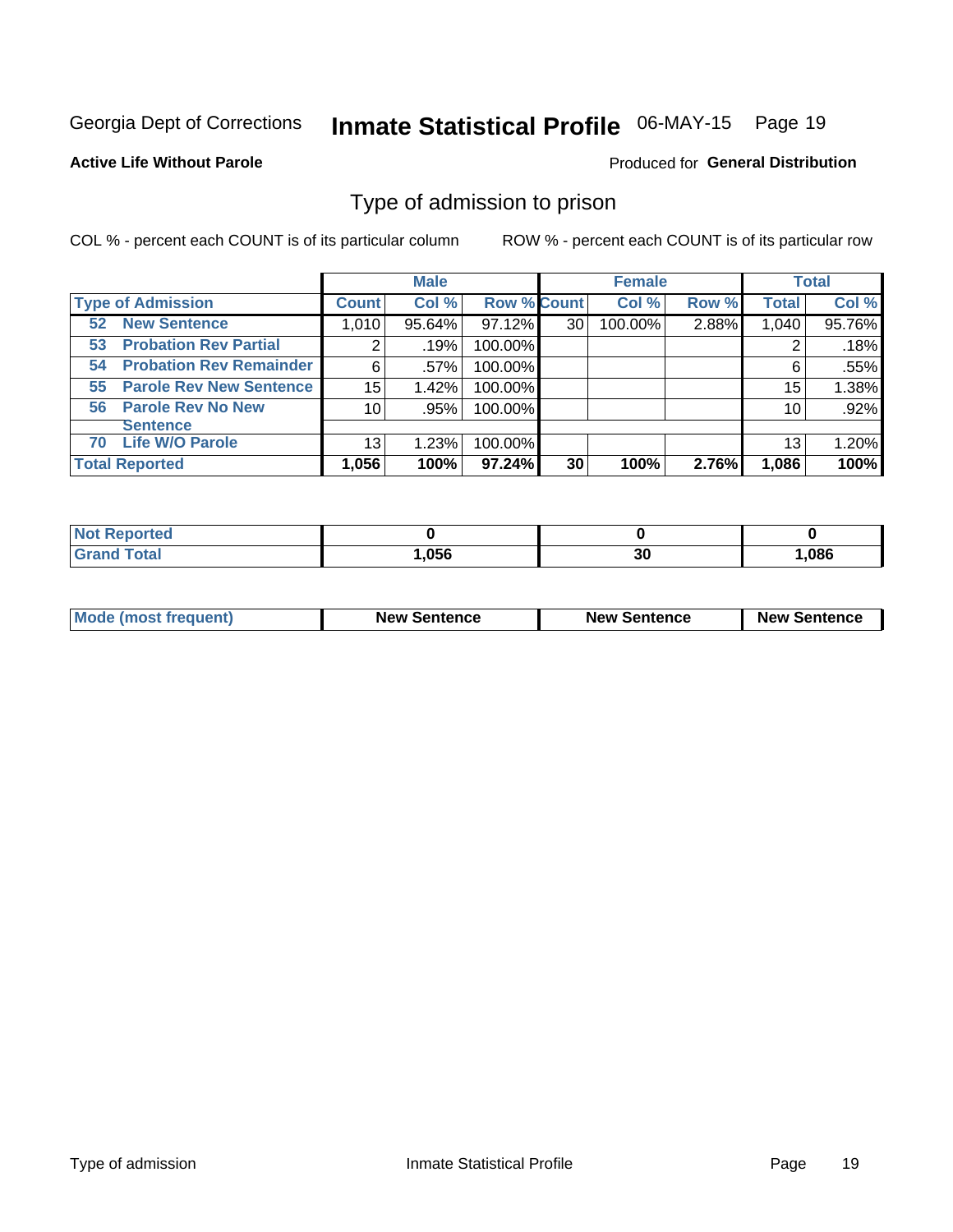## Inmate Statistical Profile 06-MAY-15 Page 20

**Active Life Without Parole** 

#### Produced for General Distribution

## Current / last type of institution

COL % - percent each COUNT is of its particular column

|                            |              | <b>Male</b> |             |                 | <b>Female</b> |          |       | <b>Total</b> |
|----------------------------|--------------|-------------|-------------|-----------------|---------------|----------|-------|--------------|
| <b>Type of Institution</b> | <b>Count</b> | Col %       | Row % Count |                 | Col %         | Row %    | Total | Col %        |
| <b>State Prison</b>        | 1.054        | $99.81\%$   | 97.23%      | 30 <sub>1</sub> | 100.00%       | $2.77\%$ | .084  | 99.82%       |
| <b>Transitional Center</b> |              | .09%        | 100.00%     |                 |               |          |       | .09%         |
| <b>Private Prison</b>      |              | .09%        | 100.00%     |                 |               |          |       | .09%         |
| <b>Total Reported</b>      | 1,056        | 100%        | $97.24\%$   | 30              | 100%          | 2.76%    | 1,086 | 100%         |

| ported<br><b>ANDER THE TELL AND THE T</b> |      |    |      |
|-------------------------------------------|------|----|------|
| <b>otal</b>                               | ,056 | 30 | ,086 |

| <b>Mode (most frequent)</b> | <b>State Prison</b> | <b>State Prison</b> | <b>State Prisonl</b> |
|-----------------------------|---------------------|---------------------|----------------------|
|                             |                     |                     |                      |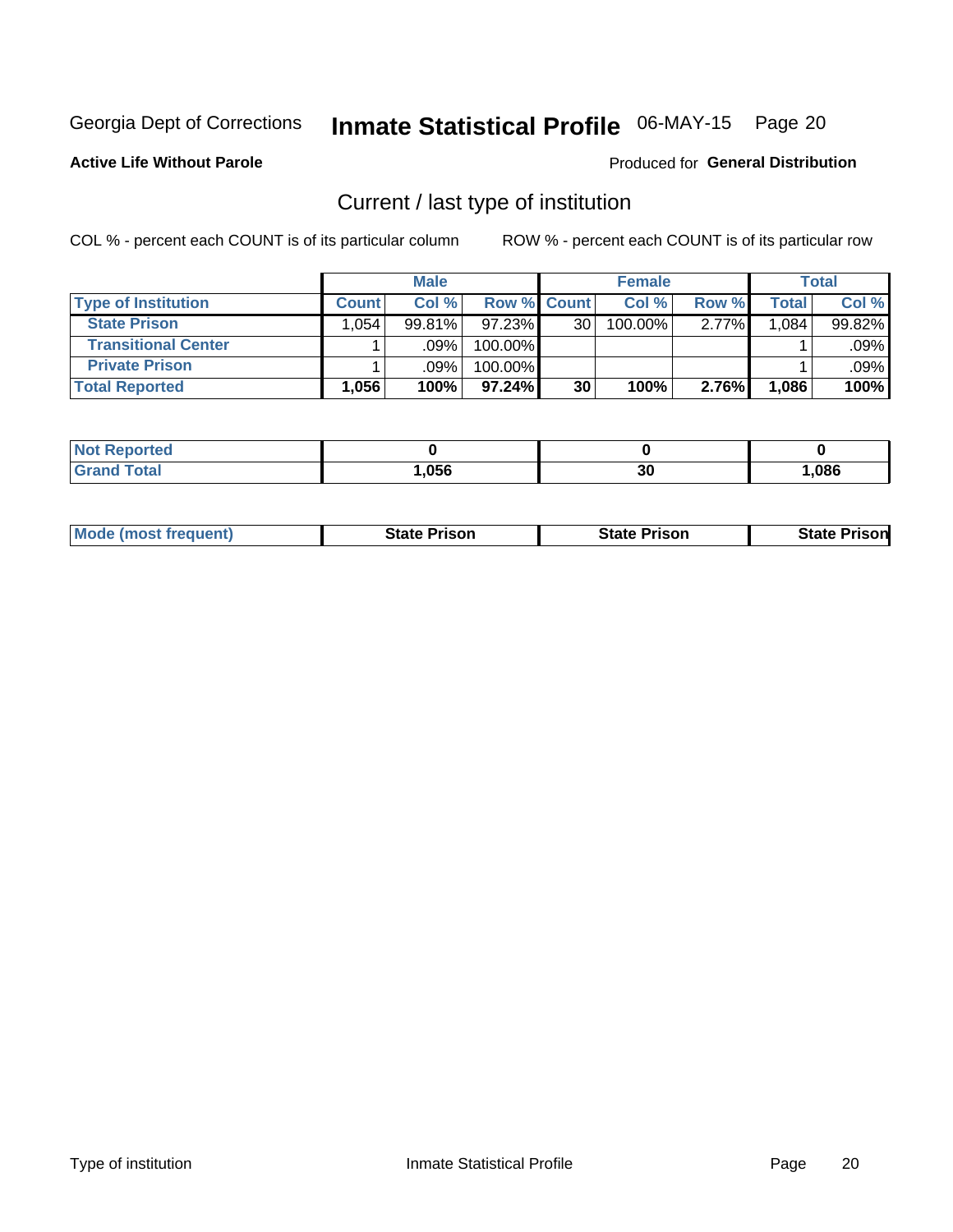## Inmate Statistical Profile 06-MAY-15 Page 21

#### **Active Life Without Parole**

#### Produced for General Distribution

### Institution type - transitional centers

COL % - percent each COUNT is of its particular column

|                                          |              | <b>Male</b> |                    | <b>Female</b> |       |              | <b>Total</b> |
|------------------------------------------|--------------|-------------|--------------------|---------------|-------|--------------|--------------|
| <b>Institution Type - Trans. Centers</b> | <b>Count</b> | Col%        | <b>Row % Count</b> | Col%          | Row % | <b>Total</b> | Col %        |
| <b>Clayton Tc</b>                        |              | 100.00%     | 100.00%            |               |       |              | 100.00%      |
| <b>Total Reported</b>                    |              | $100\%$     | 100%               |               | %     |              | 100%         |

| <b>Not Reported</b>    |  |  |
|------------------------|--|--|
| <b>Total</b><br>re e d |  |  |

| Mode (most frequent) | <b>Clayton Tc</b> | <b>Null</b> | <b>Clayton Tc</b> |
|----------------------|-------------------|-------------|-------------------|
|                      |                   |             |                   |
|                      |                   |             |                   |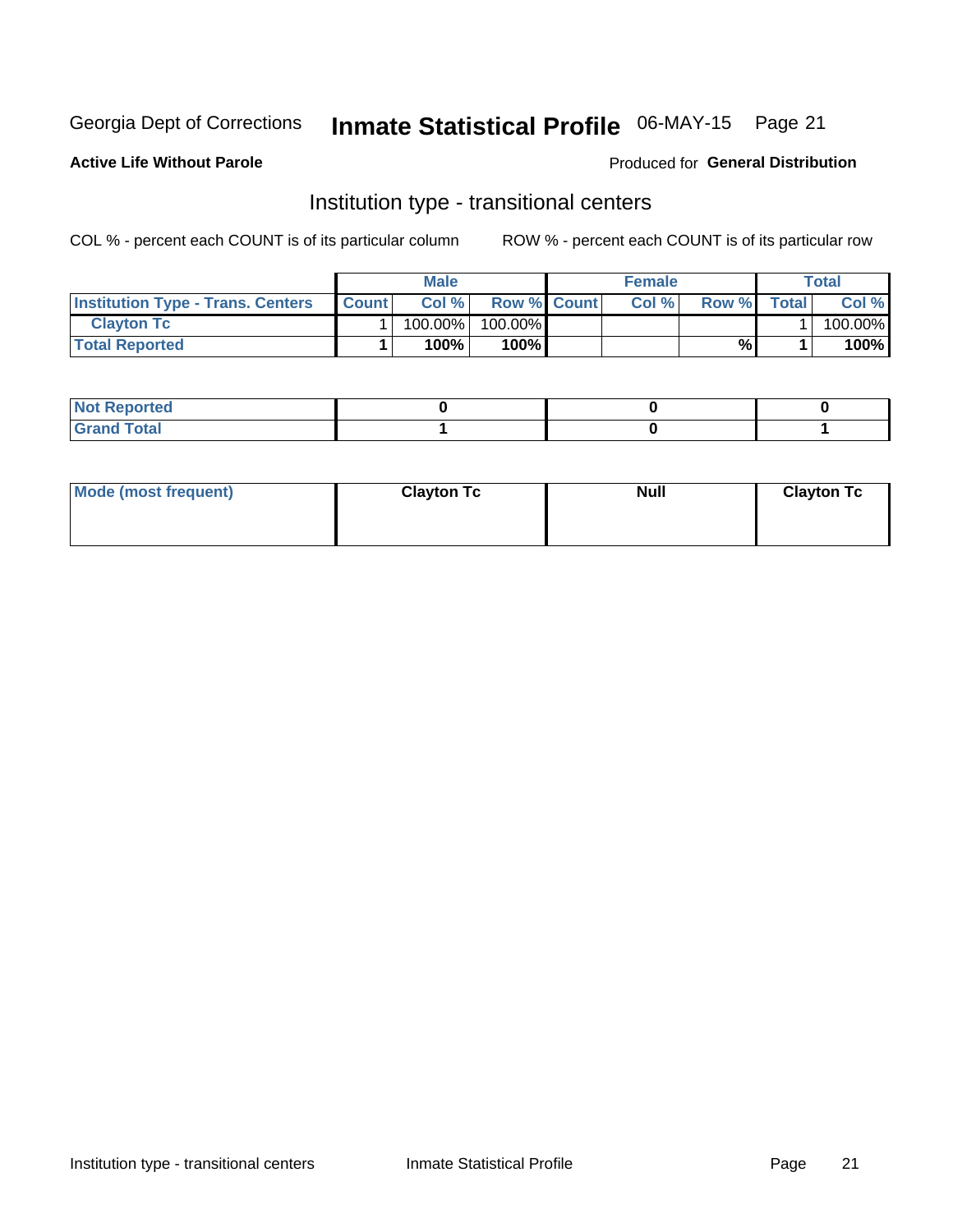## Inmate Statistical Profile 06-MAY-15 Page 22

**Active Life Without Parole** 

Produced for General Distribution

### Institution type - county prisons

COL % - percent each COUNT is of its particular column

|                                                    | <b>Male</b> |  | <b>Female</b>            |             | <b>Total</b> |
|----------------------------------------------------|-------------|--|--------------------------|-------------|--------------|
| <b>Institution Type - County Prisons   Count  </b> | Col %       |  | <b>Row % Count Col %</b> | Row % Total | Col %        |
| <b>Total Reported</b>                              |             |  |                          |             |              |

| <b>Not</b><br>: Reported<br> |  |  |
|------------------------------|--|--|
| <b>Total</b><br>---          |  |  |

| Mode (most frequent) | <b>Null</b> | <b>Null</b><br><b>Null</b> |
|----------------------|-------------|----------------------------|
|                      |             |                            |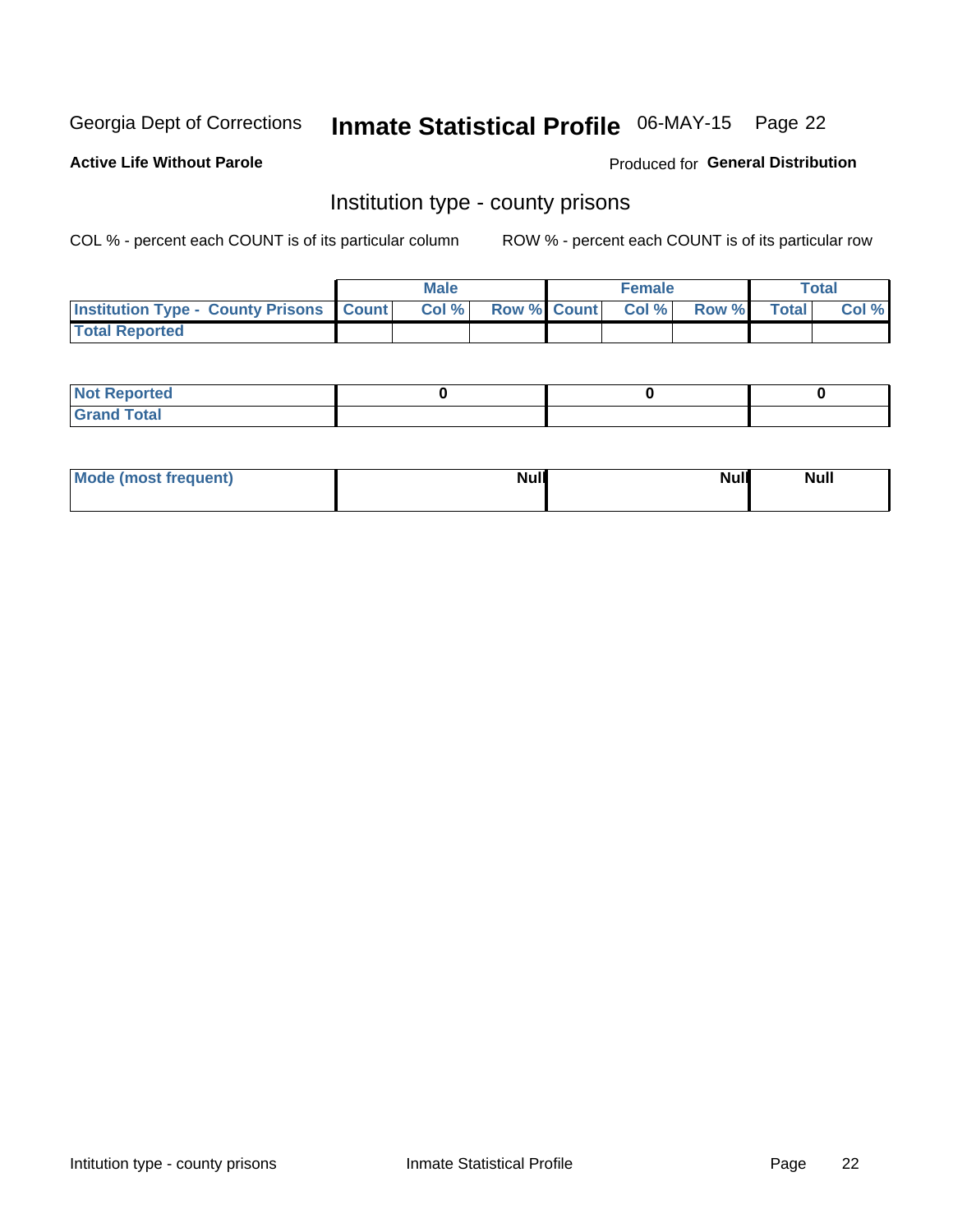## Inmate Statistical Profile 06-MAY-15 Page 23

#### **Active Life Without Parole**

#### Produced for General Distribution

### Institution type - state prisons

COL % - percent each COUNT is of its particular column ROW % - percent each COUNT is of its particular row

|                                         | <b>Male</b>               |        |         | <b>Female</b>                 |        |         | <b>Total</b>                        |        |
|-----------------------------------------|---------------------------|--------|---------|-------------------------------|--------|---------|-------------------------------------|--------|
| <b>Institution Type - State Prisons</b> | <b>Count</b>              | Col %  | Row %   | <b>Count</b>                  | Col %  | Row %   | <b>Total</b>                        | Col %  |
| <b>Arrendale State Prison</b>           |                           |        |         | 16                            | 53.33% | 100.00% | $\overline{16}$                     | 1.48%  |
| <b>Augusta State Med. Prison</b>        | 62                        | 5.88%  | 100.00% |                               |        |         | 62                                  | 5.72%  |
| <b>Baldwin State Prison</b>             | 26                        | 2.47%  | 100.00% |                               |        |         | 26                                  | 2.40%  |
| <b>Burruss Correctional Training</b>    | $\overline{2}$            | .19%   | 100.00% |                               |        |         | $\overline{2}$                      | .18%   |
| <b>Ctr</b>                              |                           |        |         |                               |        |         |                                     |        |
| <b>Calhoun State Prison</b>             | 1                         | .09%   | 100.00% |                               |        |         | 1                                   | .09%   |
| <b>Central State Prison</b>             | 3                         | .28%   | 100.00% |                               |        |         | 3                                   | .28%   |
| <b>Coastal State Prison</b>             | $\overline{2}$            | .19%   | 100.00% |                               |        |         | $\overline{2}$                      | .18%   |
| <b>Dooly State Prison</b>               | 5                         | .47%   | 100.00% |                               |        |         | 5                                   | .46%   |
| <b>Ga Diag Class Prison</b>             | 60                        | 5.69%  | 100.00% |                               |        |         | 60                                  | 5.54%  |
| <b>Ga State Prison</b>                  | 24                        | 2.28%  | 100.00% |                               |        |         | 24                                  | 2.21%  |
| <b>Hancock State Prison</b>             | 107                       | 10.15% | 100.00% |                               |        |         | 107                                 | 9.87%  |
| <b>Hays State Prison</b>                | 115                       | 10.91% | 100.00% |                               |        |         | 115                                 | 10.61% |
| <b>Macon State Prison</b>               | 182                       | 17.27% | 100.00% |                               |        |         | 182                                 | 16.79% |
| <b>Phillips State Prison</b>            | 18                        | 1.71%  | 100.00% |                               |        |         | 18                                  | 1.66%  |
| <b>Pulaski State Prison</b>             |                           |        |         | 14                            | 46.67% | 100.00% | 14                                  | 1.29%  |
| <b>Smith State Prison</b>               | 134                       | 12.71% | 100.00% |                               |        |         | 134                                 | 12.36% |
| <b>Telfair State Prison</b>             | 130                       | 12.33% | 100.00% |                               |        |         | 130                                 | 11.99% |
| <b>Valdosta State Prison</b>            | 91                        | 8.63%  | 100.00% |                               |        |         | 91                                  | 8.39%  |
| <b>Ware State Prison</b>                | 91                        | 8.63%  | 100.00% |                               |        |         | 91                                  | 8.39%  |
| <b>Wilcox State Prison</b>              | 1                         | .09%   | 100.00% |                               |        |         | 1                                   | .09%   |
| <b>Total Reported</b>                   | 1,054                     | 100%   | 97.23%  | 30                            | 100%   | 2.77%   | 1,084                               | 100%   |
| <b>Not Reported</b>                     | $\bf{0}$                  |        |         | $\bf{0}$                      |        |         | $\bf{0}$                            |        |
| <b>Grand Total</b>                      |                           | 1,054  |         | 30                            |        |         | 1,084                               |        |
| <b>Mode (most frequent)</b>             | <b>Macon State Prison</b> |        |         | <b>Arrendale State Prison</b> |        |         | <b>Macon State</b><br><b>Prison</b> |        |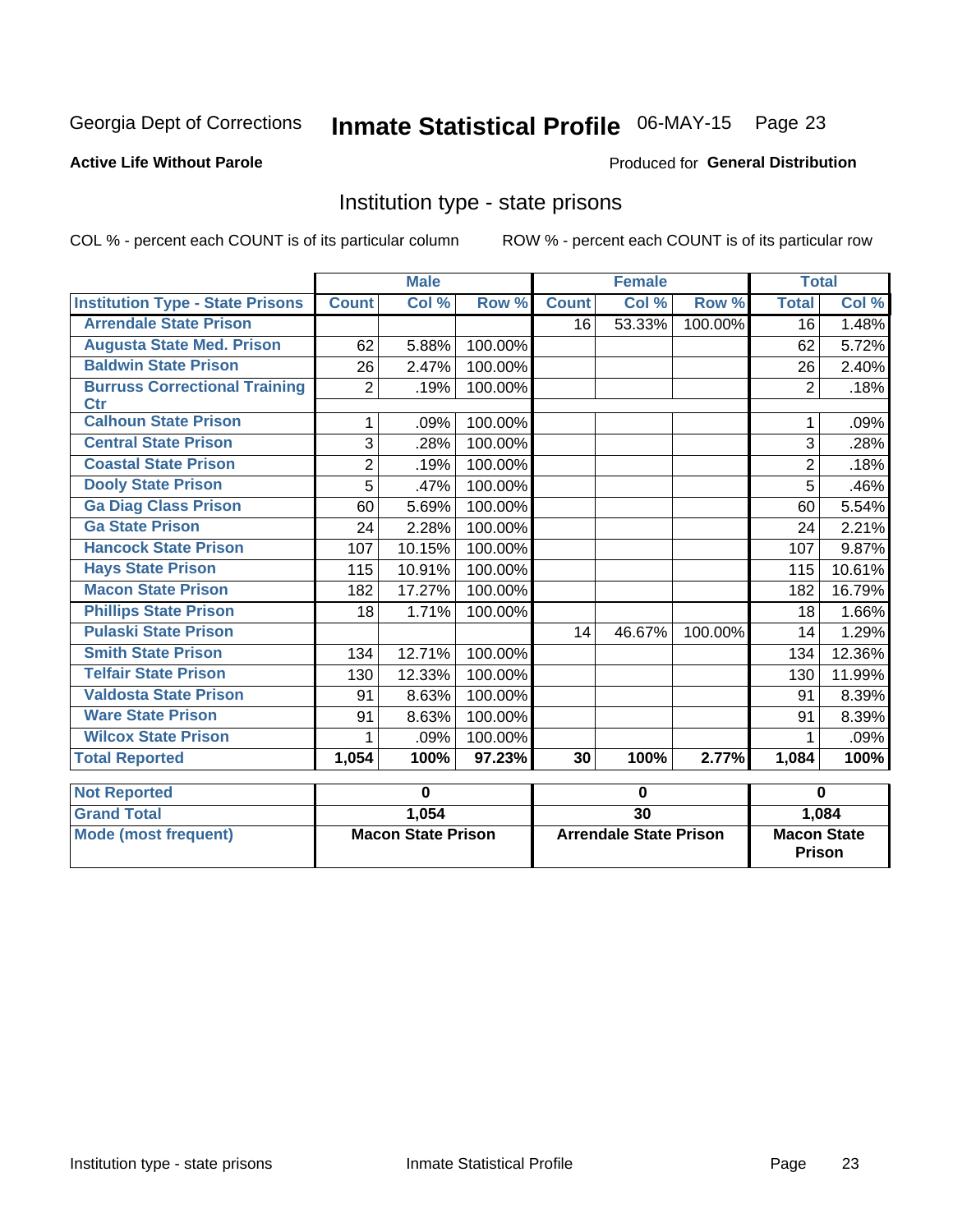## Inmate Statistical Profile 06-MAY-15 Page 24

**Active Life Without Parole** 

Produced for General Distribution

### Institution type - private prisons

COL % - percent each COUNT is of its particular column

|                                           | <b>Male</b>  |         |                    | <b>Female</b> |       |       | Total        |         |
|-------------------------------------------|--------------|---------|--------------------|---------------|-------|-------|--------------|---------|
| <b>Institution Type - Private Prisons</b> | <b>Count</b> | Col%    | <b>Row % Count</b> |               | Col % | Row % | <b>Total</b> | Col %   |
| <b>Coffee Corr Facility</b>               |              | 100.00% | 100.00%            |               |       |       |              | 100.00% |
| <b>Total Reported</b>                     |              | $100\%$ | 100%               |               |       | %     |              | 100%    |

| Not Reported |  |  |
|--------------|--|--|
|              |  |  |

| Mode (most frequent) | <b>Coffee Corr Facility</b> | <b>Null</b> | <b>Coffee Corr</b><br><b>Facility</b> |
|----------------------|-----------------------------|-------------|---------------------------------------|
|----------------------|-----------------------------|-------------|---------------------------------------|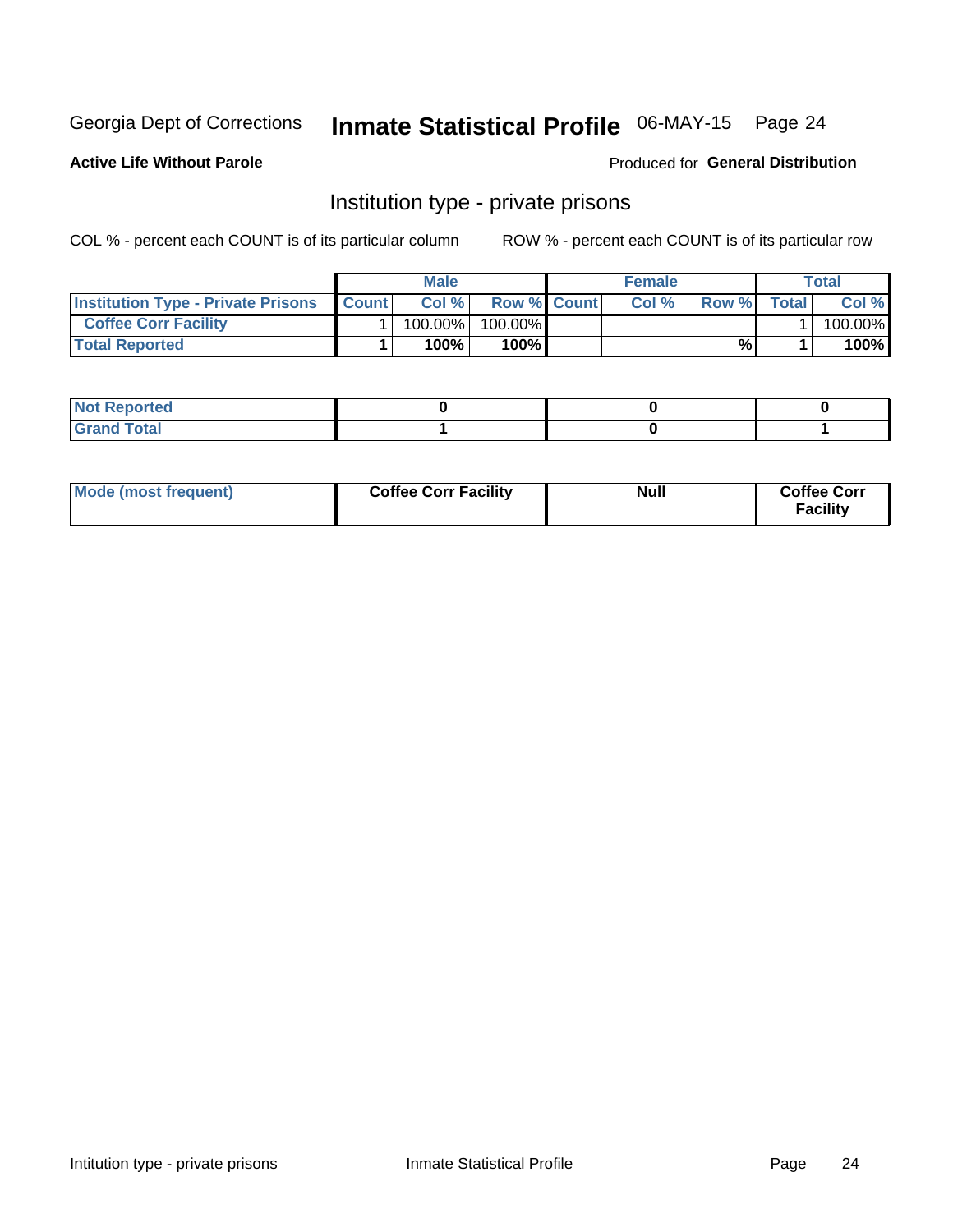## Inmate Statistical Profile 06-MAY-15 Page 25

#### **Active Life Without Parole**

#### Produced for General Distribution

### Institution type - inmate boot camp

COL % - percent each COUNT is of its particular column

|                                      | <b>Male</b>  |       |               | <b>Female</b> |       |             | <b>Total</b> |       |
|--------------------------------------|--------------|-------|---------------|---------------|-------|-------------|--------------|-------|
| <b>Institution Type - Boot Camps</b> | <b>Count</b> | Col % | <b>Row %I</b> | <b>Count</b>  | Col % | Row % Total |              | Col % |
| <b>Total Rported</b>                 |              |       |               |               |       |             |              |       |

| <b>Not Reported</b>            |  |  |
|--------------------------------|--|--|
| <b>Total</b><br>C <sub>r</sub> |  |  |

| Mod<br>uamo | Nul.<br>$- - - - - -$ | <b>Null</b> | . .<br>uu.<br>------ |
|-------------|-----------------------|-------------|----------------------|
|             |                       |             |                      |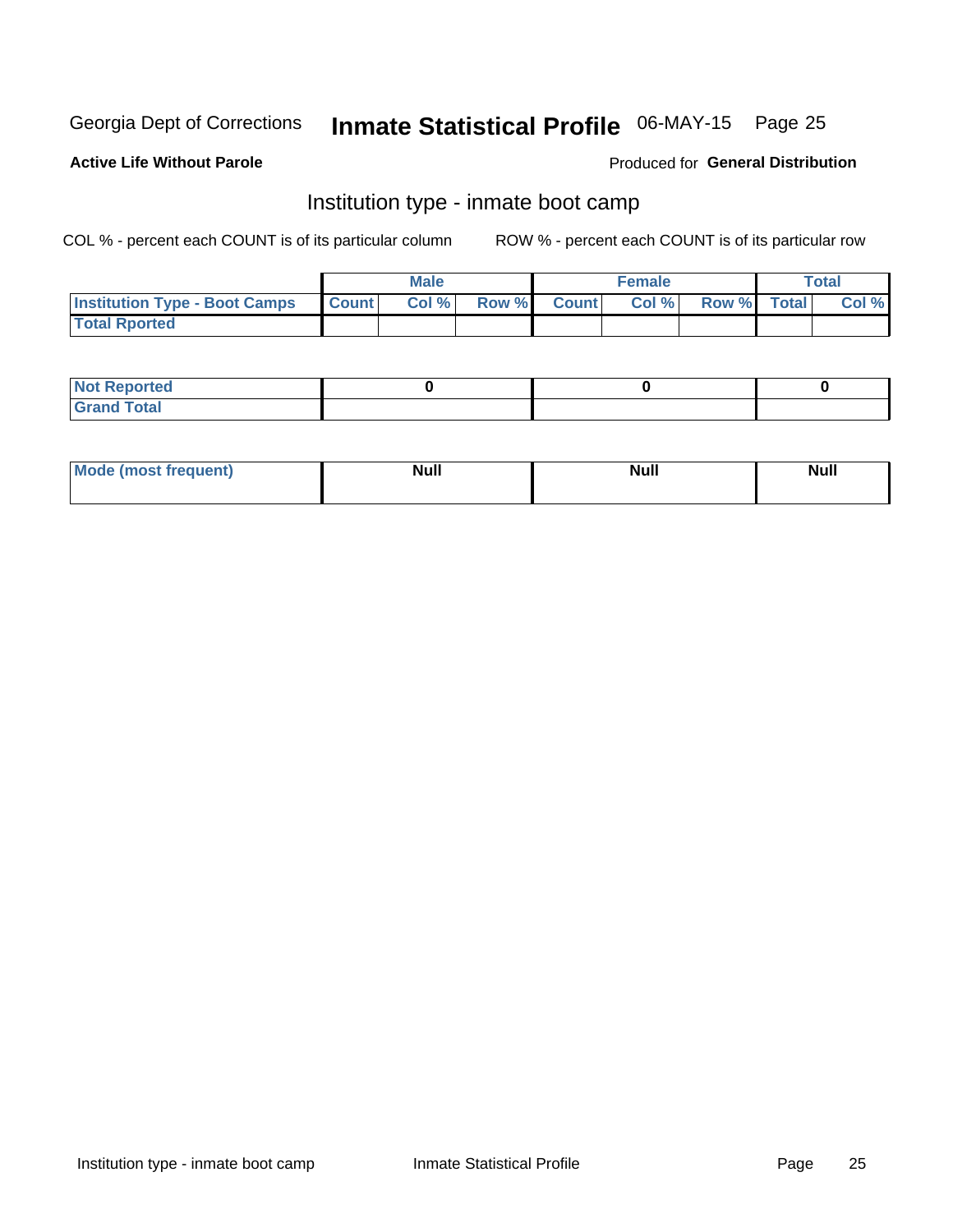## Inmate Statistical Profile 06-MAY-15 Page 26

#### **Active Life Without Parole**

#### Produced for General Distribution

### Number of disciplinary reports

COL % - percent each COUNT is of its particular column

|                                       | <b>Male</b>     |        |         | <b>Female</b> |        |          | <b>Total</b> |        |
|---------------------------------------|-----------------|--------|---------|---------------|--------|----------|--------------|--------|
| <b>Number of Disciplinary Reports</b> | <b>Count</b>    | Col %  | Row %   | <b>Count</b>  | Col %  | Row %    | <b>Total</b> | Col %  |
|                                       | 264             | 25.00% | 96.00%  | 11            | 36.67% | 4.00%    | 275          | 25.32% |
|                                       | 143             | 13.54% | 96.62%  | 5             | 16.67% | 3.38%    | 148          | 13.63% |
| 2                                     | 96              | 9.09%  | 95.05%  | 5             | 16.67% | 4.95%    | 101          | 9.30%  |
| 3                                     | 80 <sub>1</sub> | 7.58%  | 96.39%  | 3             | 10.00% | $3.61\%$ | 83           | 7.64%  |
|                                       | 56              | 5.30%  | 100.00% |               |        |          | 56           | 5.16%  |
| 5                                     | 56              | 5.30%  | 100.00% |               |        |          | 56           | 5.16%  |
| <b>More Than 5</b>                    | 361             | 34.19% | 98.37%  | 6             | 20.00% | 1.63%    | 367          | 33.79% |
| <b>Total Reported</b>                 | 1,056           | 100%   | 97.24%  | 30            | 100.0% | 2.76%    | 1,086        | 100%   |

| orted<br>NOT |      |    |      |
|--------------|------|----|------|
| <b>Total</b> | ,056 | 30 | ,086 |

| Mean (average)       | 7.74 | 5.13 | 7.66 |
|----------------------|------|------|------|
| Median (middle)      |      |      |      |
| Mode (most frequent) |      |      |      |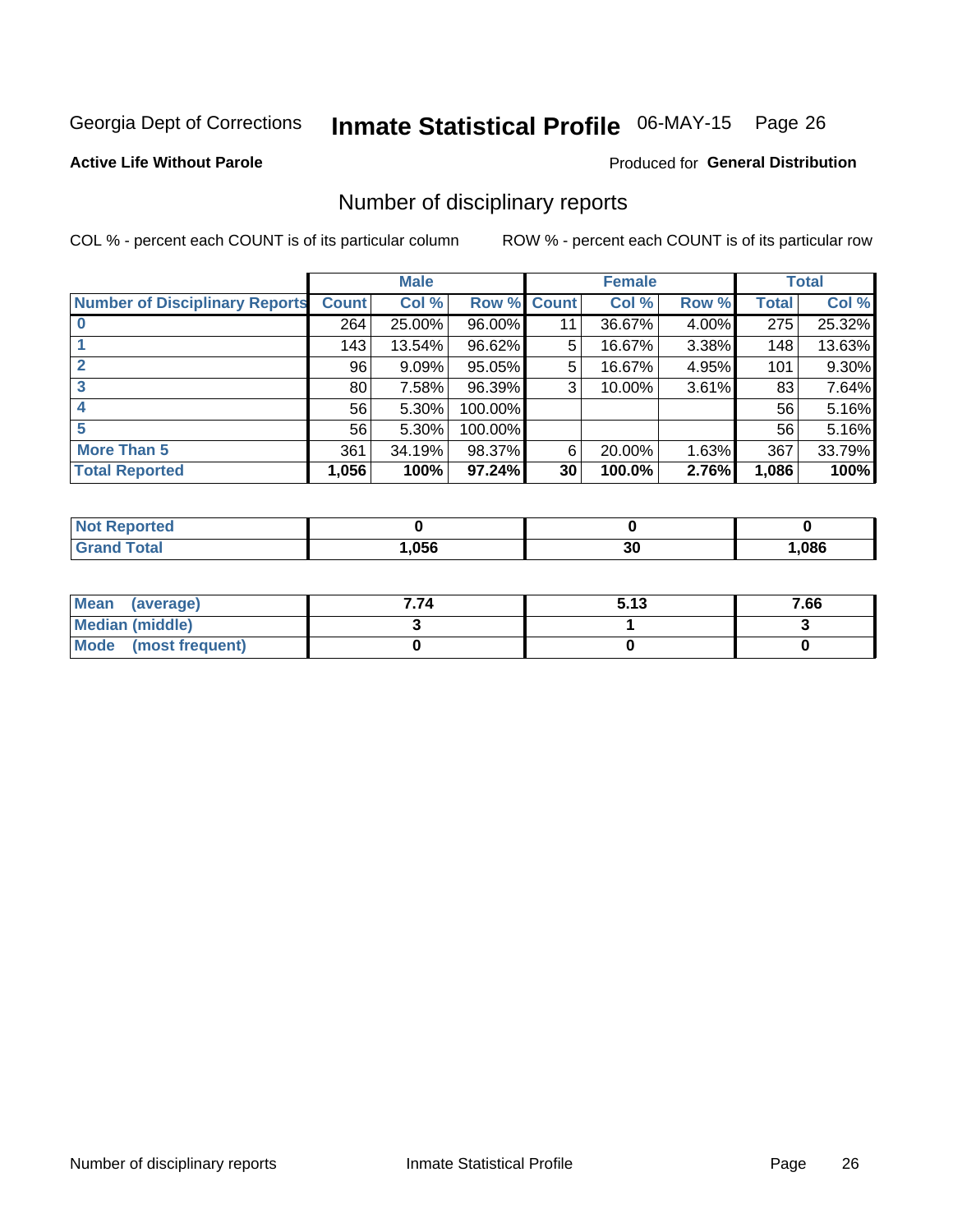## Inmate Statistical Profile 06-MAY-15 Page 27

#### **Active Life Without Parole**

#### Produced for General Distribution

### Number of transfers

COL % - percent each COUNT is of its particular column

|                            | <b>Male</b> |        |         | <b>Female</b> |        |        | <b>Total</b> |        |
|----------------------------|-------------|--------|---------|---------------|--------|--------|--------------|--------|
| <b>Number of Transfers</b> | Count l     | Col %  | Row %   | <b>Count</b>  | Col %  | Row %  | <b>Total</b> | Col %  |
|                            | 39          | 3.69%  | 88.64%  | 5             | 16.67% | 11.36% | 44           | 4.05%  |
|                            | 13          | 1.23%  | 100.00% |               |        |        | 13           | 1.20%  |
|                            | 258         | 24.43% | 94.51%  | 15            | 50.00% | 5.49%  | 273          | 25.14% |
| 3                          | 63          | 5.97%  | 100.00% |               |        |        | 63           | 5.80%  |
|                            | 141         | 13.35% | 97.92%  | 3             | 10.00% | 2.08%  | 144          | 13.26% |
| 5                          | 52          | 4.92%  | 98.11%  |               | 3.33%  | 1.89%  | 53           | 4.88%  |
| <b>More Than 5</b>         | 490         | 46.40% | 98.79%  | 6             | 20.00% | 1.21%  | 496          | 45.67% |
| <b>Total Reported</b>      | 1,056       | 100%   | 97.24%  | 30            | 100%   | 2.76%  | 1,086        | 100%   |

| NO<br>тес |      |    |      |
|-----------|------|----|------|
| Гоtal     | .056 | 30 | ,086 |

| Mean (average)       | 7.54 | 3.13 | 7.42 |
|----------------------|------|------|------|
| Median (middle)      |      |      |      |
| Mode (most frequent) |      |      |      |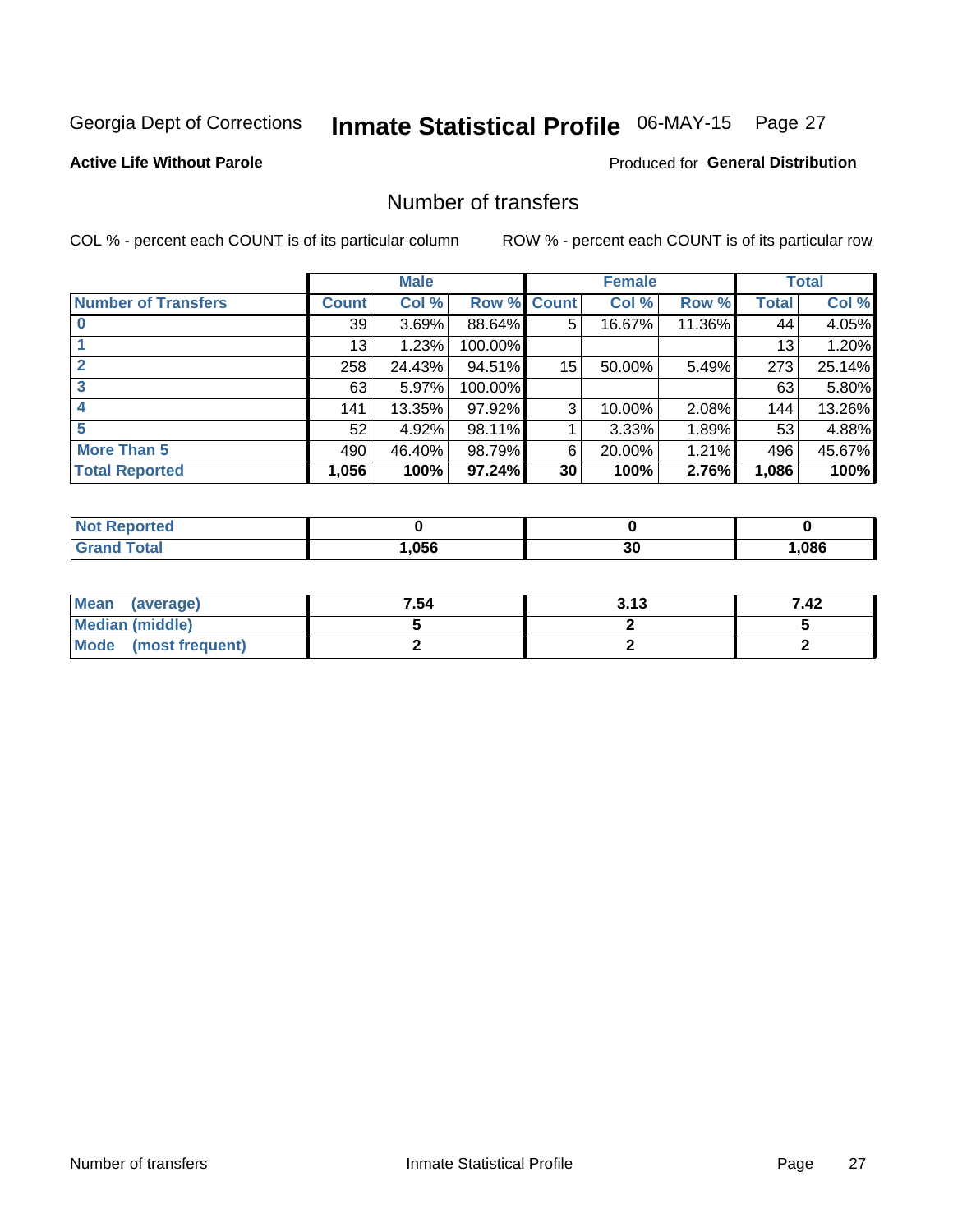## Inmate Statistical Profile 06-MAY-15 Page 28

**Active Life Without Parole** 

Produced for General Distribution

## Number of escapes

COL % - percent each COUNT is of its particular column

|                          | <b>Male</b>       |           |                    | <b>Female</b> |         |       | Total |        |
|--------------------------|-------------------|-----------|--------------------|---------------|---------|-------|-------|--------|
| <b>Number of Escapes</b> | <b>Count</b>      | Col%      | <b>Row % Count</b> |               | Col %   | Row % | Total | Col %  |
|                          | .051              | $99.53\%$ | $97.22\%$          | 30            | 100.00% | 2.78% | 1,081 | 99.54% |
|                          |                   | 0.28%     | 100.00%            |               |         |       |       | 0.28%  |
|                          |                   | 0.19%     | 100.00%            |               |         |       |       | 0.18%  |
| <b>Total Reported</b>    | $.056$ $^{\circ}$ | 100%      | $97.24\%$          | 30            | 100%    | 2.76% | 1,086 | 100%   |

| <b>rted</b><br><b>NOT</b> |      |    |      |
|---------------------------|------|----|------|
| 'otal<br>Grand            | .056 | 30 | .086 |

| Mean (average)       |  | י ש |
|----------------------|--|-----|
| Median (middle)      |  |     |
| Mode (most frequent) |  |     |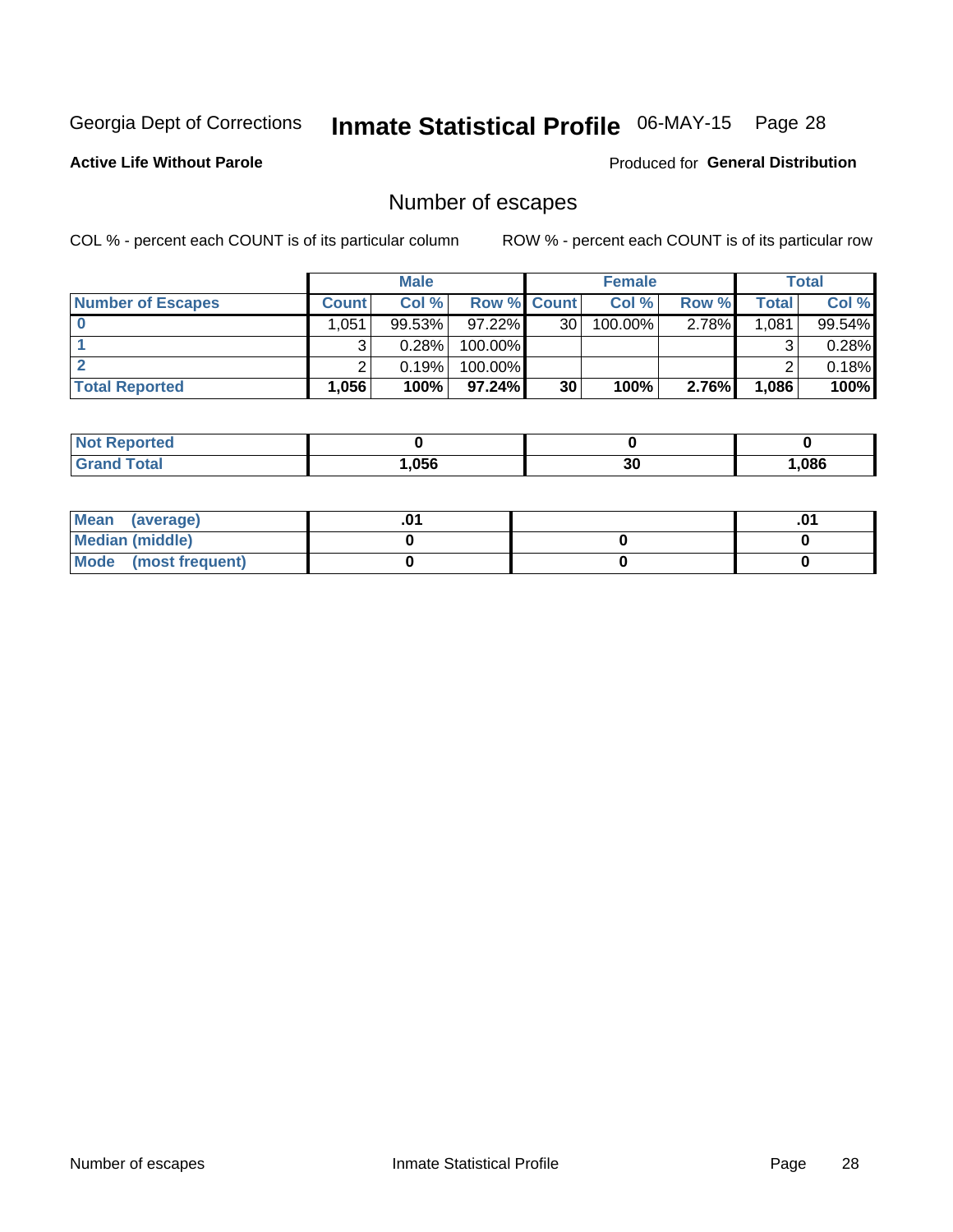#### **Active Life Without Parole**

#### **Produced for General Distribution**

### Time served in current (or last) institution

COL % - percent each COUNT is of its particular column

|                              |              | <b>Male</b> |         |                | <b>Female</b> |        |              | <b>Total</b> |
|------------------------------|--------------|-------------|---------|----------------|---------------|--------|--------------|--------------|
| <b>Time In Institution</b>   | <b>Count</b> | Col %       | Row %   | <b>Count</b>   | Col %         | Row %  | <b>Total</b> | Col %        |
| 0 to 3 months                | 116          | 10.98%      | 98.31%  | 2              | 6.67%         | 1.69%  | 118          | 10.87%       |
| <b>3.01 to 6 months</b>      | 88           | 8.33%       | 96.70%  | 3              | 10.00%        | 3.30%  | 91           | 8.38%        |
| 6.01 to 9 months             | 84           | 7.95%       | 98.82%  | 1              | 3.33%         | 1.18%  | 85           | 7.83%        |
| 9.01 to 12 months            | 57           | 5.40%       | 96.61%  | $\overline{2}$ | 6.67%         | 3.39%  | 59           | 5.43%        |
| <b>12.01 to 18 months</b>    | 115          | 10.89%      | 98.29%  | $\overline{2}$ | 6.67%         | 1.71%  | 117          | 10.77%       |
| 18.01 to 24 months           | 100          | 9.47%       | 96.15%  | 4              | 13.33%        | 3.85%  | 104          | 9.58%        |
| $2.01$ to 3 years            | 141          | 13.35%      | 96.58%  | 5              | 16.67%        | 3.42%  | 146          | 13.44%       |
| 3.01 to 4 years              | 95           | 9.00%       | 98.96%  | 1              | 3.33%         | 1.04%  | 96           | 8.84%        |
| 4.01 to 5 years              | 69           | 6.53%       | 89.61%  | 8              | 26.67%        | 10.39% | 77           | 7.09%        |
| $\overline{5.01}$ to 6 years | 45           | 4.26%       | 100.00% |                |               |        | 45           | 4.14%        |
| 6.01 to 7 years              | 37           | 3.50%       | 100.00% |                |               |        | 37           | 3.41%        |
| $7.01$ to 8 years            | 22           | 2.08%       | 100.00% |                |               |        | 22           | 2.03%        |
| 8.01 to 9 years              | 20           | 1.89%       | 100.00% |                |               |        | 20           | 1.84%        |
| 9.01 to 10 years             | 22           | 2.08%       | 100.00% |                |               |        | 22           | 2.03%        |
| Over 10 years                | 45           | 4.26%       | 95.74%  | 2              | 6.67%         | 4.26%  | 47           | 4.33%        |
| <b>Total Reported</b>        | 1,056        | 100%        | 97.24%  | 30             | 100%          | 2.76%  | 1,086        | 100.0%       |

| <b>Not Reported</b> |       |                                |     |
|---------------------|-------|--------------------------------|-----|
| $f \circ f \circ f$ | .,056 | $\overline{\phantom{a}}$<br>ას | 086 |

| <b>Mean</b><br>(average) | 35 months | 33 months | 35 months |  |  |
|--------------------------|-----------|-----------|-----------|--|--|
| Median (middle)          | 23 months | 25 months | 23 months |  |  |
| Mode (most frequent)     | 8 months  | 2 months  | 1 months  |  |  |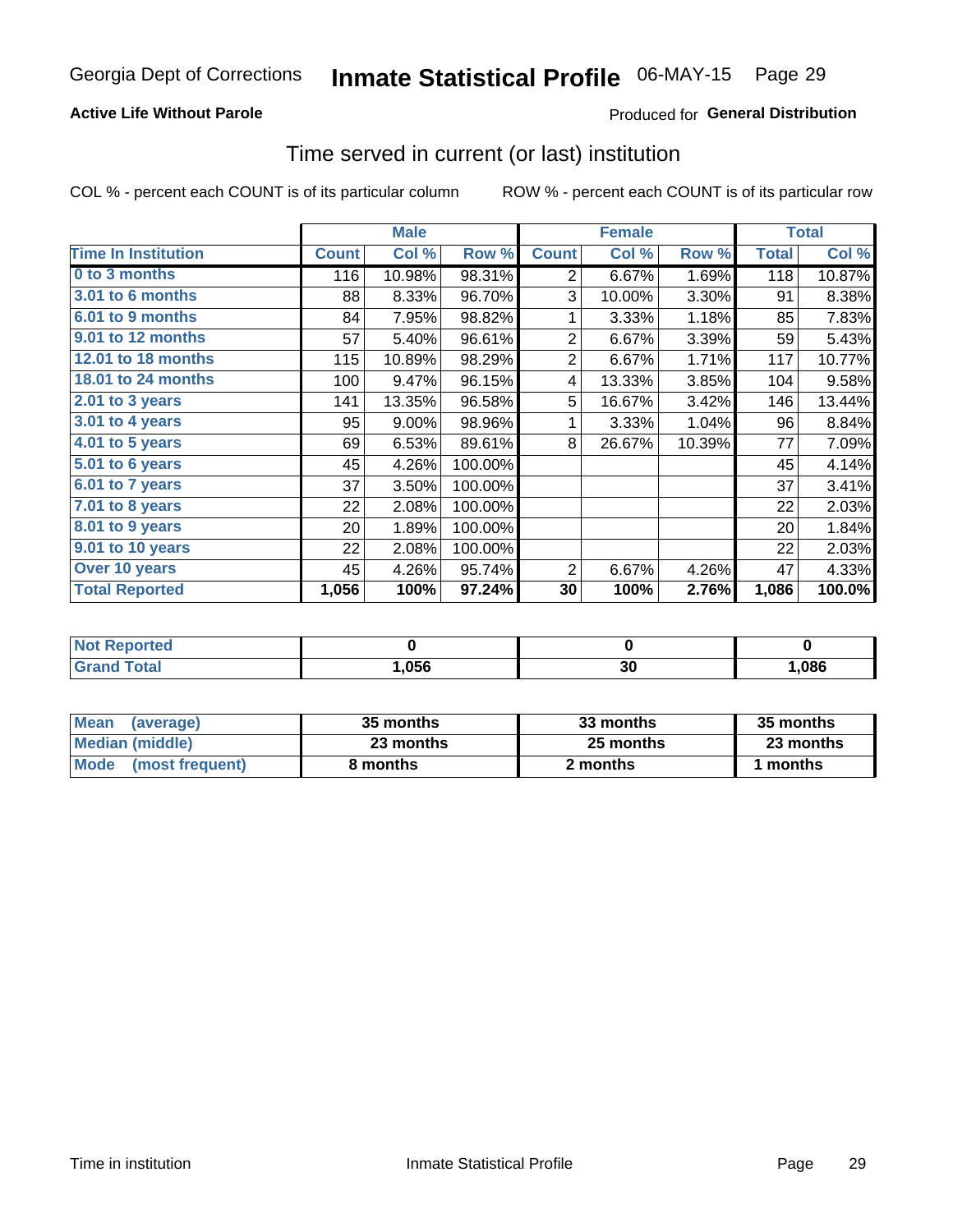## Inmate Statistical Profile 06-MAY-15 Page 30

#### **Active Life Without Parole**

#### Produced for General Distribution

### Highest grade level attained

COL % - percent each COUNT is of its particular column

|                              |                | <b>Male</b> |         |                | <b>Female</b> |        |                | <b>Total</b> |
|------------------------------|----------------|-------------|---------|----------------|---------------|--------|----------------|--------------|
| <b>Grade Level</b>           | <b>Count</b>   | Col %       | Row %   | <b>Count</b>   | Col %         | Row %  | <b>Total</b>   | Col %        |
| No school at all             | 1              | 0.10%       | 100.00% |                |               |        | 1              | 0.10%        |
| Grade 1                      | $\overline{2}$ | 0.20%       | 100.00% |                |               |        | $\overline{2}$ | 0.19%        |
| <b>Grade 2</b>               | 1              | 0.10%       | 100.00% |                |               |        | 1              | 0.10%        |
| Grade 3                      | $\overline{2}$ | 0.20%       | 100.00% |                |               |        | $\overline{c}$ | 0.19%        |
| <b>Grade 4</b>               | 5              | 0.49%       | 100.00% |                |               |        | 5              | 0.48%        |
| Grade 5                      | $\overline{2}$ | 0.20%       | 100.00% |                |               |        | $\overline{2}$ | 0.19%        |
| Grade 6                      | 6              | 0.59%       | 100.00% |                |               |        | 6              | 0.58%        |
| <b>Grade 7</b>               | 30             | 2.97%       | 100.00% |                |               |        | 30             | 2.88%        |
| Grade 8                      | 61             | 6.03%       | 100.00% |                |               |        | 61             | 5.87%        |
| Grade 9                      | 111            | 10.98%      | 97.37%  | 3              | 10.34%        | 2.63%  | 114            | 10.96%       |
| Grade 10                     | 164            | 16.22%      | 97.62%  | 4              | 13.79%        | 2.38%  | 168            | 16.15%       |
| Grade 11                     | 149            | 14.74%      | 98.03%  | 3              | 10.34%        | 1.97%  | 152            | 14.62%       |
| <b>Grade 12 or GED</b>       | 331            | 32.74%      | 97.07%  | 10             | 34.48%        | 2.93%  | 341            | 32.79%       |
| <b>Some tech school</b>      | 8              | 0.79%       | 88.89%  | 1              | 3.45%         | 11.11% | 9              | 0.87%        |
| <b>Completed tech school</b> | 10             | 0.99%       | 90.91%  | 1              | 3.45%         | 9.09%  | 11             | 1.06%        |
| College, 1 year              | 33             | 3.26%       | 97.06%  | 1              | 3.45%         | 2.94%  | 34             | 3.27%        |
| College, 2 year              | 47             | 4.65%       | 94.00%  | 3              | 10.34%        | 6.00%  | 50             | 4.81%        |
| College, 3 year              | 18             | 1.78%       | 94.74%  | 1              | 3.45%         | 5.26%  | 19             | 1.83%        |
| <b>Bachelor's degree</b>     | 20             | 1.98%       | 90.91%  | $\overline{2}$ | 6.90%         | 9.09%  | 22             | 2.12%        |
| <b>Master's degree</b>       | 5              | 0.49%       | 100.00% |                |               |        | 5              | 0.48%        |
| Ph.D. degree                 | 1              | 0.10%       | 100.00% |                |               |        | 1              | 0.10%        |
| Law degree                   | 3              | 0.30%       | 100.00% |                |               |        | 3              | 0.29%        |
| <b>Medical degree</b>        |                | 0.10%       | 100.00% |                |               |        |                | 0.10%        |
| <b>Total Reported</b>        | 1,011          | 100%        | 97.21%  | 29             | 100%          | 2.79%  | 1,040          | 100.0%       |

| ттео        | - -<br>.<br>∼ |           | 46   |
|-------------|---------------|-----------|------|
| <b>otal</b> | .056          | 00<br>ึงบ | .086 |

| <b>Mean</b><br>(average)       | 11.01           | 12.03           | 11.04             |
|--------------------------------|-----------------|-----------------|-------------------|
| Median (middle)                | Grade 11        | Grade 12 or GED | Grade 11          |
| <b>Mode</b><br>(most frequent) | Grade 12 or GED | Grade 12 or GED | I Grade 12 or GED |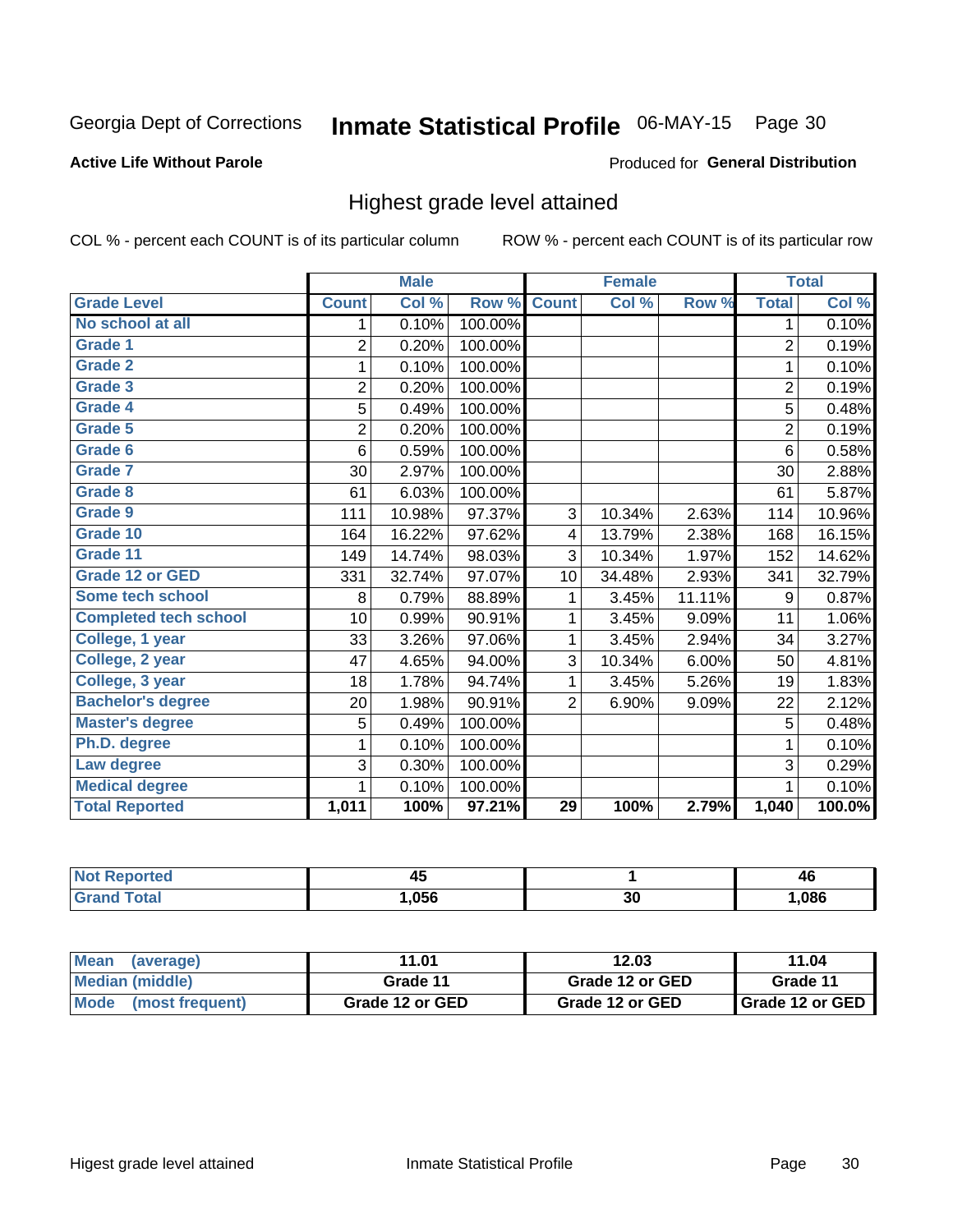## Inmate Statistical Profile 06-MAY-15 Page 31

#### **Active Life Without Parole**

#### Produced for General Distribution

### Culture fair IQ scores

COL % - percent each COUNT is of its particular column

|                       |              | <b>Male</b> |             |                | <b>Female</b> |        |              | <b>Total</b> |
|-----------------------|--------------|-------------|-------------|----------------|---------------|--------|--------------|--------------|
| <b>IQ Scores</b>      | <b>Count</b> | Col %       | Row % Count |                | Col %         | Row %  | <b>Total</b> | Col %        |
| $60 - 69$             | 15           | 2.96%       | 100.00%     |                |               |        | 15           | 2.85%        |
| $70 - 79$             | 37           | 7.31%       | 97.37%      |                | 5.00%         | 2.63%  | 38           | 7.22%        |
| $80 - 89$             | 60           | 11.86%      | 92.31%      | 5              | 25.00%        | 7.69%  | 65           | 12.36%       |
| $90 - 99$             | 155          | 30.63%      | 95.68%      | 7              | 35.00%        | 4.32%  | 162          | 30.80%       |
| $100 - 109$           | 139          | 27.47%      | 97.89%      | 3              | 15.00%        | 2.11%  | 142          | 27.00%       |
| $110 - 119$           | 87           | 17.19%      | 97.75%      | 2              | 10.00%        | 2.25%  | 89           | 16.92%       |
| $120 - 129$           | 13           | 2.57%       | 86.67%      | $\overline{2}$ | 10.00%        | 13.33% | 15           | 2.85%        |
| <b>Total Reported</b> | 506          | 100%        | 96.20%      | 20             | 100%          | 3.80%  | 526          | 100%         |

| <b>Not Reported</b>         | 543  |    | 550   |
|-----------------------------|------|----|-------|
| <b>Not Valid (under 60)</b> |      |    |       |
| <b>Grand Total</b>          | .056 | 30 | 1,086 |

| <b>Mean</b><br>(average) | 98 | 98 | 98 |
|--------------------------|----|----|----|
| <b>Median (middle)</b>   | 99 |    | 99 |
| Mode<br>(most frequent)  | 99 |    | 99 |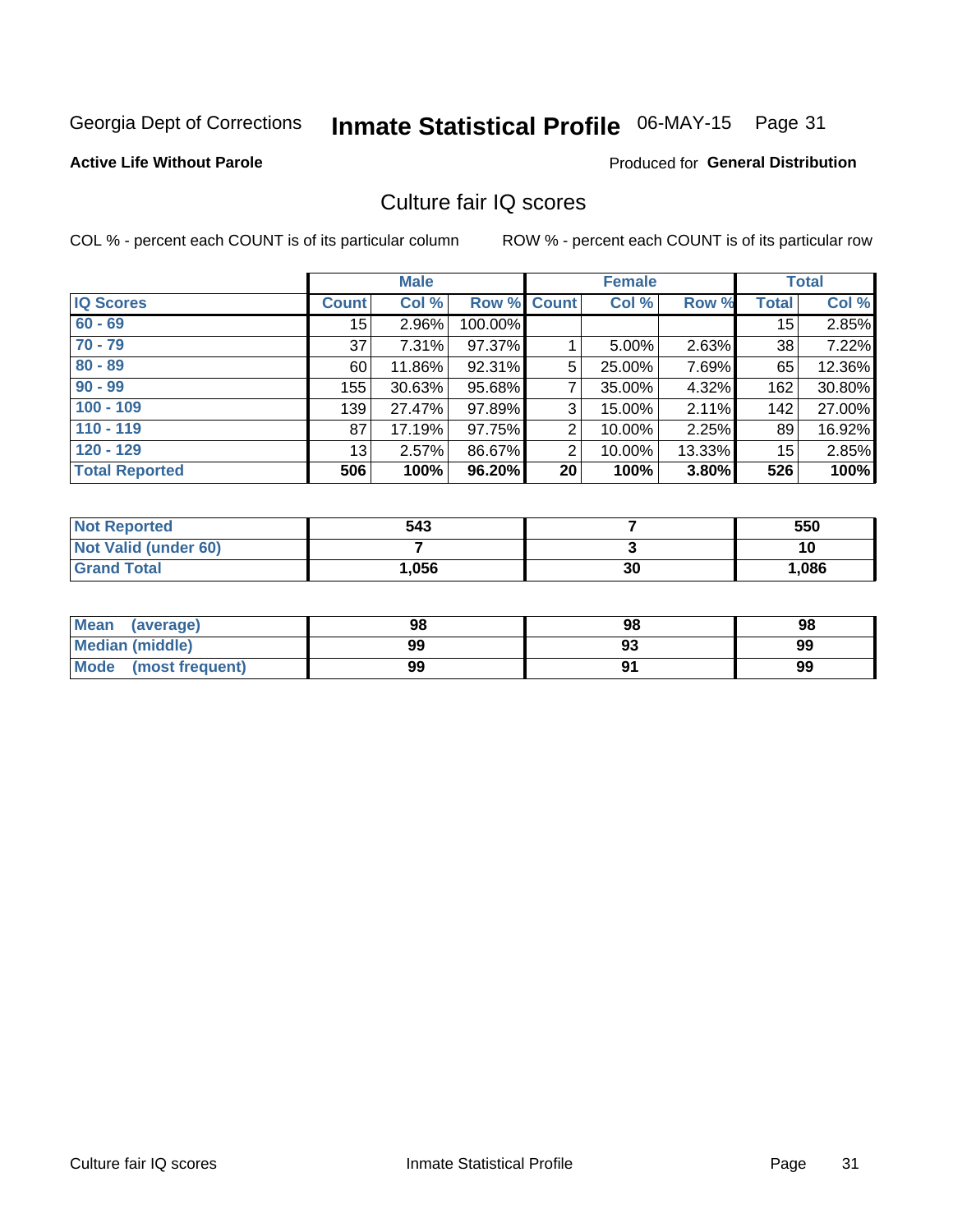## Inmate Statistical Profile 06-MAY-15 Page 32

#### **Active Life Without Parole**

#### Produced for General Distribution

## Wide Range Achievement Test (WRAT) reading score

COL % - percent each COUNT is of its particular column

|                           |                 | <b>Male</b> |         |              | <b>Female</b> |       |                | <b>Total</b> |
|---------------------------|-----------------|-------------|---------|--------------|---------------|-------|----------------|--------------|
| <b>WRAT Reading Score</b> | <b>Count</b>    | Col %       | Row %   | <b>Count</b> | Col %         | Row % | <b>Total</b>   | Col %        |
| 0.1 to 0.9                | 12 <sub>2</sub> | 2.32%       | 100.00% |              |               |       | 12             | 2.22%        |
| 1.0 to 1.9                | 4               | 0.77%       | 100.00% |              |               |       | 4              | 0.74%        |
| 2.0 to 2.9                | 9               | 1.74%       | 100.00% |              |               |       | 9              | 1.67%        |
| 3.0 to 3.9                | 32              | 6.19%       | 91.43%  | 3            | 13.04%        | 8.57% | 35             | 6.48%        |
| 4.0 to 4.9                | 46              | 8.90%       | 93.88%  | 3            | 13.04%        | 6.12% | 49             | 9.07%        |
| 5.0 to 5.9                | 44              | 8.51%       | 97.78%  | 1            | 4.35%         | 2.22% | 45             | 8.33%        |
| 6.0 to 6.9                | 56              | 10.83%      | 98.25%  | 1            | 4.35%         | 1.75% | 57             | 10.56%       |
| 7.0 to 7.9                | 12              | 2.32%       | 100.00% |              |               |       | 12             | 2.22%        |
| 8.0 to 8.9                | 42              | 8.12%       | 100.00% |              |               |       | 42             | 7.78%        |
| 9.0 to 9.9                | 25              | 4.84%       | 100.00% |              |               |       | 25             | 4.63%        |
| 10.0 to 10.9              | 32              | 6.19%       | 96.97%  | 1            | 4.35%         | 3.03% | 33             | 6.11%        |
| 11.0 to 11.9              | 65              | 12.57%      | 92.86%  | 5            | 21.74%        | 7.14% | 70             | 12.96%       |
| 12.0 to 12.9              | 136             | 26.31%      | 93.79%  | 9            | 39.13%        | 6.21% | 145            | 26.85%       |
| 13                        | 2               | 0.39%       | 100.00% |              |               |       | $\overline{2}$ | 0.37%        |
| <b>Total Reported</b>     | 517             | 100%        | 95.74%  | 23           | 100%          | 4.26% | 540            | 100%         |
|                           |                 |             |         |              |               |       |                |              |

| <b>Not Reported</b>   | 539  |     | 546   |
|-----------------------|------|-----|-------|
| <b>Total</b><br>Grand | .056 | ึงบ | 0.086 |

| Mean<br>(average)              | 8.68 | 9.5  | 8.71 |
|--------------------------------|------|------|------|
| <b>Median (middle)</b>         | 9.6  | 11.6 | 9.6  |
| <b>Mode</b><br>(most frequent) | 12.9 | 12.9 | 12.9 |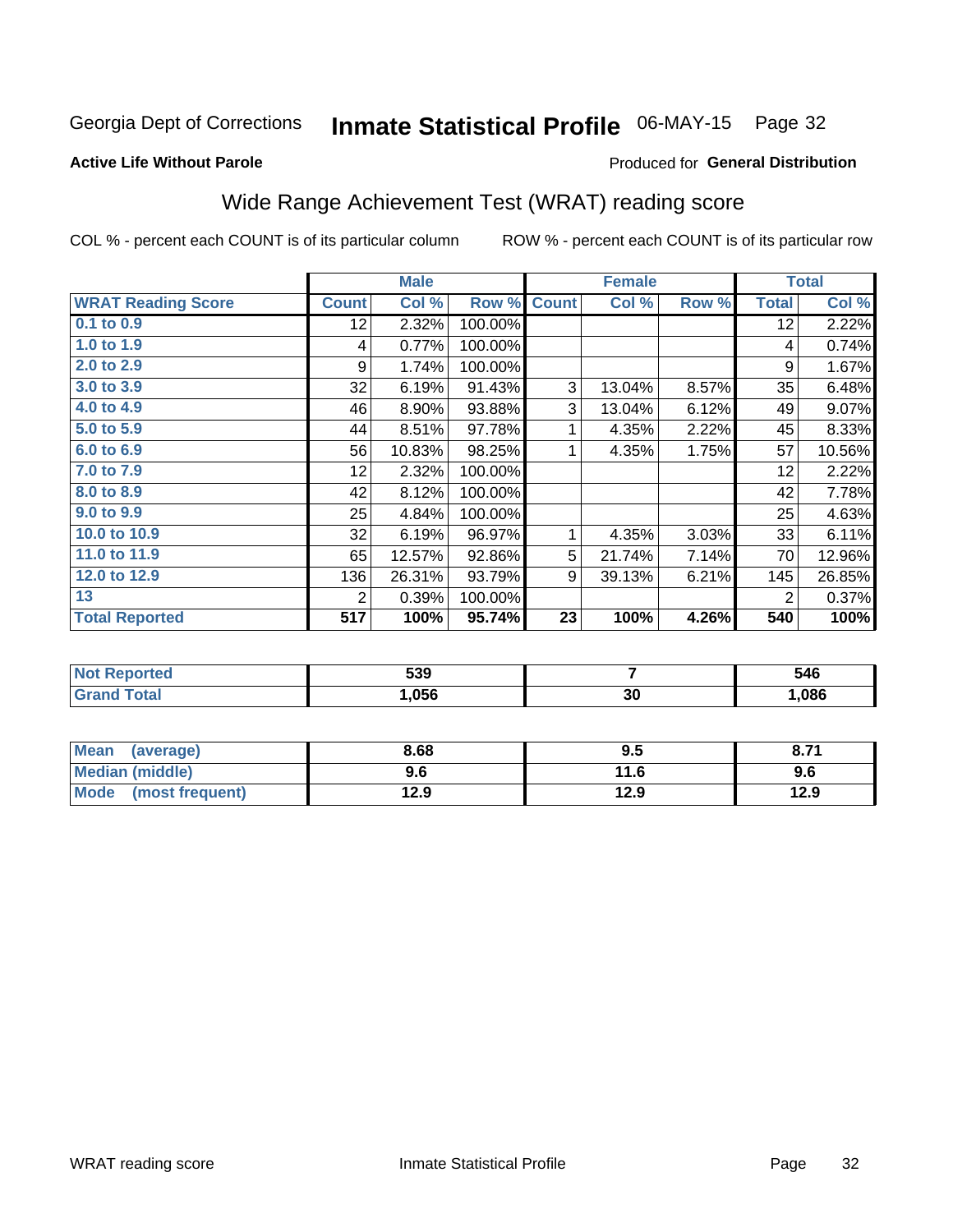## Inmate Statistical Profile 06-MAY-15 Page 33

#### **Active Life Without Parole**

#### Produced for General Distribution

## Wide Range Achievement Test (WRAT) math score

COL % - percent each COUNT is of its particular column

|                              |                 | <b>Male</b> |         |                | <b>Female</b> |        |              | <b>Total</b> |
|------------------------------|-----------------|-------------|---------|----------------|---------------|--------|--------------|--------------|
| <b>WRAT Mathematic Score</b> | <b>Count</b>    | Col %       | Row %   | <b>Count</b>   | Col %         | Row %  | <b>Total</b> | Col %        |
| 0.1 to 0.9                   |                 | 0.19%       | 100.00% |                |               |        | 1            | 0.19%        |
| 1.0 to 1.9                   | 4               | 0.77%       | 100.00% |                |               |        | 4            | 0.74%        |
| 2.0 to 2.9                   | 6               | 1.16%       | 85.71%  | 1              | 4.35%         | 14.29% | 7            | 1.30%        |
| 3.0 to 3.9                   | 20 <sub>1</sub> | 3.87%       | 90.91%  | 2              | 8.70%         | 9.09%  | 22           | 4.07%        |
| 4.0 to 4.9                   | 64              | 12.38%      | 96.97%  | 2              | 8.70%         | 3.03%  | 66           | 12.22%       |
| 5.0 to 5.9                   | 71              | 13.73%      | 97.26%  | $\overline{2}$ | 8.70%         | 2.74%  | 73           | 13.52%       |
| 6.0 to 6.9                   | 115             | 22.24%      | 96.64%  | 4              | 17.39%        | 3.36%  | 119          | 22.04%       |
| 7.0 to 7.9                   | 38 <sup>1</sup> | 7.35%       | 95.00%  | $\overline{2}$ | 8.70%         | 5.00%  | 40           | 7.41%        |
| 8.0 to 8.9                   | 60              | 11.61%      | 98.36%  |                | 4.35%         | 1.64%  | 61           | 11.30%       |
| 9.0 to 9.9                   | 31              | 6.00%       | 96.88%  |                | 4.35%         | 3.13%  | 32           | 5.93%        |
| 10.0 to 10.9                 |                 | 0.19%       | 100.00% |                |               |        | 1            | 0.19%        |
| 11.0 to 11.9                 | 16              | 3.09%       | 100.00% |                |               |        | 16           | 2.96%        |
| 12.0 to 12.9                 | 90              | 17.41%      | 91.84%  | 8              | 34.78%        | 8.16%  | 98           | 18.15%       |
| <b>Total Reported</b>        | 517             | 100%        | 95.74%  | 23             | 100.0%        | 4.26%  | 540          | 100.0%       |

| eported    | 539  |    | 546  |
|------------|------|----|------|
| <b>ota</b> | ,056 | 30 | ,086 |

| <b>Mean</b><br>(average) | 7.63 | 8.24 | 7.66 |
|--------------------------|------|------|------|
| Median (middle)          | 6.9  |      | 6.9  |
| Mode (most frequent)     | 12.9 | 12.9 | 12.9 |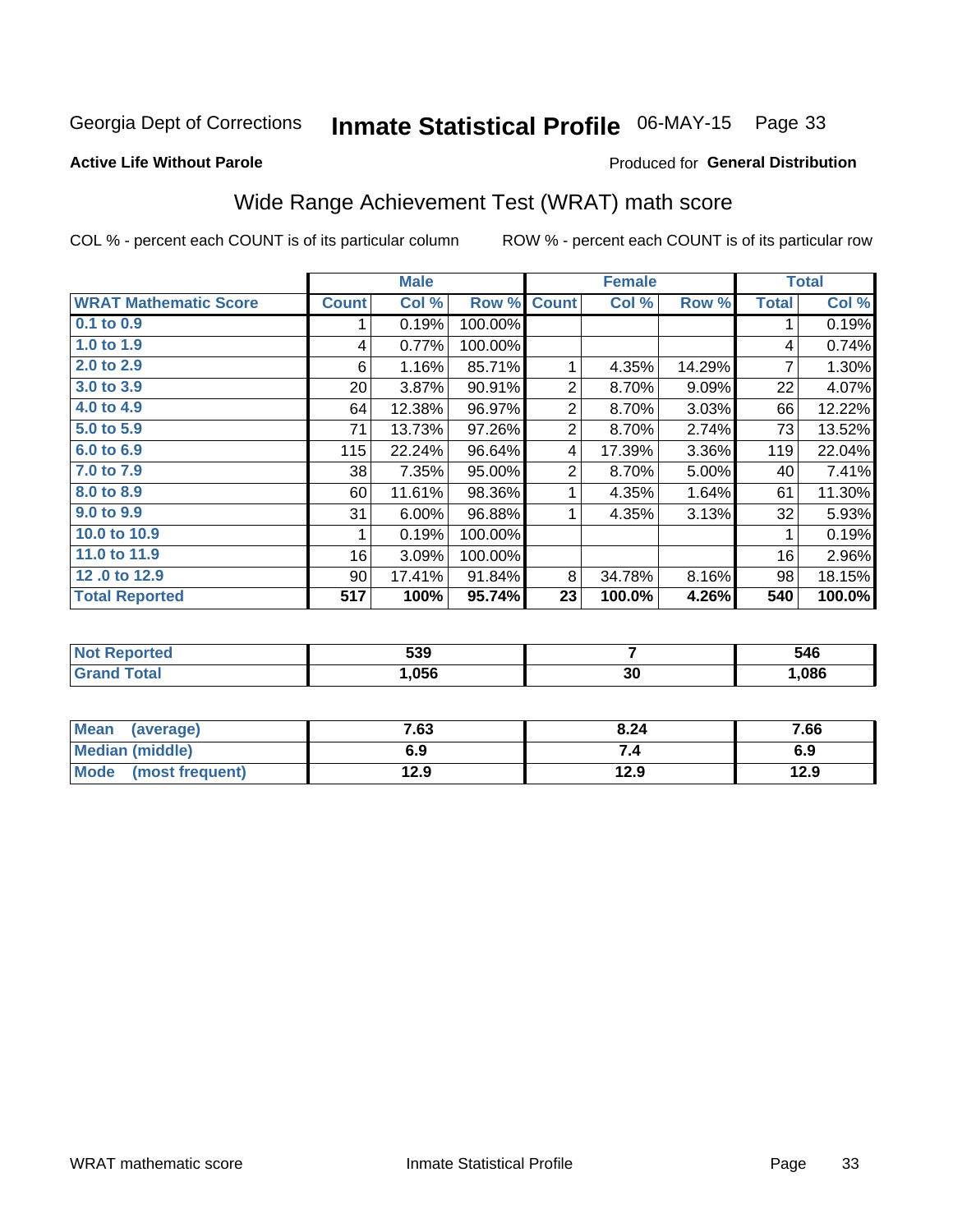#### Inmate Statistical Profile 06-MAY-15 Page 34

#### **Active Life Without Parole**

#### Produced for General Distribution

## Wide Range Achievement Test (WRAT) spelling score

COL % - percent each COUNT is of its particular column

| Row %<br>100.00%<br>100.00%<br>93.33%<br>92.86%<br>100.00%<br>100.00%<br>100.00%<br>93.10% | <b>Count</b><br>1<br>$\overline{2}$<br>4 | Col %<br>4.35%<br>8.70%<br>17.39% | Row %<br>6.67%<br>7.14%<br>6.90% | <b>Total</b><br>11<br>8<br>15<br>28<br>25<br>70<br>44 | Col %<br>2.04%<br>1.48%<br>2.78%<br>5.19%<br>4.64%<br>12.99%<br>8.16% |
|--------------------------------------------------------------------------------------------|------------------------------------------|-----------------------------------|----------------------------------|-------------------------------------------------------|-----------------------------------------------------------------------|
|                                                                                            |                                          |                                   |                                  |                                                       |                                                                       |
|                                                                                            |                                          |                                   |                                  |                                                       |                                                                       |
|                                                                                            |                                          |                                   |                                  |                                                       |                                                                       |
|                                                                                            |                                          |                                   |                                  |                                                       |                                                                       |
|                                                                                            |                                          |                                   |                                  |                                                       |                                                                       |
|                                                                                            |                                          |                                   |                                  |                                                       |                                                                       |
|                                                                                            |                                          |                                   |                                  |                                                       |                                                                       |
|                                                                                            |                                          |                                   |                                  |                                                       |                                                                       |
|                                                                                            |                                          |                                   |                                  | 58                                                    | 10.76%                                                                |
| 98.00%                                                                                     | 1                                        | 4.35%                             | $2.00\%$                         | 50                                                    | 9.28%                                                                 |
| 100.00%                                                                                    |                                          |                                   |                                  | 18                                                    | 3.34%                                                                 |
| 100.00%                                                                                    |                                          |                                   |                                  | 19                                                    | 3.53%                                                                 |
| 94.59%                                                                                     | 2                                        | 8.70%                             | 5.41%                            | 37                                                    | 6.86%                                                                 |
| 91.61%                                                                                     | 13                                       | 56.52%                            | 8.39%                            | 155                                                   | 28.76%                                                                |
| 100.00%                                                                                    |                                          |                                   |                                  | 1                                                     | 0.19%                                                                 |
| 95.73%                                                                                     | 23                                       | 100.0%                            | 4.27%                            | 539                                                   | 100%                                                                  |
|                                                                                            |                                          |                                   |                                  |                                                       |                                                                       |

| <b>Not Reported</b>          | 540   |    | 547  |
|------------------------------|-------|----|------|
| <b>Total</b><br><b>Grand</b> | 1,056 | 30 | ,086 |

| <b>Mean</b><br>(average) | 8.43 | 10.32    | 8.51 |
|--------------------------|------|----------|------|
| <b>Median (middle)</b>   | 8.3  | 127<br>. | ი.ა  |
| Mode (most frequent)     | 12.9 | 12.9     | 12.9 |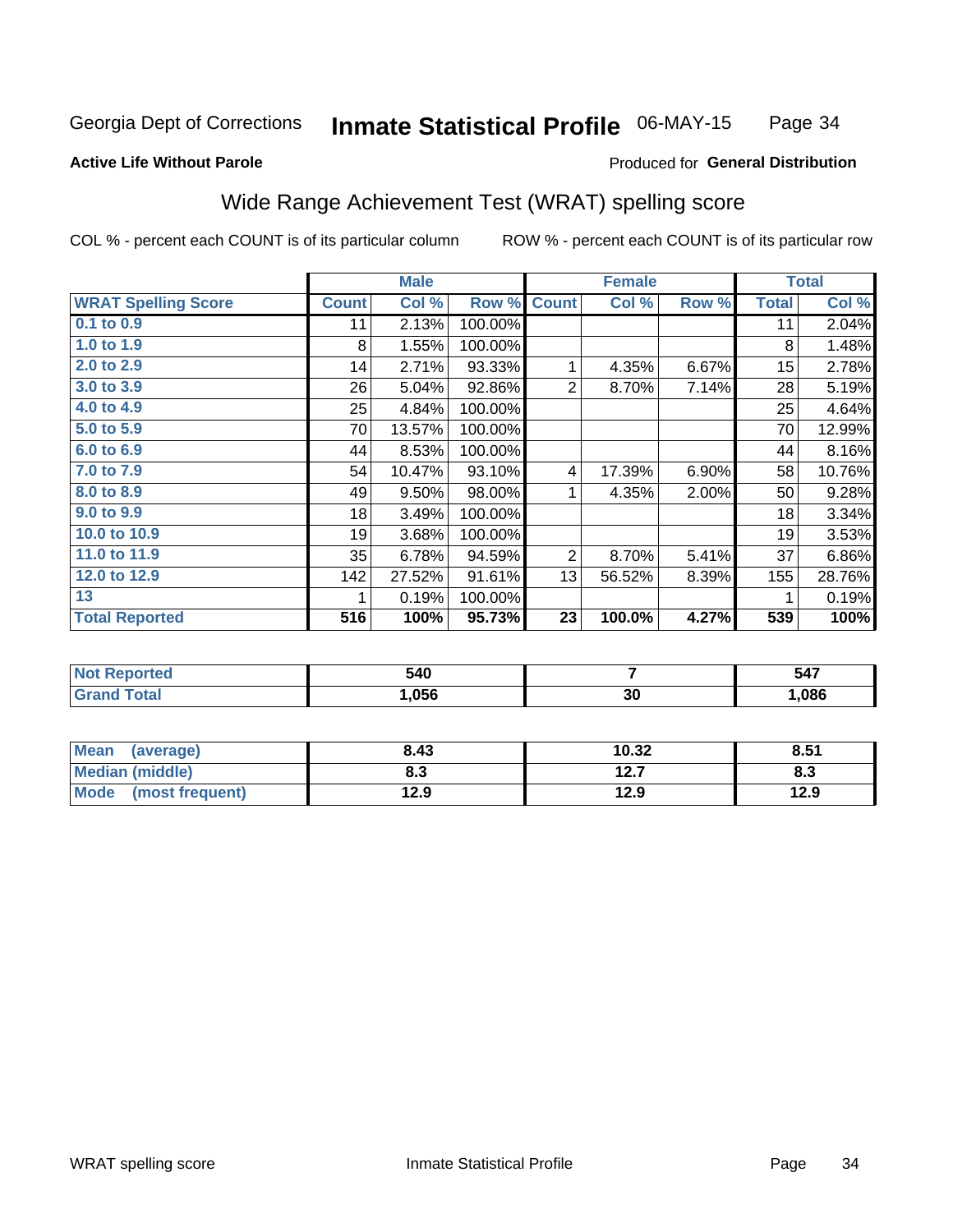## Inmate Statistical Profile 06-MAY-15 Page 35

#### **Active Life Without Parole**

#### **Produced for General Distribution**

## Current / last mental health treatment level

COL % - percent each COUNT is of its particular column

|                                    |                 | <b>Male</b> |           |              | <b>Female</b> |       |                 | <b>Total</b> |
|------------------------------------|-----------------|-------------|-----------|--------------|---------------|-------|-----------------|--------------|
| <b>Mental Health Treatment Lev</b> | <b>Count</b>    | Col%        | Row %     | <b>Count</b> | Col %         | Row % | Total           | Col %        |
| 1 No problem at current time       | 204             | 43.31%      | $97.61\%$ | 5            | 20.00%        | 2.39% | 209             | 42.14%       |
| 2 Receiving outpatient             | 194             | 41.19%      | 91.94%    | 17           | 68.00%        | 8.06% | 211             | 42.54%       |
| Treatment                          |                 |             |           |              |               |       |                 |              |
| 3 Inpatient, moderate              | 59              | 12.53%      | $95.16\%$ | 3            | 12.00%        | 4.84% | 62              | 12.50%       |
| Treatment                          |                 |             |           |              |               |       |                 |              |
| 4 Inpatient, intensive             | 14 <sub>1</sub> | 2.97%       | 100.00%   |              |               |       | 14 <sub>1</sub> | 2.82%        |
| Treatment                          |                 |             |           |              |               |       |                 |              |
| <b>Total Evaluated</b>             | 471             | 100%        | 94.96%    | 25           | 100%          | 5.04% | 496             | 100%         |

| Never had MH evaluation | 585  |    | 590  |
|-------------------------|------|----|------|
| $\tau$ otal             | 056, | 30 | ,086 |

| <b>Median (middle)</b>         | <b>Receiving outpatient</b><br>treatment | <b>Receiving outpatient</b><br>treatment | <b>Receiving</b><br>outpatient<br>treatment |
|--------------------------------|------------------------------------------|------------------------------------------|---------------------------------------------|
| <b>Mode</b><br>(most frequent) | No problem at current time               | <b>Receiving outpatient</b><br>treatment | Receiving<br>outpatient<br>treatment        |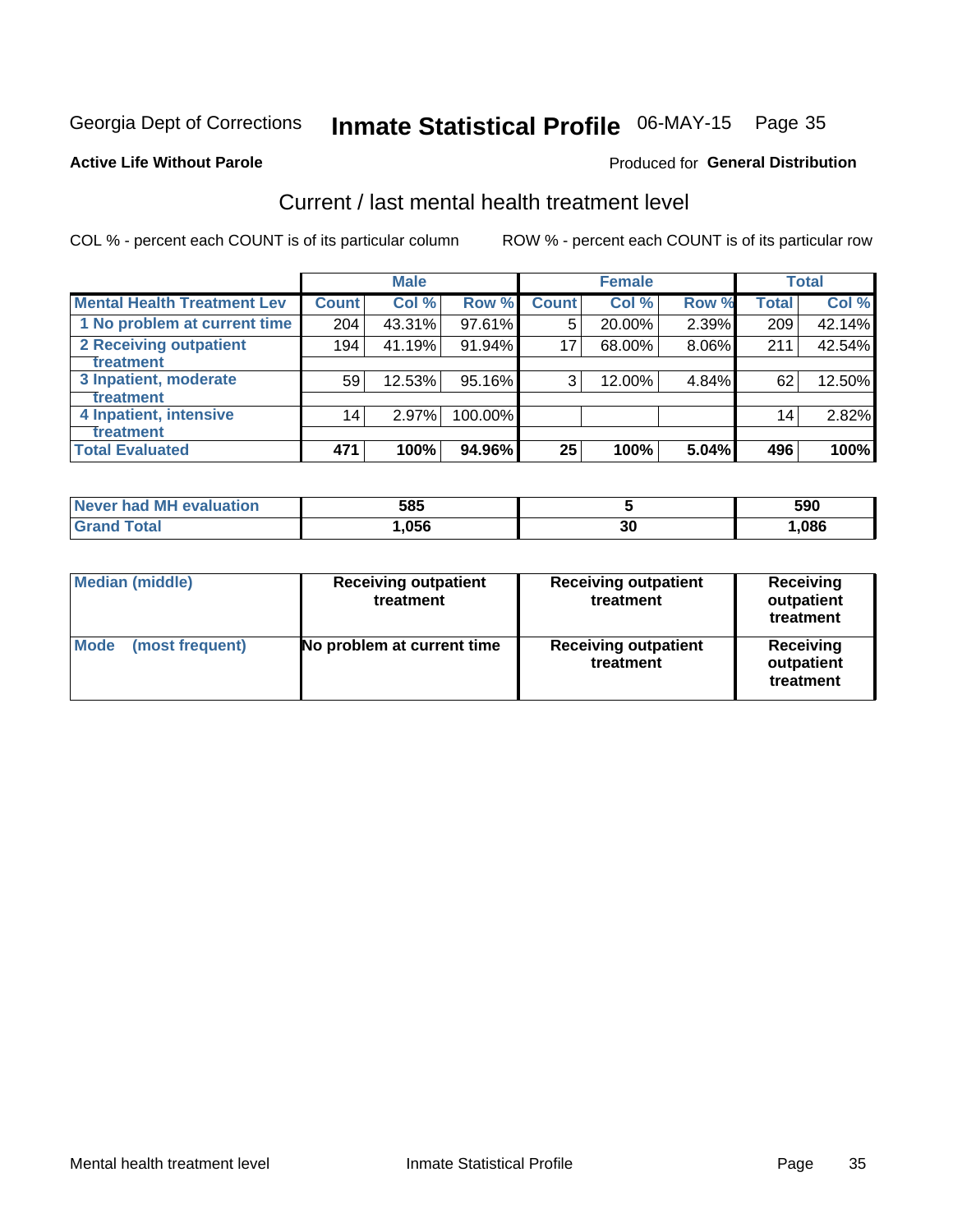#### Inmate Statistical Profile 06-MAY-15 Page 36

#### **Active Life Without Parole**

#### Produced for General Distribution

## PULHESDWIT medical scale - 'P' overall condition ('P'hysical)

COL % - percent each COUNT is of its particular column

|                                  |                | <b>Male</b> |             |    | <b>Female</b> |       |              | <b>Total</b> |
|----------------------------------|----------------|-------------|-------------|----|---------------|-------|--------------|--------------|
| 'P' Overall Condition            | Count l        | Col %       | Row % Count |    | Col %         | Row % | <b>Total</b> | Col %        |
| 1 No medical illness             | 705            | 72.61%      | 98.46%      | 11 | 36.67%        | 1.54% | 716          | 71.53%       |
| 2 Well-controlled chronic        | 242            | 24.92%      | 92.72%      | 19 | 63.33%        | 7.28% | 261          | 26.07%       |
| <b>illness</b>                   |                |             |             |    |               |       |              |              |
| 3 Poorly-controlled chronic      | 22             | 2.27%       | 100.00%     |    |               |       | 22           | 2.20%        |
| <b>illness</b>                   |                |             |             |    |               |       |              |              |
| 4 Significant problems requiring | $\overline{2}$ | 0.21%       | 100.00%     |    |               |       | 2            | 0.20%        |
| special housing                  |                |             |             |    |               |       |              |              |
| <b>Total Reported</b>            | 971            | 100%        | 97.00%      | 30 | 100%          | 3.00% | 1,001        | 100%         |

| те с | ၀၁   |                    | - -<br>01<br>οJ |
|------|------|--------------------|-----------------|
| $-1$ | ,056 | $\mathcal{L}$<br>◡ | ,086            |

| <b>Mode</b> | (most frequent) | 1 No medical illness | 2 Well-controlled chronic<br>illness | 1 No medical<br>illness |
|-------------|-----------------|----------------------|--------------------------------------|-------------------------|
|-------------|-----------------|----------------------|--------------------------------------|-------------------------|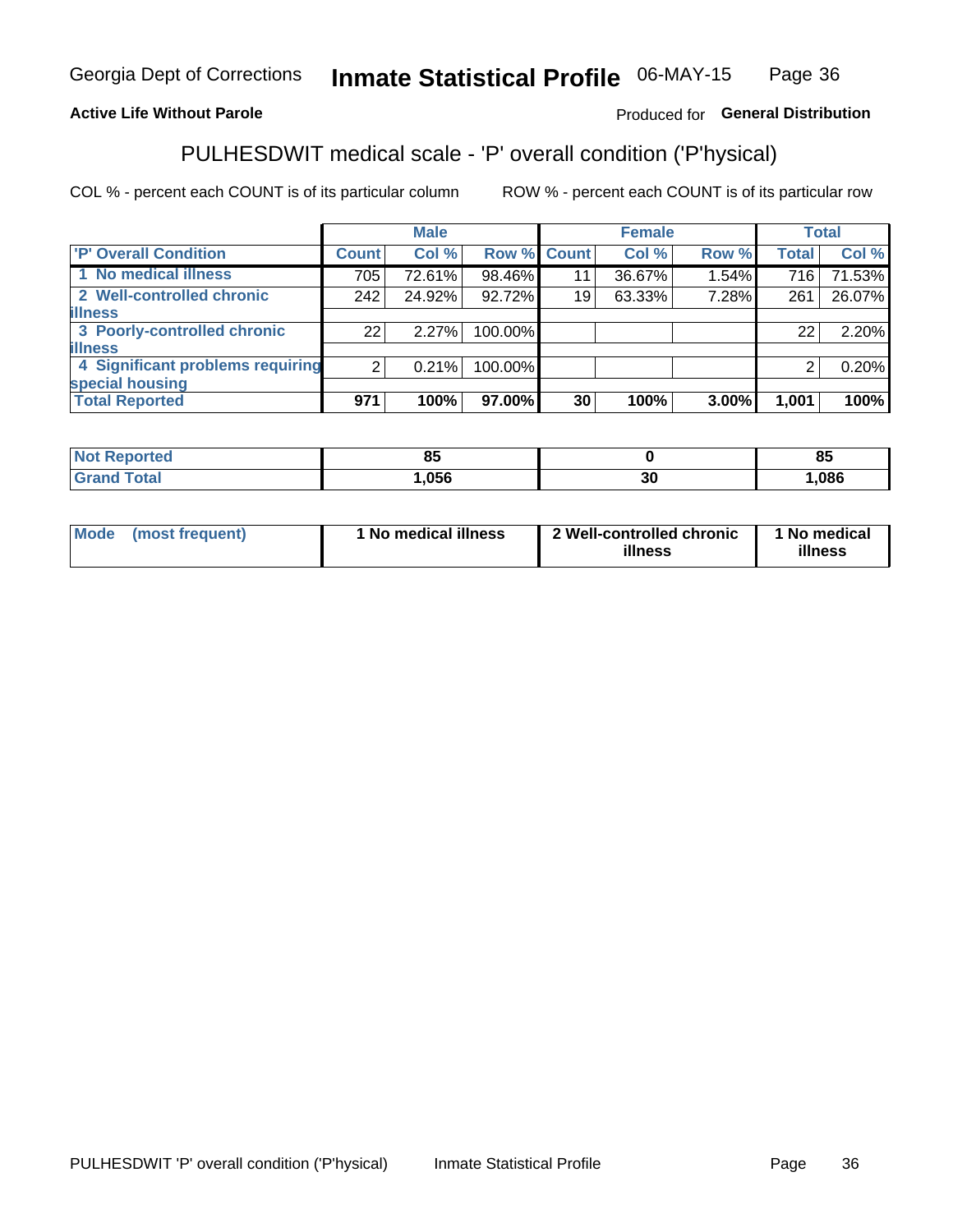#### **Active Life Without Parole**

#### Produced for General Distribution

## PULHESDWIT medical scale - 'U' upper body

COL % - percent each COUNT is of its particular column

|                              |              | <b>Male</b> |         |                | <b>Female</b> |       |              | <b>Total</b> |
|------------------------------|--------------|-------------|---------|----------------|---------------|-------|--------------|--------------|
| <b>'U' Upper Body</b>        | <b>Count</b> | Col %       | Row %   | <b>Count</b>   | Col %         | Row % | <b>Total</b> | Col %        |
| 1 Upper bones, joints,       | 912          | 94.21%      | 97.02%  | 28             | 93.33%        | 2.98% | 940          | 94.19%       |
| muscles all OK               |              |             |         |                |               |       |              |              |
| 2 One or both arms minimally | 48           | 4.96%       | 96.00%  | $\overline{2}$ | 6.67%         | 4.00% | 50           | 5.01%        |
| limited                      |              |             |         |                |               |       |              |              |
| 3 One or both arms           | 7            | 0.72%       | 100.00% |                |               |       |              | 0.70%        |
| moderately limited           |              |             |         |                |               |       |              |              |
| 4 One arm disabled,          |              | 0.10%       | 100.00% |                |               |       |              | 0.10%        |
| paralyzed, or amputated      |              |             |         |                |               |       |              |              |
| <b>Total Reported</b>        | 968          | 100%        | 96.99%  | 30             | 100%          | 3.01% | 998          | 100%         |

| <b>Not Reported</b> | n r<br>oo |          | 88   |
|---------------------|-----------|----------|------|
| Total               | ,056      | ^^<br>งบ | ,086 |

| Mode | (most frequent) | 1 Upper bones, joints,<br>muscles all OK | 1 Upper bones, joints,<br>muscles all OK | 1 Upper bones,<br>ljoints, muscles all<br>OK |
|------|-----------------|------------------------------------------|------------------------------------------|----------------------------------------------|
|------|-----------------|------------------------------------------|------------------------------------------|----------------------------------------------|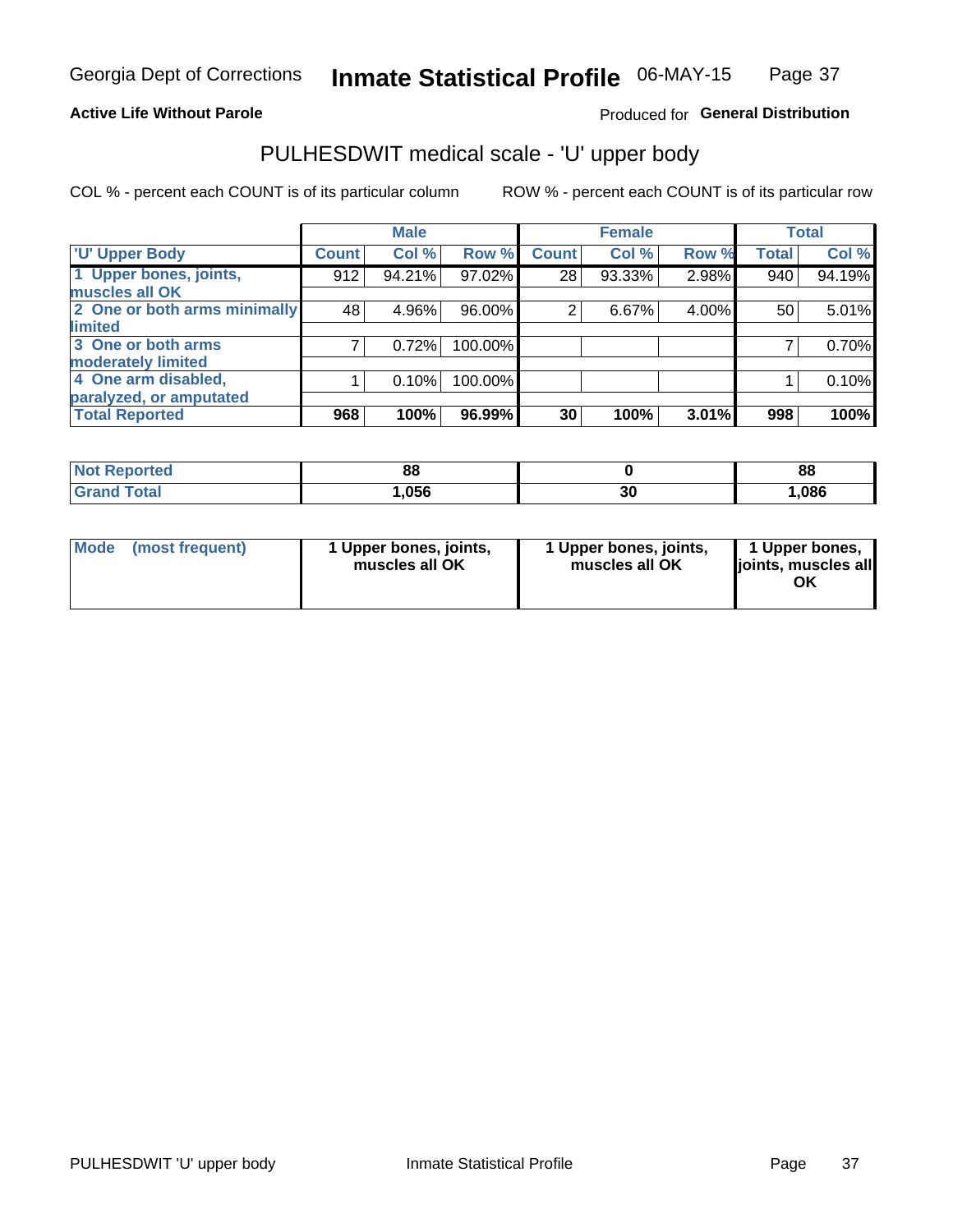#### **Active Life Without Parole**

#### Produced for General Distribution

### PULHESDWIT medical scale - 'L' lower body

COL % - percent each COUNT is of its particular column

|                                |              | <b>Male</b> |         |              | <b>Female</b> |       |                 | <b>Total</b> |
|--------------------------------|--------------|-------------|---------|--------------|---------------|-------|-----------------|--------------|
| 'L' Lower Body                 | <b>Count</b> | Col %       | Row %   | <b>Count</b> | Col %         | Row % | <b>Total</b>    | Col %        |
| 1 Lower bones, joints,         | 841          | 86.97%      | 96.89%  | 27           | 90.00%        | 3.11% | 868             | 87.06%       |
| muscles all OK                 |              |             |         |              |               |       |                 |              |
| 2 One or both legs minimally   | 110          | 11.38%      | 97.35%  | 3            | 10.00%        | 2.65% | 113             | 11.33%       |
| limited                        |              |             |         |              |               |       |                 |              |
| 3 One or both legs             | 15           | 1.55%       | 100.00% |              |               |       | 15 <sub>1</sub> | 1.50%        |
| moderately limited             |              |             |         |              |               |       |                 |              |
| 4 One leg disabled, paralyzed, |              | 0.10%       | 100.00% |              |               |       |                 | 0.10%        |
| or amputated                   |              |             |         |              |               |       |                 |              |
| <b>Total Reported</b>          | 967          | 100%        | 96.99%  | 30           | 100%          | 3.01% | 997             | 100%         |

| <b>Not Reported</b> | 0J   |          | 89   |
|---------------------|------|----------|------|
| <b>Total</b>        | ,056 | ^^<br>ას | ,086 |

| Mode | (most frequent) | 1 Lower bones, joints,<br>muscles all OK | 1 Lower bones, joints,<br>muscles all OK | 1 Lower bones,<br>ljoints, muscles all<br>OK |
|------|-----------------|------------------------------------------|------------------------------------------|----------------------------------------------|
|------|-----------------|------------------------------------------|------------------------------------------|----------------------------------------------|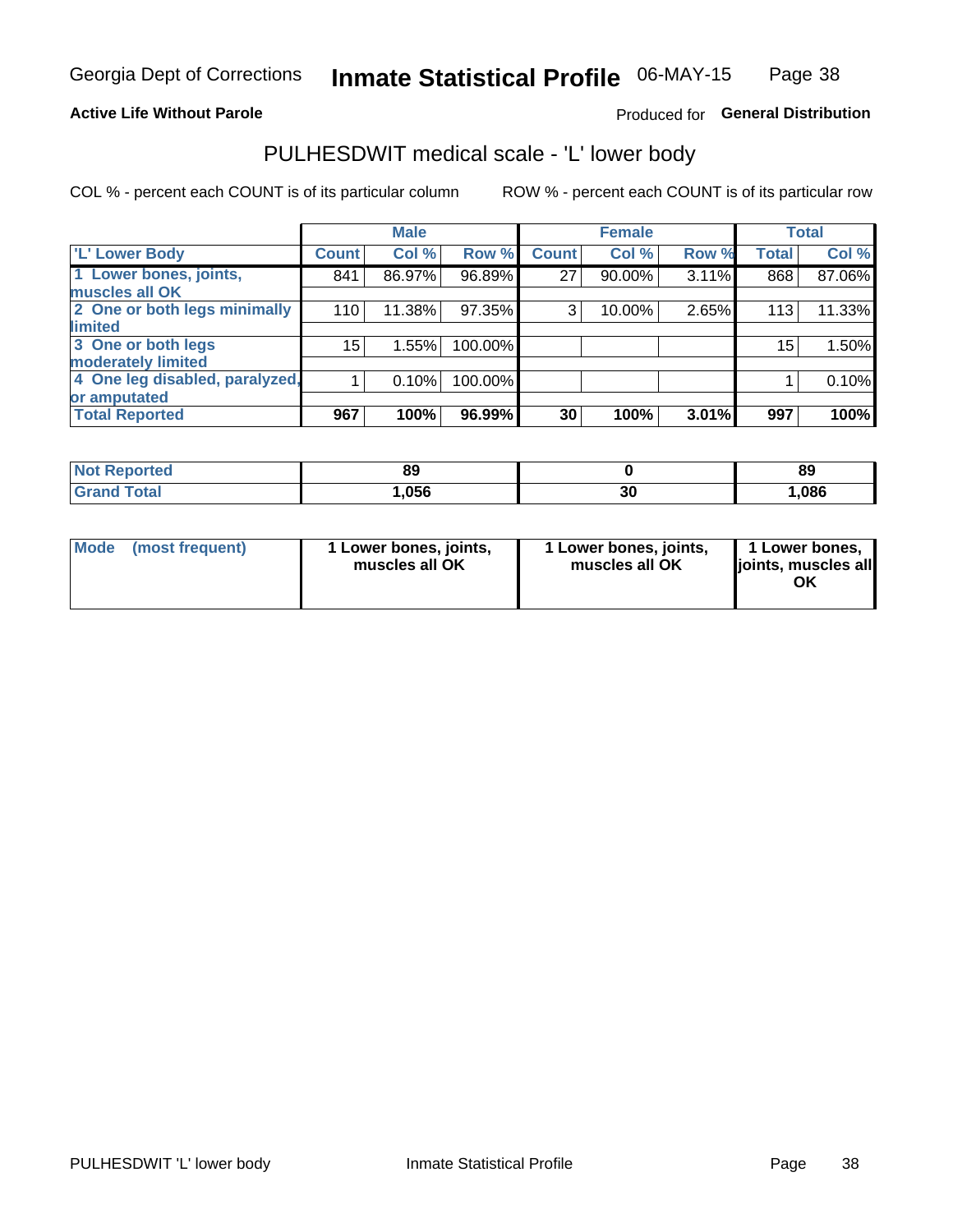#### **Active Life Without Parole**

Produced for General Distribution

### PULHESDWIT medical scale - 'H' hearing

COL % - percent each COUNT is of its particular column

|                                                               |                 | <b>Male</b> |             |    | <b>Female</b> |       | <b>Total</b> |          |
|---------------------------------------------------------------|-----------------|-------------|-------------|----|---------------|-------|--------------|----------|
| <b>H'</b> Hearing                                             | <b>Count</b>    | Col %       | Row % Count |    | Col%          | Row % | <b>Total</b> | Col %    |
| 1 Normal hearing both ears                                    | 952             | 98.65%      | 96.95%      | 30 | 100.00%       | 3.05% | 982          | 98.69%   |
| 2 Some loss in one ear with<br>other OK, or mild loss in both | 10 <sup>1</sup> | 1.04%       | 100.00%     |    |               |       | 10           | 1.01%    |
| 3 Total loss in one ear with<br>mild loss in other            | 3               | 0.31%       | 100.00%     |    |               |       | 3            | $0.30\%$ |
| <b>Total Reported</b>                                         | 965             | 100%        | 96.98%      | 30 | 100%          | 3.02% | 995          | 100%     |

| Reported<br>. NOT |      |    | ъ.   |
|-------------------|------|----|------|
| <b>otal</b>       | ,056 | 30 | ,086 |

| Mode (most frequent) | 1 Normal hearing both ears 1 Normal hearing both ears 1 Normal hearing |           |
|----------------------|------------------------------------------------------------------------|-----------|
|                      |                                                                        | both ears |
|                      |                                                                        |           |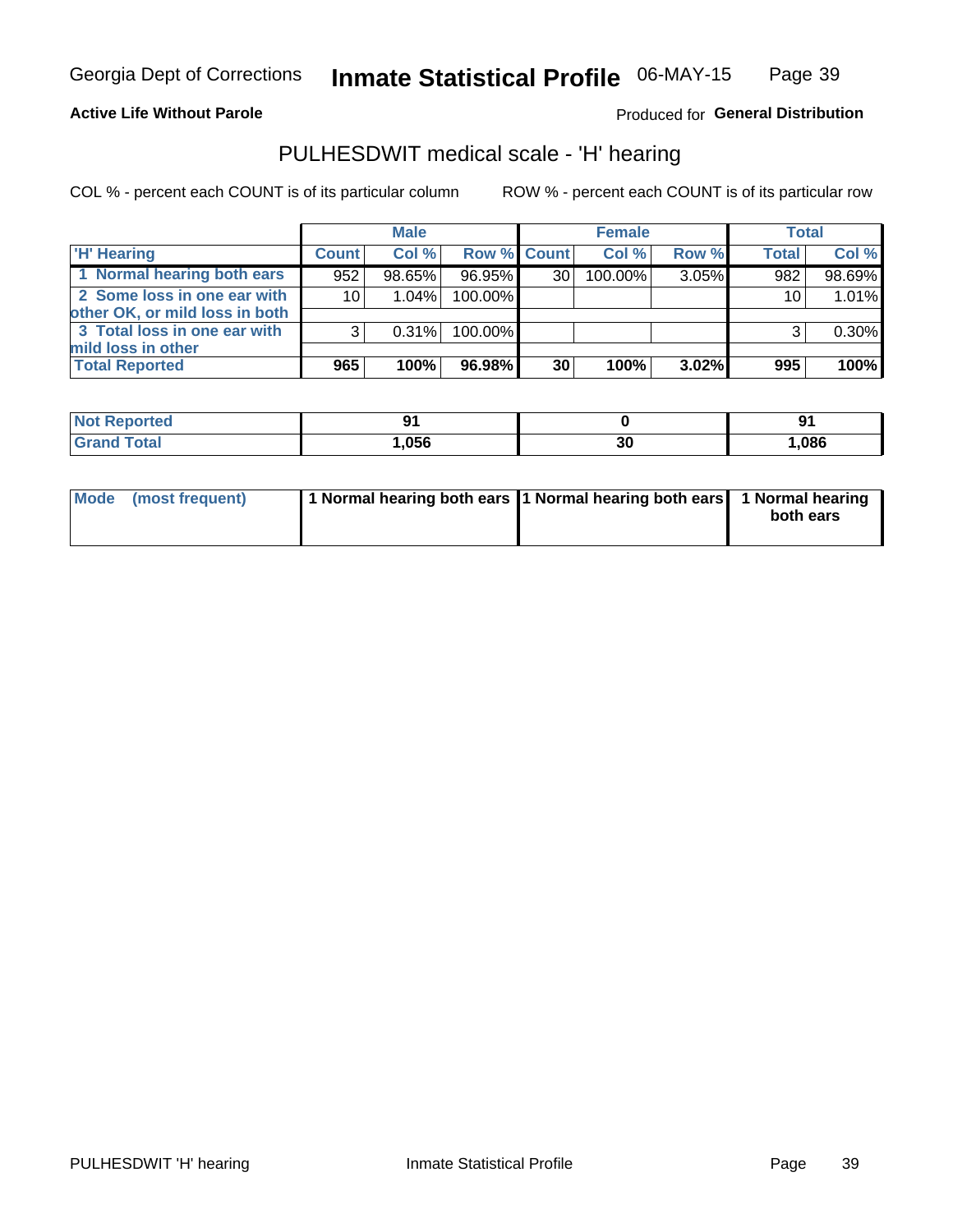#### **Active Life Without Parole**

#### Produced for General Distribution

### PULHESDWIT medical scale - 'E' vision

COL % - percent each COUNT is of its particular column

|                                |              | <b>Male</b> |             |    | <b>Female</b> |        |              | <b>Total</b> |
|--------------------------------|--------------|-------------|-------------|----|---------------|--------|--------------|--------------|
| <b>E' Vision</b>               | <b>Count</b> | Col %       | Row % Count |    | Col %         | Row %  | <b>Total</b> | Col %        |
| 1 Correctable to 20/40 in both | 704          | 76.44%      | 98.46%      | 11 | 37.93%        | 1.54%  | 715          | 75.26%       |
| eyes                           |              |             |             |    |               |        |              |              |
| 2 Correctable to 20/70 in one  | 191          | 20.74%      | 93.17%      | 14 | 48.28%        | 6.83%  | 205          | 21.58%       |
| eye, may be blind in other     |              |             |             |    |               |        |              |              |
| 3 Correctable to 20/200 in one | 22           | 2.39%       | 88.00%      | 3  | 10.34%        | 12.00% | 25           | 2.63%        |
| eye, may be blind in other     |              |             |             |    |               |        |              |              |
| 4 One eye not correctable to   | 4            | 0.43%       | 80.00%      |    | 3.45%         | 20.00% | 5            | 0.53%        |
| 20/200, other may be blind     |              |             |             |    |               |        |              |              |
| <b>Total Reported</b>          | 921          | 100%        | 96.95%      | 29 | 100%          | 3.05%  | 950          | 100%         |

| <b>Not Reported</b>   | 125<br>טטו |    | 136  |
|-----------------------|------------|----|------|
| <b>Total</b><br>Grand | ,056       | 30 | ,086 |

| Mode (most frequent) | 1 Correctable to 20/40 in both 2 Correctable to 20/70 in one 1 Correctable to<br>eves | eye, may be blind in other 20/40 in both eyes |  |
|----------------------|---------------------------------------------------------------------------------------|-----------------------------------------------|--|
|                      |                                                                                       |                                               |  |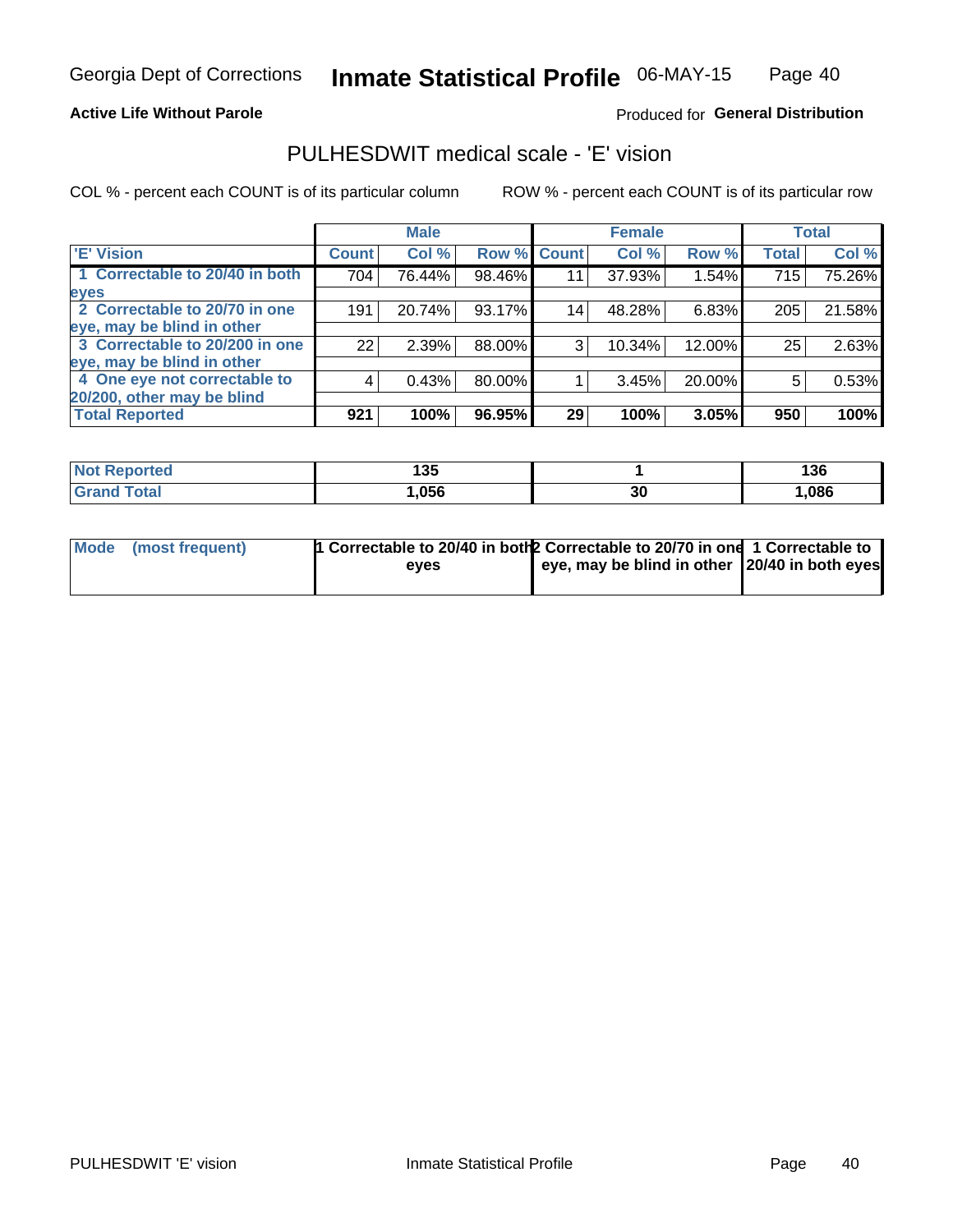#### **Active Life Without Parole**

#### Produced for General Distribution

## PULHESDWIT medical scale - 'S' pSychiatric

COL % - percent each COUNT is of its particular column

|                                        |              | <b>Male</b> |         |             | <b>Female</b> |       |              | <b>Total</b> |
|----------------------------------------|--------------|-------------|---------|-------------|---------------|-------|--------------|--------------|
| 'S' pSychiatric                        | <b>Count</b> | Col %       |         | Row % Count | Col %         | Row % | <b>Total</b> | Col %        |
| 1 No impairment or disorders           | 783          | 80.72%      | 98.99%  | 8           | 40.00%        | 1.01% | 791          | 79.90%       |
| 2 Stable, or in remission, or          | 134          | 13.81%      | 92.41%  | 11          | 55.00%        | 7.59% | 145          | 14.65%       |
| mild impairment or retardation         |              |             |         |             |               |       |              |              |
| 3 Requires moderate inpatient          | 44           | 4.54%       | 97.78%  |             | 5.00%         | 2.22% | 45           | 4.55%        |
| treatment                              |              |             |         |             |               |       |              |              |
| 4 Requires intensive inpatient         | 8            | 0.82%       | 100.00% |             |               |       | 8            | 0.81%        |
| treatment                              |              |             |         |             |               |       |              |              |
| <b>5 Requires Crisis Stabilization</b> |              | 0.10%       | 100.00% |             |               |       |              | 0.10%        |
| Unit (CSU) inpatient care              |              |             |         |             |               |       |              |              |
| <b>Total Reported</b>                  | 970          | 100%        | 97.98%  | 20          | 100%          | 2.02% | 990          | 100.0%       |

| <b>Not Reported</b>   | 01<br>oc | 10 | 96    |
|-----------------------|----------|----|-------|
| Total<br><b>Grand</b> | .056     | 30 | 1,086 |

| Mode (most frequent) | <b>1 No impairment or disorders</b> 2 Stable, or in remission, 11 No impairment or |                       |           |
|----------------------|------------------------------------------------------------------------------------|-----------------------|-----------|
|                      |                                                                                    | or mild impairment or | disorders |
|                      |                                                                                    | retardation           |           |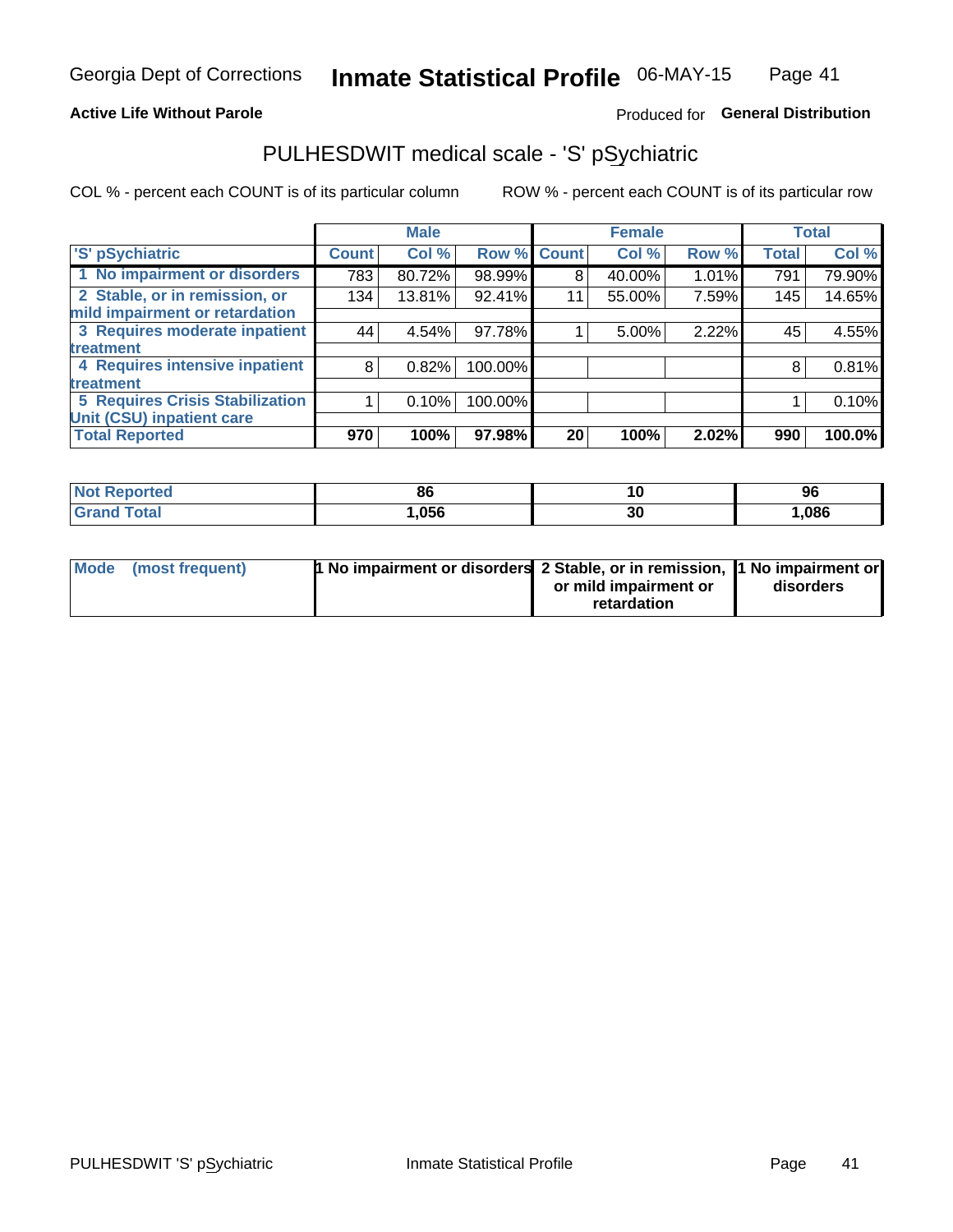**Active Life Without Parole** 

Produced for General Distribution

### PULHESDWIT medical scale - 'D' dental

COL % - percent each COUNT is of its particular column

|                                 |              | <b>Male</b> |             |    | <b>Female</b> |       |              | <b>Total</b> |
|---------------------------------|--------------|-------------|-------------|----|---------------|-------|--------------|--------------|
| 'D' Dental                      | <b>Count</b> | Col %       | Row % Count |    | Col %         | Row % | <b>Total</b> | Col %        |
| 1 Minimal routine dental health | 671          | 74.72%      | 97.39%      | 18 | 81.82%        | 2.61% | 689          | 74.89%       |
| <b>needs</b>                    |              |             |             |    |               |       |              |              |
| 2 Moderate cavities and/or gum  | 196          | 21.83%      | 98.00%      |    | 18.18%        | 2.00% | 200          | 21.74%       |
| disease                         |              |             |             |    |               |       |              |              |
| 3 Extensive gum disease         | 31           | 3.45%       | 100.00%     |    |               |       | 31           | 3.37%        |
| and/or widespread decay         |              |             |             |    |               |       |              |              |
| <b>Total Reported</b>           | 898          | 100%        | 97.61%      | 22 | 100%          | 2.39% | 920          | 100%         |

| prteol<br>' NOI | 158  |    | 166  |
|-----------------|------|----|------|
| ſotal           | .056 | 30 | ,086 |

| Mode<br>(most frequent) | Minimal routine dental<br>health needs | <b>Minimal routine dental</b><br>health needs | 1 Minimal routine<br>dental health<br>needs |
|-------------------------|----------------------------------------|-----------------------------------------------|---------------------------------------------|
|-------------------------|----------------------------------------|-----------------------------------------------|---------------------------------------------|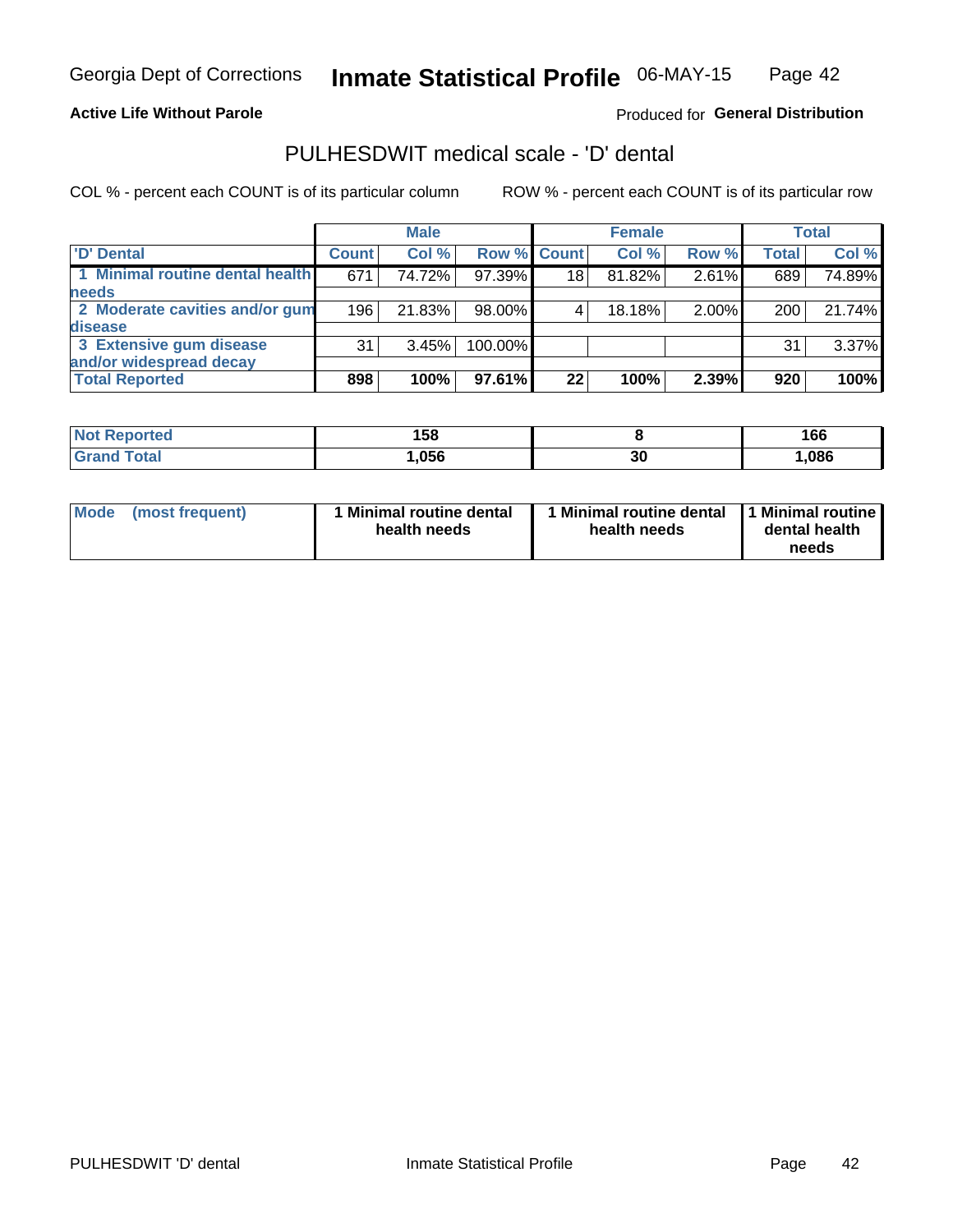#### **Active Life Without Parole**

#### Produced for General Distribution

### PULHESDWIT medical scale - 'W' work ability

COL % - percent each COUNT is of its particular column

|                                 |              | <b>Male</b> |         |             | <b>Female</b> |       |              | <b>Total</b> |
|---------------------------------|--------------|-------------|---------|-------------|---------------|-------|--------------|--------------|
| <b>W' work ability</b>          | <b>Count</b> | Col %       |         | Row % Count | Col %         | Row % | <b>Total</b> | Col %        |
| 1 Unrestricted work or activity | 794          | 82.02%      | 97.78%  | 18          | 60.00%        | 2.22% | 812          | 81.36%       |
| 2 Minor restrictions on type of | 132          | 13.64%      | 91.67%  | 12          | 40.00%        | 8.33% | 144          | 14.43%       |
| <b>work</b>                     |              |             |         |             |               |       |              |              |
| 3 Moderate restrictions on type | 32           | 3.31%       | 100.00% |             |               |       | 32           | 3.21%        |
| lof work                        |              |             |         |             |               |       |              |              |
| 4 Major restrictions on type of |              | 0.72%       | 100.00% |             |               |       |              | 0.70%        |
| <b>work</b>                     |              |             |         |             |               |       |              |              |
| 5 Cannot work under any         | 3            | 0.31%       | 100.00% |             |               |       | 3            | 0.30%        |
| <b>circumstances</b>            |              |             |         |             |               |       |              |              |
| <b>Total Reported</b>           | 968          | 100%        | 96.99%  | 30          | 100%          | 3.01% | 998          | 100%         |

| <b>Not Reported</b>   | 88   |          | 88  |
|-----------------------|------|----------|-----|
| <b>Total</b><br>Cron. | ,056 | n,<br>งบ | 086 |

| <b>Mode</b> | (most frequent) | 1 Unrestricted work or<br>activity | 1 Unrestricted work or<br>activity | 1 Unrestricted<br>work or activity |
|-------------|-----------------|------------------------------------|------------------------------------|------------------------------------|
|-------------|-----------------|------------------------------------|------------------------------------|------------------------------------|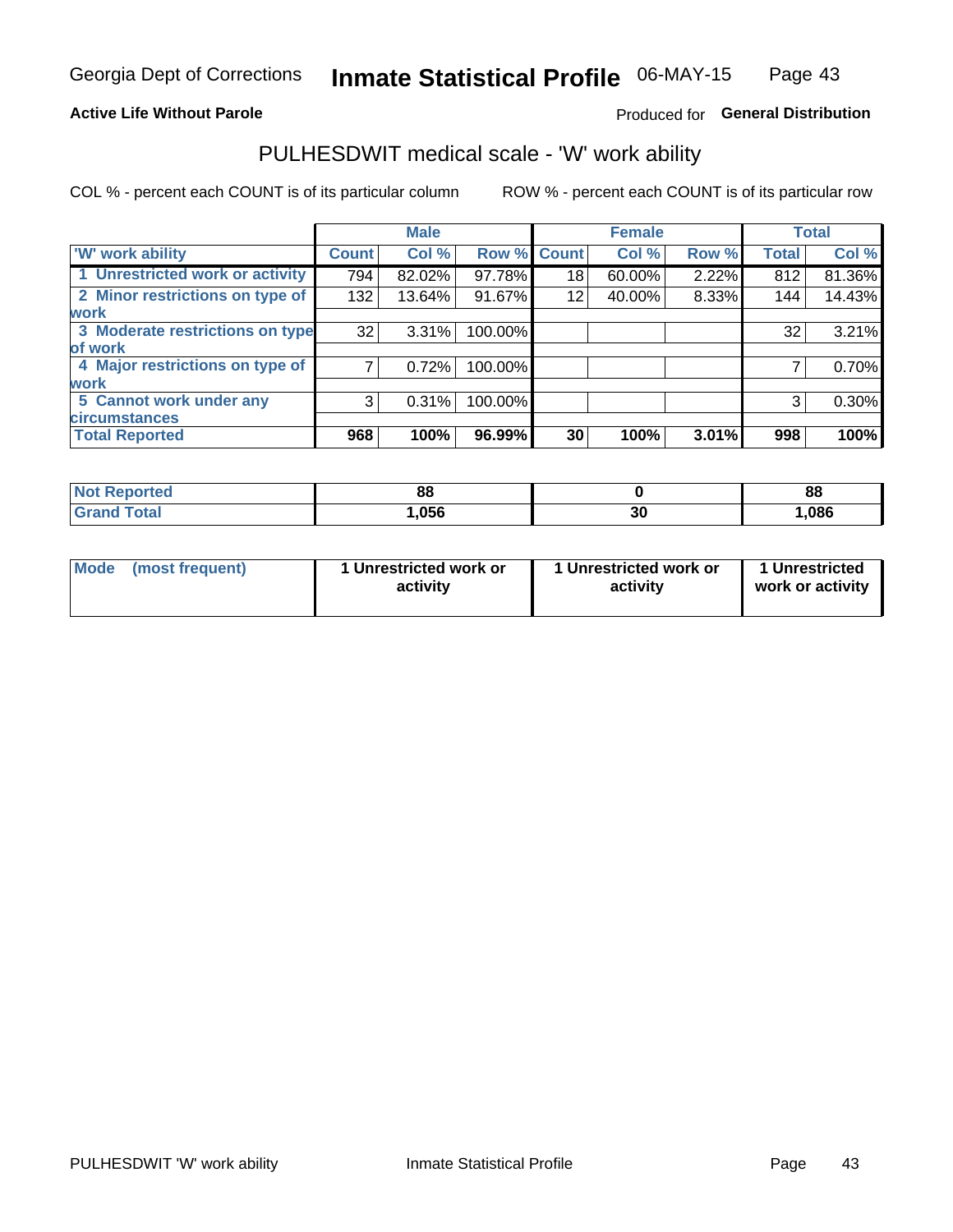### **Active Life Without Parole**

#### Produced for General Distribution

## PULHESDWIT medical scale - 'I' impairment

COL % - percent each COUNT is of its particular column ROW % - percent each COUNT is of its particular row

|                                   |              | <b>Male</b> |             |    | <b>Female</b> |       |              | <b>Total</b> |
|-----------------------------------|--------------|-------------|-------------|----|---------------|-------|--------------|--------------|
| <b>T' Impairment</b>              | <b>Count</b> | Col %       | Row % Count |    | Col %         | Row % | <b>Total</b> | Col %        |
| 1 No impairments or               | 955          | 98.76%      | 96.95%      | 30 | 100.00%       | 3.05% | 985          | 98.80%       |
| disabilities                      |              |             |             |    |               |       |              |              |
| 2 Wheelchair-bound but            |              | 0.72%       | 100.00%     |    |               |       |              | 0.70%        |
| otherwise OK                      |              |             |             |    |               |       |              |              |
| <b>3 Needs low-level Assisted</b> |              | 0.10%       | 100.00%     |    |               |       |              | 0.10%        |
| Living (level I)                  |              |             |             |    |               |       |              |              |
| 4 Needs moderate Assisted         | 2            | 0.21%       | 100.00%     |    |               |       |              | 0.20%        |
| Living (level II)                 |              |             |             |    |               |       |              |              |
| <b>5 Needs maximal Assisted</b>   | 2            | 0.21%       | 100.00%     |    |               |       | 2            | 0.20%        |
| <b>Living (level III)</b>         |              |             |             |    |               |       |              |              |
| <b>Total Reported</b>             | 967          | 100%        | 96.99%      | 30 | 100%          | 3.01% | 997          | 100%         |

| orted       | 89   |    | 89    |
|-------------|------|----|-------|
| <b>otal</b> | ,056 | 30 | 1,086 |

| Mode | (most frequent) | 1 No impairments or<br>disabilities | 1 No impairments or<br>disabilities | 1 No impairments<br>or disabilities |
|------|-----------------|-------------------------------------|-------------------------------------|-------------------------------------|
|------|-----------------|-------------------------------------|-------------------------------------|-------------------------------------|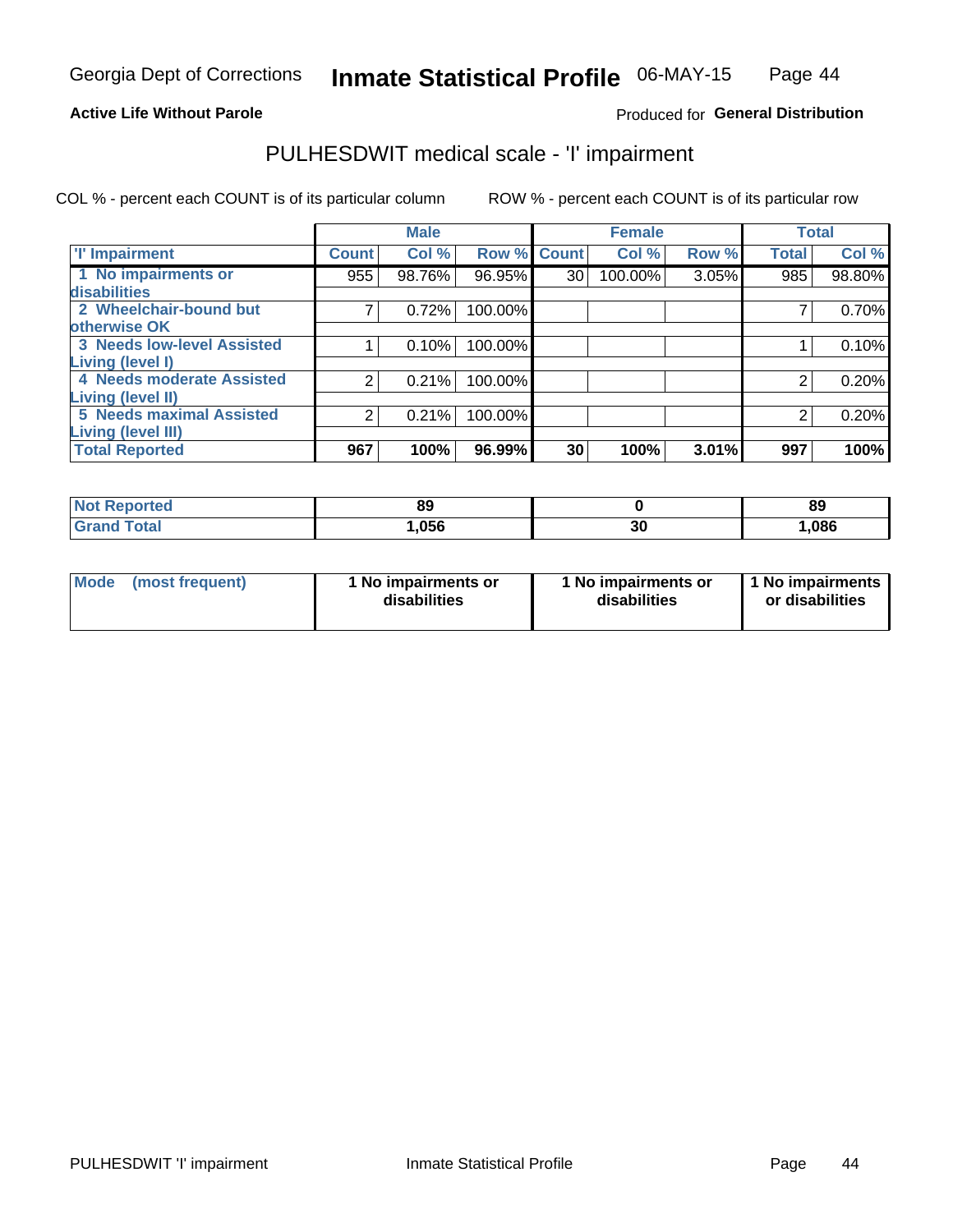#### **Active Life Without Parole**

#### Produced fo General Distribution

## PULHESDWIT medical scale - 'T' transportability

COL % - percent each COUNT is of its particular column

|                             |              | <b>Male</b> |             |    | <b>Female</b> |       |              | <b>Total</b> |
|-----------------------------|--------------|-------------|-------------|----|---------------|-------|--------------|--------------|
| <b>T' Transportability</b>  | <b>Count</b> | Col %       | Row % Count |    | Col %         | Row % | <b>Total</b> | Col %        |
| 1 Can be transported in any | 966          | 99.28%      | 96.99%      | 30 | 100.00%       | 3.01% | 996          | 99.30%       |
| ordinary approved vehicle   |              |             |             |    |               |       |              |              |
| 2 Wheelchair-bound, not     |              | 0.10%       | 100.00%     |    |               |       |              | 0.10%        |
| needing special vehicle     |              |             |             |    |               |       |              |              |
| 5 Requires ambulance        | 6            | 0.62%       | 100.00%     |    |               |       |              | 0.60%        |
| transport                   |              |             |             |    |               |       |              |              |
| <b>Total Reported</b>       | 973          | 100%        | 97.01%      | 30 | 100%          | 2.99% | 1,003        | 100%         |

| orteo       | o.<br>$\bullet$ |    | $\sim$<br>ია |
|-------------|-----------------|----|--------------|
| <b>otal</b> | .056            | Jυ | 1,086        |

| <b>Mode</b> | (most frequent) | 1 Can be transported in any 1 Can be transported in any | ordinary approved vehicle   ordinary approved vehicle   transported in any | 1 Can be<br>  ordinary approved<br>vehicle |
|-------------|-----------------|---------------------------------------------------------|----------------------------------------------------------------------------|--------------------------------------------|
|             |                 |                                                         |                                                                            |                                            |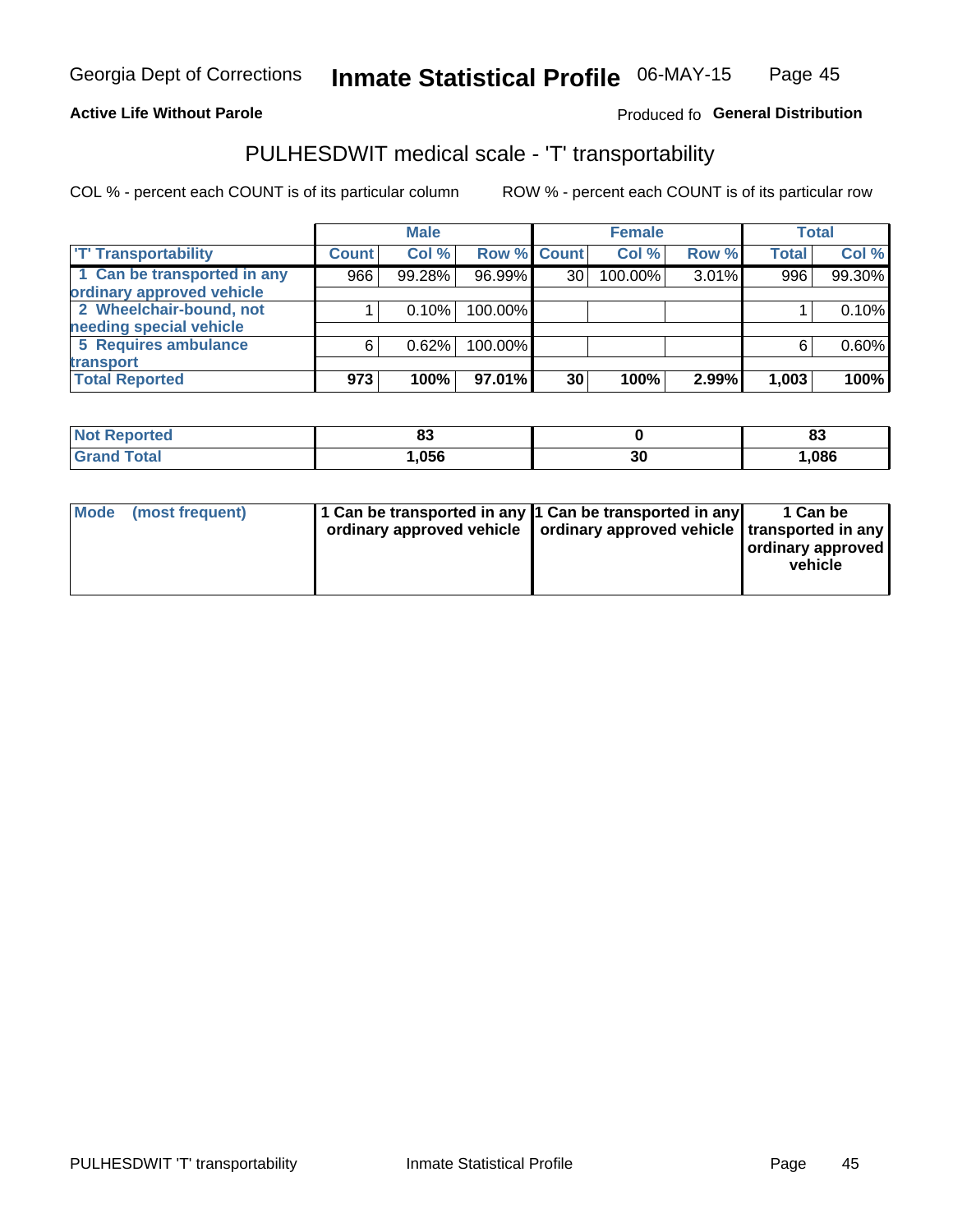## Inmate Statistical Profile 06-MAY-15 Page 46

#### **Active Life Without Parole**

#### **Produced for General Distribution**

### Number of prior Georgia incarcerations

COL % - percent each COUNT is of its particular column

|                                       |                 | <b>Male</b> |             |    | <b>Female</b> |       |       | <b>Total</b> |  |
|---------------------------------------|-----------------|-------------|-------------|----|---------------|-------|-------|--------------|--|
| <b>Num of Prior GA Incarcerations</b> | Count           | Col %       | Row % Count |    | Col %         | Row % | Total | Col %        |  |
|                                       | 538             | 50.95%      | 95.90%      | 23 | 76.67%        | 4.10% | 561   | 51.66%       |  |
|                                       | 198             | 18.75%      | $99.00\%$   | 2  | 6.67%         | 1.00% | 200   | 18.42%       |  |
|                                       | 126             | 11.93%      | 98.44%      | 2  | 6.67%         | 1.56% | 128   | 11.79%       |  |
| 3                                     | 90 <sub>1</sub> | 8.52%       | $97.83\%$   | 2  | 6.67%         | 2.17% | 92    | 8.47%        |  |
| 4                                     | 51              | 4.83%       | 100.00%     |    |               |       | 51    | 4.70%        |  |
| 5                                     | 32              | 3.03%       | 100.00%     |    |               |       | 32    | 2.95%        |  |
| <b>More Than 5</b>                    | 21              | 1.99%       | 95.45%      |    | 3.33%         | 4.55% | 22    | 2.03%        |  |
| <b>Total Reported</b>                 | 1,056           | 100%        | $97.24\%$   | 30 | 100.0%        | 2.76% | 1,086 | 100.0%       |  |

| orted<br><b>NOT</b> |      |    |      |
|---------------------|------|----|------|
| <b>Total</b>        | .056 | 30 | ,086 |

| Mean (average)       | 1.15 | .ט | 1.14 |
|----------------------|------|----|------|
| Median (middle)      |      |    |      |
| Mode (most frequent) |      |    |      |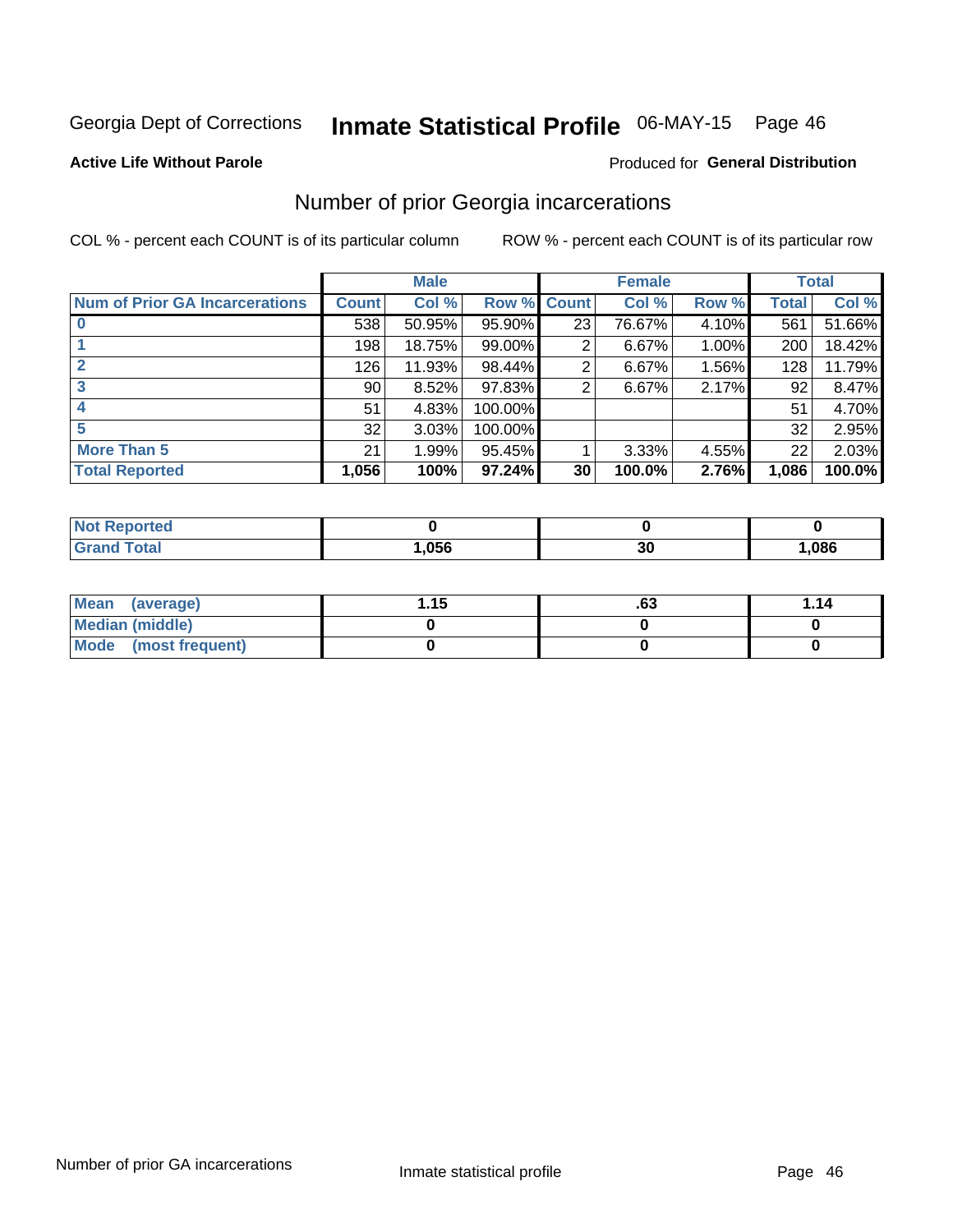#### **Inmate Statistical Profile 06-MAY-15** Page 47

**Active Life Without Parole** 

Produced for General Distribution

### Prison sentence in years

COL % - percent each COUNT is of its particular column

ROW % - percent each COUNT is of its particular row

|                                 | <b>Male</b>  |        |                    | <b>Female</b> |         |          | Total              |        |
|---------------------------------|--------------|--------|--------------------|---------------|---------|----------|--------------------|--------|
| <b>Prison Sentence In Years</b> | <b>Count</b> | Col %  | <b>Row % Count</b> |               | Col %   | Row %    | Total <sub>1</sub> | Col %  |
| Life Without Parole             | 1,048        | 99.24% | $97.22\%$          | 30            | 100.00% | $2.78\%$ | 1.078              | 99.26% |
| <b>Death</b>                    |              | 0.66%  | 100.00%            |               |         |          |                    | 0.64%  |
| <b>Youthful Offenders</b>       |              | 0.09%  | 100.00%            |               |         |          |                    | 0.09%  |
| <b>Total Reported</b>           | 1,056        | 100%   | 97.24%             | 30            | 100%    | 2.76%    | 1.086              | 100%   |

| oorted<br>NOT |      |           |       |
|---------------|------|-----------|-------|
| <b>ota</b>    | .056 | or.<br>ას | 1,086 |

#### **Determinate (numeric) sentences only**

**Mean** (average)

All sentences (including determinate), with life, life without parole, and death sentences figured at 45 years

| l Mea | --     | --     |  |
|-------|--------|--------|--|
| апе   | $\sim$ | $\sim$ |  |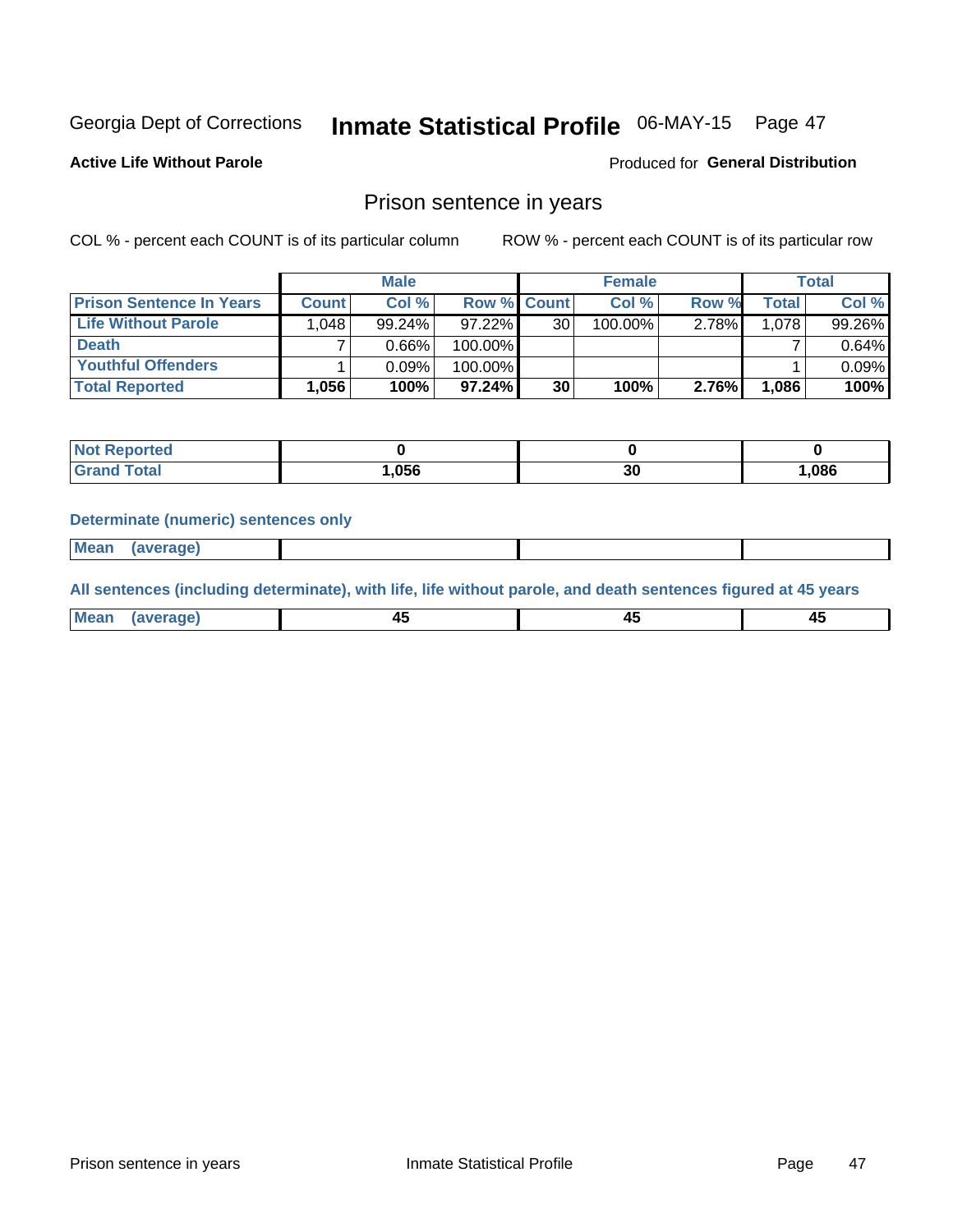#### Inmate Statistical Profile 06-MAY-15 Page 48 Georgia Dept of Corrections

#### **Active Life Without Parole**

#### Produced for General Distribution

### Primary offense, broken out into felonies vs misdemeanors

COL % - percent each COUNT is of its particular column

|                                  |              | <b>Male</b> |                    |      | <b>Female</b> |          |              | <b>Total</b> |
|----------------------------------|--------------|-------------|--------------------|------|---------------|----------|--------------|--------------|
| <b>Felonies and Misdemeanors</b> | <b>Count</b> | Col %       | <b>Row % Count</b> |      | Col%          | Row %    | <b>Total</b> | Col %        |
| <b>Felonies</b>                  | .056         | $100.00\%$  | 97.24%             | 30 I | 100.00%       | $2.76\%$ | 1.086        | $100.00\%$   |
| <b>Total Reported</b>            | .056         | 100%        | 97.24%             | 30   | 100%          | 2.76%    | 1,086        | 100%         |

| <b>Not Reported</b>          |      |      |      |
|------------------------------|------|------|------|
| <b>Total</b><br><b>Grand</b> | ,056 | ,056 | ,086 |

| $Mc$<br>equent)<br>нез<br>$\sim$<br>. | onies<br>. | <b>onies</b><br>. |
|---------------------------------------|------------|-------------------|
|---------------------------------------|------------|-------------------|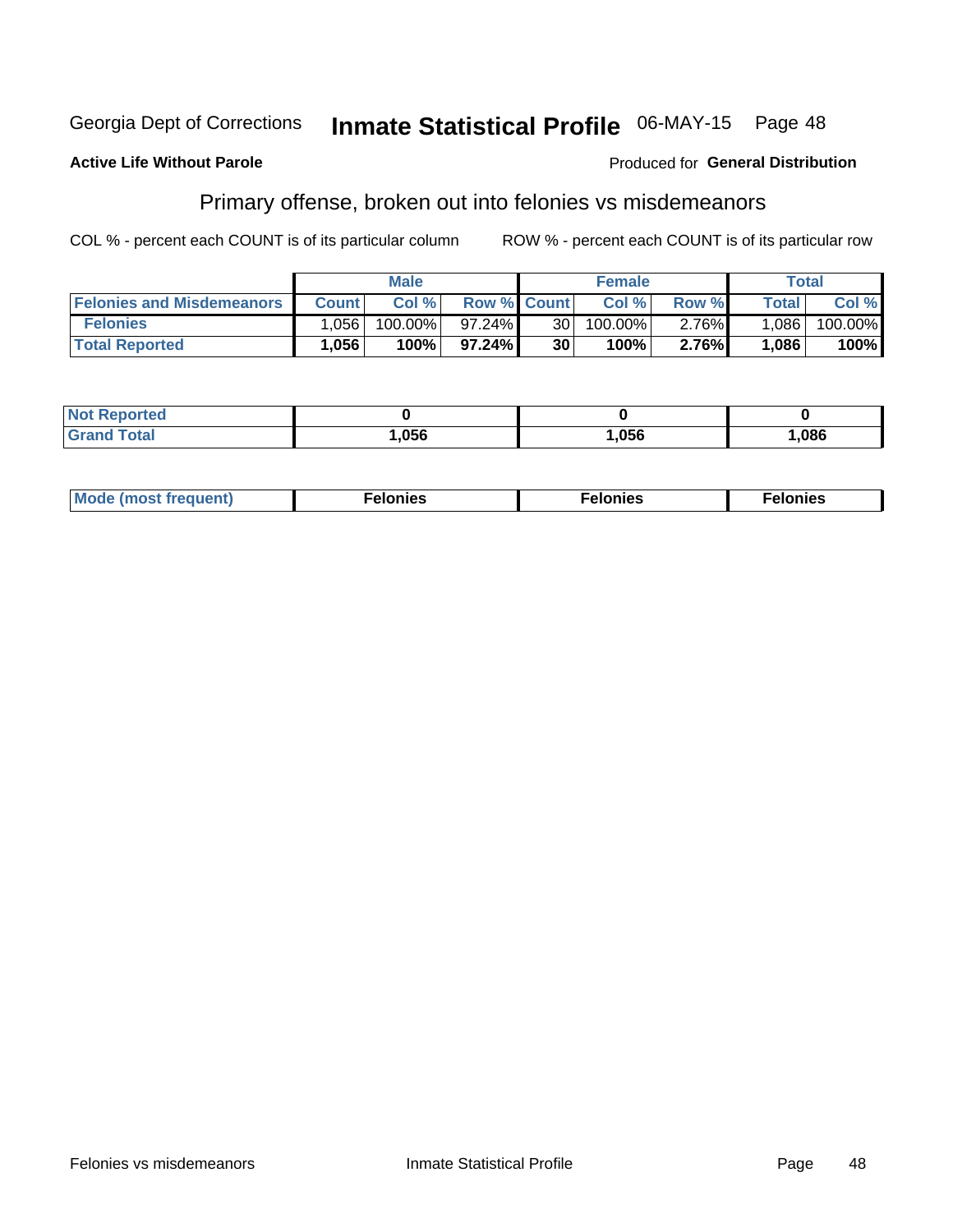## Inmate Statistical Profile 06-MAY-15 Page 49

#### **Active Life Without Parole**

#### Produced for General Distribution

### Primary offense, broken out into six broad crime categories

COL % - percent each COUNT is of its particular column

|                                  |              | <b>Male</b> |           |                    | <b>Female</b> |       |              | <b>Total</b> |
|----------------------------------|--------------|-------------|-----------|--------------------|---------------|-------|--------------|--------------|
| <b>Crime Categories</b>          | <b>Count</b> | Col %       |           | <b>Row % Count</b> | Col %         | Row % | <b>Total</b> | Col %        |
| <b>Violent</b>                   | 822          | 77.84%      | 96.82%    | 27                 | 90.00%        | 3.18% | 849          | 78.18%       |
| <b>Sex Crime</b><br>$\mathbf{2}$ | 132          | 12.50%      | 100.00%   |                    | .00%          |       | 132          | 12.15%       |
| <b>Property</b><br>3             | 44           | 4.17%       | $95.65\%$ | 2                  | 6.67%         | 4.35% | 46           | 4.24%        |
| <b>Drug</b><br>4                 | 38           | 3.60%       | 97.44%    |                    | 3.33%         | 2.56% | 39           | 3.59%        |
| <b>Other</b><br>6                | 20           | 1.89%       | 100.00%   |                    | .00%          |       | 201          | 1.84%        |
| <b>Total Reported</b>            | 1,056        | 100%        | 97.24%    | 30                 | 100%          | 2.76% | 1,086        | 100%         |

| <b>Not Reported</b> |      |    |             |
|---------------------|------|----|-------------|
| <b>Grand Total</b>  | ,056 | 30 | <b>086,</b> |

| М | ,,, | - -- -<br>וחו | m |
|---|-----|---------------|---|
|   |     |               |   |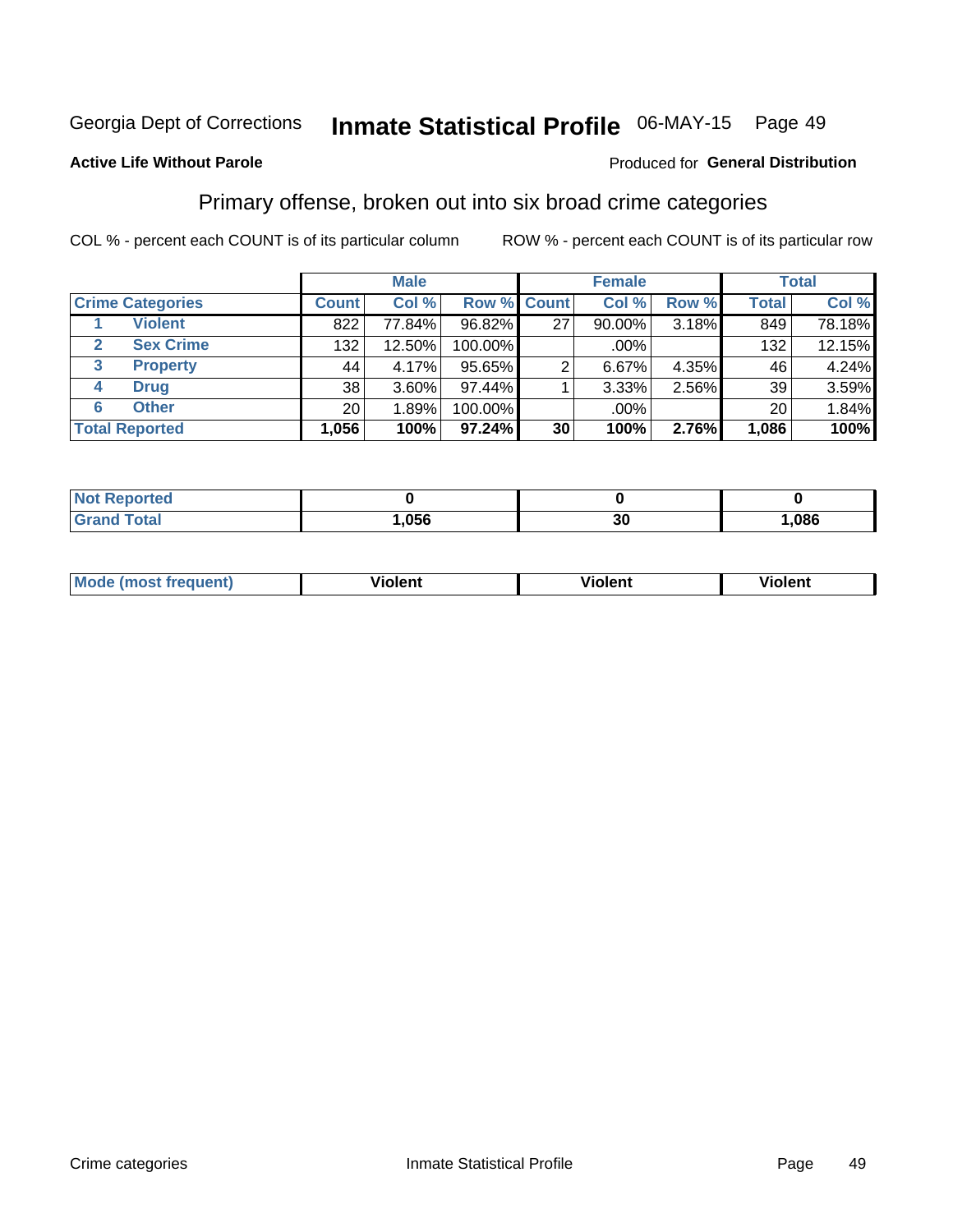## Inmate Statistical Profile 06-MAY-15 Page 50

#### **Active Life Without Parole**

#### Produced for General Distribution

## Primary offense, detailed offense code

COL % - percent each COUNT is of its particular column

|                                                                         |                | <b>Male</b> |         |              | <b>Female</b> |        |                | <b>Total</b> |
|-------------------------------------------------------------------------|----------------|-------------|---------|--------------|---------------|--------|----------------|--------------|
| <b>Primary Offense</b>                                                  | <b>Count</b>   | Col %       | Row %   | <b>Count</b> | Col %         | Row %  | <b>Total</b>   | Col %        |
| <b>Abandonment Of Child (2852)</b>                                      | 1              | .09%        | 100.00% |              |               |        | 1              | .09%         |
| <b>Aggrav Assault (1302)</b>                                            | 35             | 3.31%       | 100.00% |              |               |        | 35             | 3.22%        |
| <b>Aggrav Battery (1305)</b>                                            | 4              | .38%        | 100.00% |              |               |        | 4              | .37%         |
| <b>Aggrav Child Molestation (2021)</b>                                  | 22             | 2.08%       | 100.00% |              |               |        | 22             | 2.03%        |
| <b>Aggrav Sexual Battery (2009)</b>                                     | 4              | .38%        | 100.00% |              |               |        | 4              | .37%         |
| <b>Aggrav Sodomy (2003)</b>                                             | 7              | .66%        | 100.00% |              |               |        | $\overline{7}$ | .64%         |
| <b>Aggrav Stalking (1321)</b>                                           | 1              | .09%        | 100.00% |              |               |        | $\mathbf{1}$   | .09%         |
| <b>Armed Robbery (1902)</b>                                             | 125            | 11.84%      | 99.21%  | 1            | 3.33%         | .79%   | 126            | 11.60%       |
| Arson 1st Degree (1401)                                                 | 2              | .19%        | 100.00% |              |               |        | 2              | .18%         |
| <b>Atmpt Armed Robbery (1992)</b>                                       | 1              | .09%        | 100.00% |              |               |        | 1              | .09%         |
| <b>Atmpt Escape (2590)</b>                                              | 1              | .09%        | 100.00% |              |               |        | 1              | .09%         |
| <b>Att/Consprcy Commt C/S/Of</b>                                        | 1              | .09%        | 100.00% |              |               |        | $\mathbf{1}$   | .09%         |
| (4134)                                                                  |                |             |         |              |               |        |                |              |
| Burg Bef 7/1/12 (1601)                                                  | 20             | 1.89%       | 95.24%  | 1            | 3.33%         | 4.76%  | 21             | 1.93%        |
| <b>Carry Weapon At School (2915)</b><br><b>Child Molestation (2019)</b> | 1              | .09%        | 100.00% |              |               |        | 1              | .09%         |
|                                                                         | 5              | .47%        | 100.00% |              |               |        | 5              | .46%         |
| <b>Crmnl Interfere Govt Prop (2613)</b>                                 | 1              | .09%        | 100.00% |              |               |        | $\mathbf{1}$   | .09%         |
| <b>Cruelty To Children (2801)</b>                                       | $\overline{2}$ | .19%        | 100.00% |              |               |        | $\overline{2}$ | .18%         |
| <b>Escape (2501)</b>                                                    | 1              | .09%        | 100.00% |              |               |        | $\mathbf{1}$   | .09%         |
| <b>False Imprisonment (1308)</b>                                        | 3              | .28%        | 100.00% |              |               |        | 3              | .28%         |
| <b>False Statements Govt (2408)</b>                                     | 1              | .09%        | 100.00% |              |               |        | 1              | .09%         |
| <b>Family Violence Battery (1301)</b>                                   | 1              | .09%        | 100.00% |              |               |        | $\mathbf{1}$   | .09%         |
| Forg 1st Bef 7/1/12 (1701)                                              | $\bf 8$        | .76%        | 88.89%  | 1            | 3.33%         | 11.11% | 9              | .83%         |
| <b>Gang Participation (9914)</b>                                        | 1              | .09%        | 100.00% |              |               |        | 1              | .09%         |
| <b>Hijacking Motor Vehicle (1911)</b>                                   | 1              | .09%        | 100.00% |              |               |        | $\mathbf{1}$   | .09%         |
| <b>Incest (2006)</b>                                                    | 1              | .09%        | 100.00% |              |               |        | $\mathbf{1}$   | .09%         |
| <b>Involuntary Manslaughter (1103)</b>                                  | 1              | .09%        | 100.00% |              |               |        | 1              | .09%         |
| Kidnapping (1311)                                                       | 74             | 7.01%       | 100.00% |              |               |        | 74             | 6.81%        |
| <b>Murder (1101)</b>                                                    | 556            | 52.65%      | 95.70%  | 25           | 83.33%        | 4.30%  | 581            | 53.50%       |
| <b>Obstr Of Law Enf Officer (2314)</b>                                  | 5              | .47%        | 100.00% |              |               |        | 5              | .46%         |
| <b>Poss Dep Stim Cntrf Drugs</b><br>(4007)                              | 1              | .09%        | 100.00% |              |               |        | 1              | .09%         |
| Poss Firearm 1st Offender (2913)                                        | 1              | .09%        | 100.00% |              |               |        | 1              | .09%         |
| <b>Poss Firearm Convct Felon</b><br>(2914)                              | 6              | .57%        | 100.00% |              |               |        | 6              | .55%         |
| Poss Methamphetamine (4031)                                             | $\overline{2}$ | .19%        | 100.00% |              |               |        | $\overline{2}$ | .18%         |
| <b>Poss Narcotics Opiates (4006)</b>                                    | 1              | .09%        | 50.00%  | 1.           | 3.33%         | 50.00% | $\overline{2}$ | .18%         |
| Poss Of Cocaine (4022)                                                  | 5              | .47%        | 100.00% |              |               |        | 5              | .46%         |
| <b>Poss Of Firearm Dur Crime</b>                                        | $\overline{2}$ | .19%        | 100.00% |              |               |        | $\overline{2}$ | .18%         |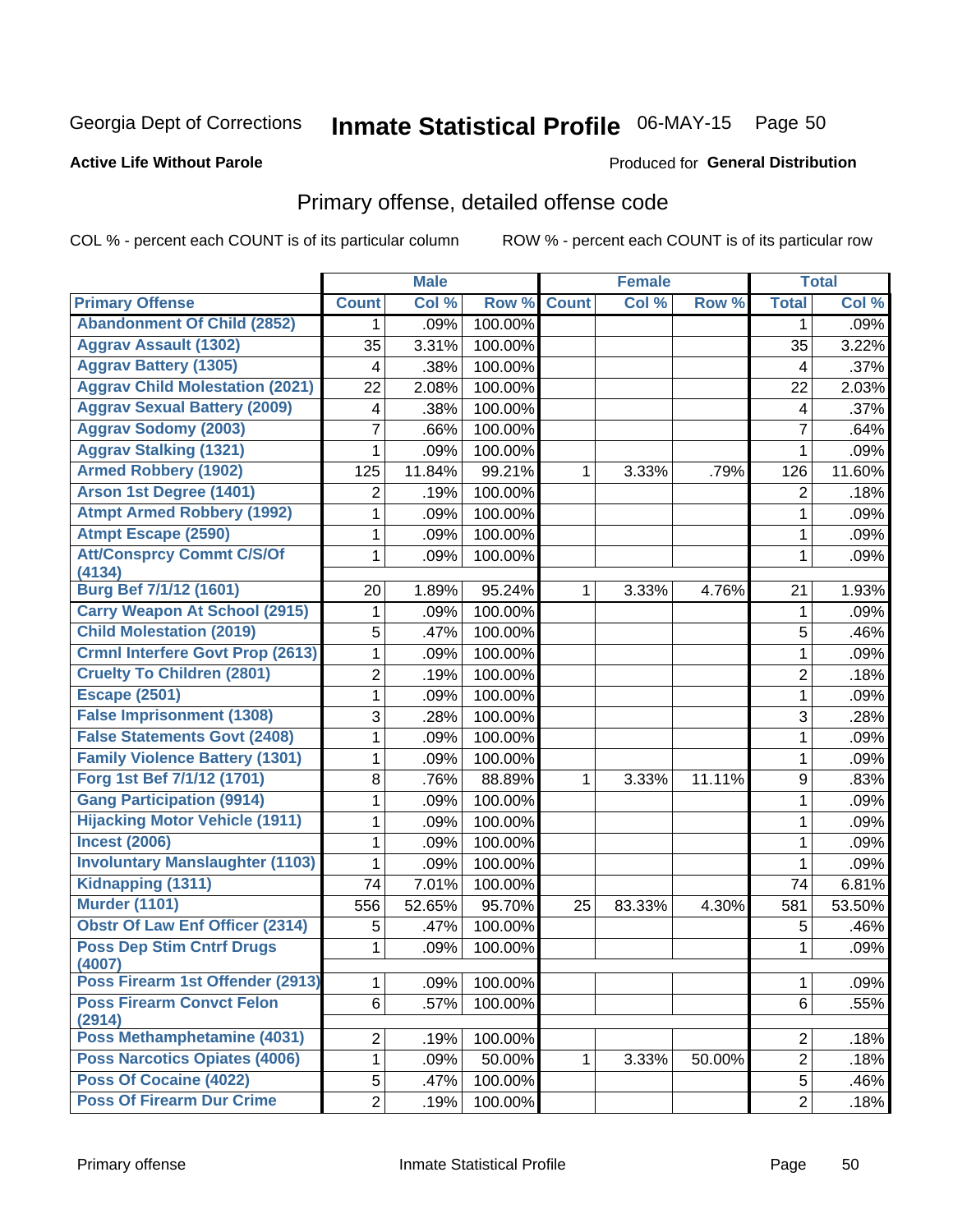## Inmate Statistical Profile 06-MAY-15 Page 51

#### **Active Life Without Parole**

#### Produced for General Distribution

## Primary offense, detailed offense code

COL % - percent each COUNT is of its particular column

|                                            |                | <b>Male</b> |         |              | <b>Female</b> |        |                | <b>Total</b> |
|--------------------------------------------|----------------|-------------|---------|--------------|---------------|--------|----------------|--------------|
| <b>Primary Offense</b>                     | <b>Count</b>   | Col %       | Row %   | <b>Count</b> | Col%          | Row %  | <b>Total</b>   | Col %        |
| (2910)                                     |                |             |         |              |               |        |                |              |
| Poss Of Marijuana (4009)                   | 5              | .47%        | 100.00% |              |               |        | 5              | .46%         |
| Poss Tools Commit Crime (1602)             | 1              | .09%        | 100.00% |              |               |        | 1              | .09%         |
| <b>Poss W Int Dist Cocaine (4050)</b>      | 3              | .28%        | 100.00% |              |               |        | 3              | .28%         |
| <b>Rape (2001)</b>                         | 87             | 8.24%       | 100.00% |              |               |        | 87             | 8.01%        |
| Robbery (1901)                             | 5              | .47%        | 100.00% |              |               |        | 5              | .46%         |
| <b>Robbery By Force (1903)</b>             | 4              | .38%        | 100.00% |              |               |        | 4              | .37%         |
| <b>Robbery By Intimidation (1904)</b>      | 1              | .09%        | 100.00% |              |               |        | 1              | .09%         |
| <b>Robbery By Sudden Snatch</b>            | 1              | .09%        | 100.00% |              |               |        | 1              | .09%         |
| (1905)                                     |                |             |         |              |               |        |                |              |
| <b>S/D Cocaine (4021)</b>                  | 8              | .76%        | 100.00% |              |               |        | 8              | .74%         |
| S/D Cont Sub Public (4017)                 | $\overline{2}$ | .19%        | 100.00% |              |               |        | $\overline{2}$ | .18%         |
| S/D Cont Sub School (4018)                 | 1              | .09%        | 100.00% |              |               |        | 1              | .09%         |
| S/D Of Marijuana (4004)                    | $\overline{2}$ | .19%        | 100.00% |              |               |        | $\overline{2}$ | .18%         |
| <b>Statutory Rape (2018)</b>               | $6\phantom{1}$ | .57%        | 100.00% |              |               |        | 6              | .55%         |
| <b>Terrorist Threats &amp; Acts (1307)</b> | $\overline{2}$ | .19%        | 66.67%  | 1            | 3.33%         | 33.33% | 3              | .28%         |
| <b>Theft By Rec Stolen Prop (1806)</b>     | 8              | .76%        | 100.00% |              |               |        | 8              | .74%         |
| <b>Theft By Shoplifting (1821)</b>         |                | .09%        | 100.00% |              |               |        | 1              | .09%         |
| <b>Theft By Taking (1802)</b>              | 4              | .38%        | 100.00% |              |               |        | 4              | .37%         |
| <b>Traf Cocaine 401+ Gm (4103)</b>         | 1              | .09%        | 100.00% |              |               |        | 1              | .09%         |
| <b>Traf Methamph 28-199 Gm</b><br>(4140)   | 1              | .09%        | 100.00% |              |               |        | 1              | .09%         |
| <b>Unknown Offense (9999)</b>              | 1              | .09%        | 100.00% |              |               |        | 1              | .09%         |
| <b>Viol Dngrous Drgs Act (4013)</b>        | 1              | .09%        | 100.00% |              |               |        | 1              | .09%         |
| Viol Ga Cntrl Sbst Act (4012)              | 4              | .38%        | 100.00% |              |               |        | 4              | .37%         |
| <b>Voluntary Manslaughter (1102)</b>       | 3              | .28%        | 100.00% |              |               |        | 3              | .28%         |
| <b>Total Rported</b>                       | 1,056          | 100%        | 97.24%  | 30           | 100%          | 2.76%  | 1,086          | 100%         |

| portea<br>N.    |      |    |      |
|-----------------|------|----|------|
| $\sim$<br>_____ | ,056 | 30 | ,086 |

| Mode (most frequent) | 1101 Murder | 1101 Murder | 1101 Murder |
|----------------------|-------------|-------------|-------------|
|                      |             |             |             |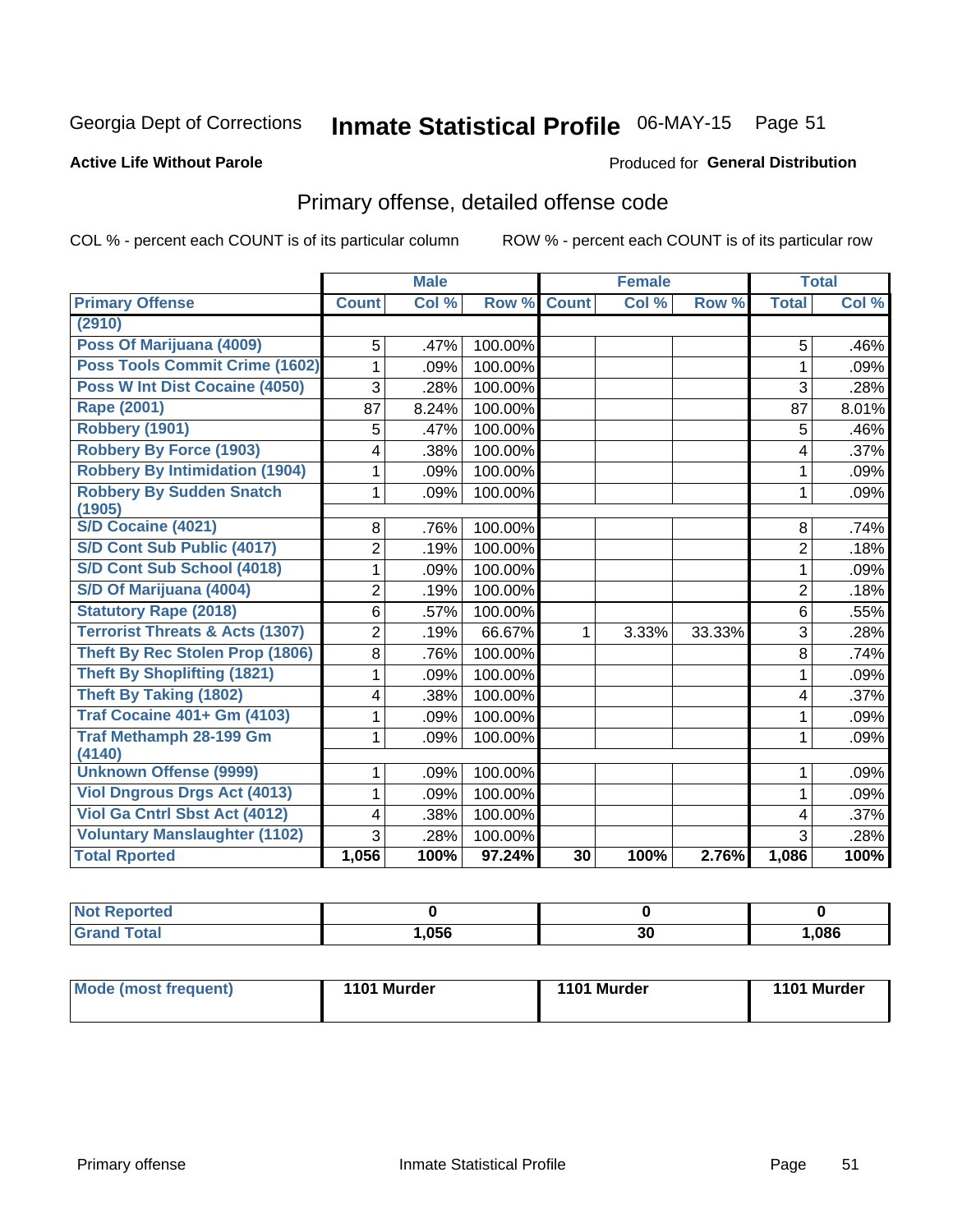## Inmate Statistical Profile 06-MAY-15 Page 52

#### **Active Life Without Parole**

#### Produced for General Distribution

## County of conviction of primary offense

COL % - percent each COUNT is of its particular column

|                                |                | <b>Male</b> |         |                 | <b>Female</b> |        |                           | <b>Total</b> |
|--------------------------------|----------------|-------------|---------|-----------------|---------------|--------|---------------------------|--------------|
| <b>County of Conviction</b>    | <b>Count</b>   | Col %       | Row %   | <b>Count</b>    | Col %         | Row %  | <b>Total</b>              | Col %        |
| 000<br><b>Unknown</b>          | 455            | 43.09%      | 95.59%  | $\overline{21}$ | 70.00%        | 4.41%  | 476                       | 43.83%       |
| <b>Appling County</b><br>001   | 1              | .09%        | 100.00% |                 |               |        | 1                         | .09%         |
| <b>Atkinson County</b><br>002  | $\mathbf{1}$   | .09%        | 100.00% |                 |               |        | 1                         | .09%         |
| <b>Bacon County</b><br>003     | 3              | .28%        | 100.00% |                 |               |        | 3                         | .28%         |
| <b>Baldwin County</b><br>005   | 4              | .38%        | 100.00% |                 |               |        | 4                         | .37%         |
| <b>Banks County</b><br>006     | 1              | .09%        | 100.00% |                 |               |        | $\mathbf 1$               | .09%         |
| <b>Barrow County</b><br>007    | 5              | .47%        | 100.00% |                 |               |        | 5                         | .46%         |
| <b>Bartow County</b><br>008    | 4              | .38%        | 100.00% |                 |               |        | 4                         | .37%         |
| <b>Ben Hill County</b><br>009  | $\overline{2}$ | .19%        | 100.00% |                 |               |        | $\overline{2}$            | .18%         |
| <b>Bibb County</b><br>011      | 13             | 1.23%       | 100.00% |                 |               |        | 13                        | 1.20%        |
| <b>Bleckley County</b><br>012  | 1              | .09%        | 100.00% |                 |               |        | 1                         | .09%         |
| <b>Brantley County</b><br>013  | $\mathbf{1}$   | .09%        | 100.00% |                 |               |        | $\mathbf 1$               | .09%         |
| <b>Brooks County</b><br>014    | 1              | .09%        | 100.00% |                 |               |        | 1                         | .09%         |
| <b>Bulloch County</b><br>016   | 6              | .57%        | 100.00% |                 |               |        | 6                         | .55%         |
| <b>Burke County</b><br>017     | 6              | .57%        | 100.00% |                 |               |        | 6                         | .55%         |
| <b>Butts County</b><br>018     | 3              | .28%        | 100.00% |                 |               |        | $\mathbf{3}$              | .28%         |
| <b>Camden County</b><br>020    | $\overline{2}$ | .19%        | 100.00% |                 |               |        | $\overline{2}$            | .18%         |
| <b>Candler County</b><br>021   | 1              | .09%        | 100.00% |                 |               |        | 1                         | .09%         |
| <b>Carroll County</b><br>022   | $\overline{2}$ | .19%        | 100.00% |                 |               |        | $\overline{2}$            | .18%         |
| <b>Catoosa County</b><br>023   | 1              | .09%        | 100.00% |                 |               |        | 1                         | .09%         |
| <b>Charlton County</b><br>024  | $\mathbf{1}$   | .09%        | 100.00% |                 |               |        | 1                         | .09%         |
| <b>Chatham County</b><br>025   | 24             | 2.27%       | 100.00% |                 |               |        | 24                        | 2.21%        |
| <b>Chattooga County</b><br>027 | $\overline{c}$ | .19%        | 100.00% |                 |               |        | $\overline{2}$            | .18%         |
| <b>Cherokee County</b><br>028  | $\overline{2}$ | .19%        | 100.00% |                 |               |        | $\overline{2}$            | .18%         |
| <b>Clarke County</b><br>029    | 15             | 1.42%       | 100.00% |                 |               |        | 15                        | 1.38%        |
| <b>Clayton County</b><br>031   | 26             | 2.46%       | 100.00% |                 |               |        | 26                        | 2.39%        |
| <b>Cobb County</b><br>033      | 21             | 1.99%       | 100.00% |                 |               |        | 21                        | 1.93%        |
| <b>Coffee County</b><br>034    | $\sqrt{3}$     | .28%        | 100.00% |                 |               |        | $\ensuremath{\mathsf{3}}$ | .28%         |
| <b>Colquitt County</b><br>035  | 4              | .38%        | 100.00% |                 |               |        | 4                         | .37%         |
| <b>Columbia County</b><br>036  | 3              | .28%        | 75.00%  | 1               | 3.33%         | 25.00% | 4                         | .37%         |
| <b>Cook County</b><br>037      | 4              | .38%        | 100.00% |                 |               |        | 4                         | .37%         |
| 038<br><b>Coweta County</b>    | 2              | .19%        | 100.00% |                 |               |        | 2                         | .18%         |
| <b>Crawford County</b><br>039  | 1              | .09%        | 100.00% |                 |               |        | $\mathbf{1}$              | .09%         |
| <b>Crisp County</b><br>040     | 3              | .28%        | 100.00% |                 |               |        | 3                         | .28%         |
| <b>Dade County</b><br>041      | 1              | .09%        | 100.00% |                 |               |        | $\mathbf{1}$              | .09%         |
| <b>Dawson County</b><br>042    | $\overline{c}$ | .19%        | 100.00% |                 |               |        | $\overline{c}$            | .18%         |
| <b>Decatur County</b><br>043   | $\mathbf{1}$   | .09%        | 100.00% |                 |               |        | 1                         | .09%         |
| <b>Dekalb County</b><br>044    | 47             | 4.45%       | 100.00% |                 |               |        | 47                        | 4.33%        |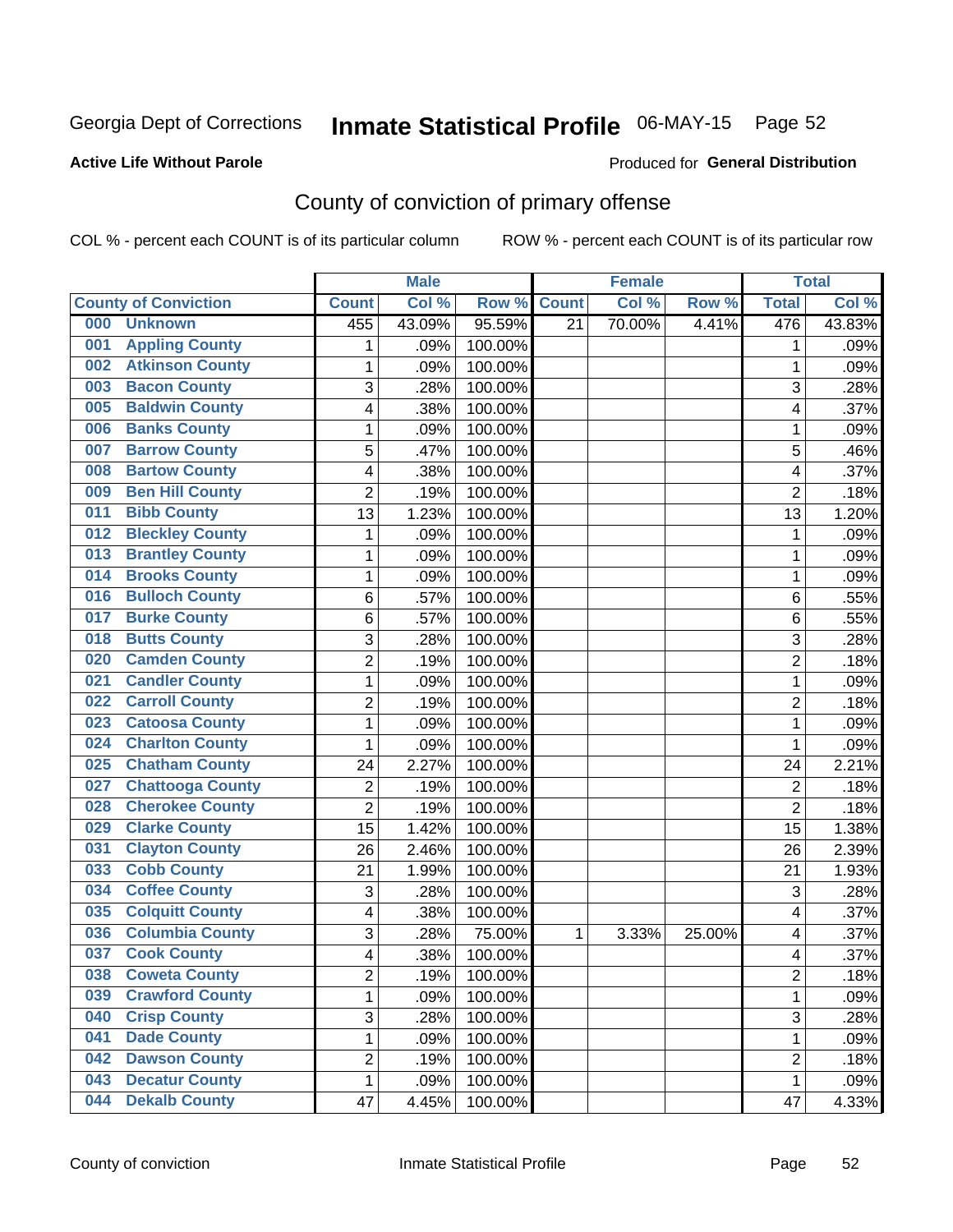## Inmate Statistical Profile 06-MAY-15 Page 53

#### **Active Life Without Parole**

#### Produced for General Distribution

## County of conviction of primary offense

COL % - percent each COUNT is of its particular column

|                                |                | <b>Male</b> |         |              | <b>Female</b> |       |                | <b>Total</b> |
|--------------------------------|----------------|-------------|---------|--------------|---------------|-------|----------------|--------------|
| <b>County of Conviction</b>    | <b>Count</b>   | Col %       | Row %   | <b>Count</b> | Col %         | Row % | <b>Total</b>   | Col %        |
| <b>Dodge County</b><br>045     | 1              | .09%        | 100.00% |              |               |       | 1              | .09%         |
| <b>Dooly County</b><br>046     | 1              | .09%        | 100.00% |              |               |       | 1              | .09%         |
| <b>Dougherty County</b><br>047 | 17             | 1.61%       | 100.00% |              |               |       | 17             | 1.57%        |
| <b>Douglas County</b><br>048   | 16             | 1.52%       | 94.12%  | 1            | 3.33%         | 5.88% | 17             | 1.57%        |
| <b>Early County</b><br>049     | 1              | .09%        | 100.00% |              |               |       | 1              | .09%         |
| <b>Elbert County</b><br>052    | 3              | .28%        | 100.00% |              |               |       | 3              | .28%         |
| <b>Emanuel County</b><br>053   | $\overline{2}$ | .19%        | 100.00% |              |               |       | $\overline{2}$ | .18%         |
| <b>Fayette County</b><br>056   | 4              | .38%        | 100.00% |              |               |       | 4              | .37%         |
| <b>Floyd County</b><br>057     | 8              | .76%        | 100.00% |              |               |       | 8              | .74%         |
| <b>Franklin County</b><br>059  | $\mathbf{1}$   | .09%        | 100.00% |              |               |       | 1              | .09%         |
| <b>Fulton County</b><br>060    | 95             | 9.00%       | 96.94%  | 3            | 10.00%        | 3.06% | 98             | 9.02%        |
| <b>Gilmer County</b><br>061    | 1              | .09%        | 100.00% |              |               |       | 1              | .09%         |
| <b>Glynn County</b><br>063     | 10             | .95%        | 90.91%  | 1            | 3.33%         | 9.09% | 11             | 1.01%        |
| <b>Gordon County</b><br>064    | 3              | .28%        | 100.00% |              |               |       | 3              | .28%         |
| <b>Grady County</b><br>065     | 1              | .09%        | 100.00% |              |               |       | $\mathbf 1$    | .09%         |
| <b>Greene County</b><br>066    | 1              | .09%        | 100.00% |              |               |       | 1              | .09%         |
| <b>Gwinnett County</b><br>067  | 13             | 1.23%       | 100.00% |              |               |       | 13             | 1.20%        |
| <b>Habersham County</b><br>068 | 3              | .28%        | 100.00% |              |               |       | 3              | .28%         |
| <b>Hall County</b><br>069      | 11             | 1.04%       | 100.00% |              |               |       | 11             | 1.01%        |
| <b>Haralson County</b><br>071  | $\mathbf 2$    | .19%        | 100.00% |              |               |       | $\overline{2}$ | .18%         |
| <b>Harris County</b><br>072    | 1              | .09%        | 100.00% |              |               |       | $\mathbf 1$    | .09%         |
| 073<br><b>Hart County</b>      | 3              | .28%        | 100.00% |              |               |       | 3              | .28%         |
| <b>Henry County</b><br>075     | 8              | .76%        | 100.00% |              |               |       | 8              | .74%         |
| <b>Houston County</b><br>076   | 9              | .85%        | 100.00% |              |               |       | 9              | .83%         |
| <b>Jackson County</b><br>078   | 4              | .38%        | 100.00% |              |               |       | 4              | .37%         |
| <b>Jasper County</b><br>079    | 1              | .09%        | 100.00% |              |               |       | 1              | .09%         |
| <b>Jefferson County</b><br>081 | 1              | .09%        | 100.00% |              |               |       | $\mathbf{1}$   | .09%         |
| <b>Jones County</b><br>084     | 1              | .09%        | 100.00% |              |               |       | $\mathbf 1$    | .09%         |
| <b>Lamar County</b><br>085     | 1              | .09%        | 100.00% |              |               |       | $\mathbf 1$    | .09%         |
| <b>Lanier County</b><br>086    | $\mathbf{1}$   | .09%        | 100.00% |              |               |       | $\mathbf 1$    | .09%         |
| <b>Laurens County</b><br>087   | 3              | .28%        | 100.00% |              |               |       | 3              | .28%         |
| 088<br><b>Lee County</b>       | 2              | .19%        | 100.00% |              |               |       | 2              | .18%         |
| <b>Liberty County</b><br>089   | 5              | .47%        | 100.00% |              |               |       | 5              | .46%         |
| <b>Long County</b><br>091      | 3              | .28%        | 100.00% |              |               |       | 3              | .28%         |
| <b>Lowndes County</b><br>092   | 8              | .76%        | 100.00% |              |               |       | 8              | .74%         |
| <b>Madison County</b><br>095   | 1              | .09%        | 100.00% |              |               |       | 1              | .09%         |
| <b>Marion County</b><br>096    | 1              | .09%        | 100.00% |              |               |       | 1              | .09%         |
| <b>Mcintosh County</b><br>098  | $\mathbf 1$    | .09%        | 100.00% |              |               |       | $\mathbf{1}$   | .09%         |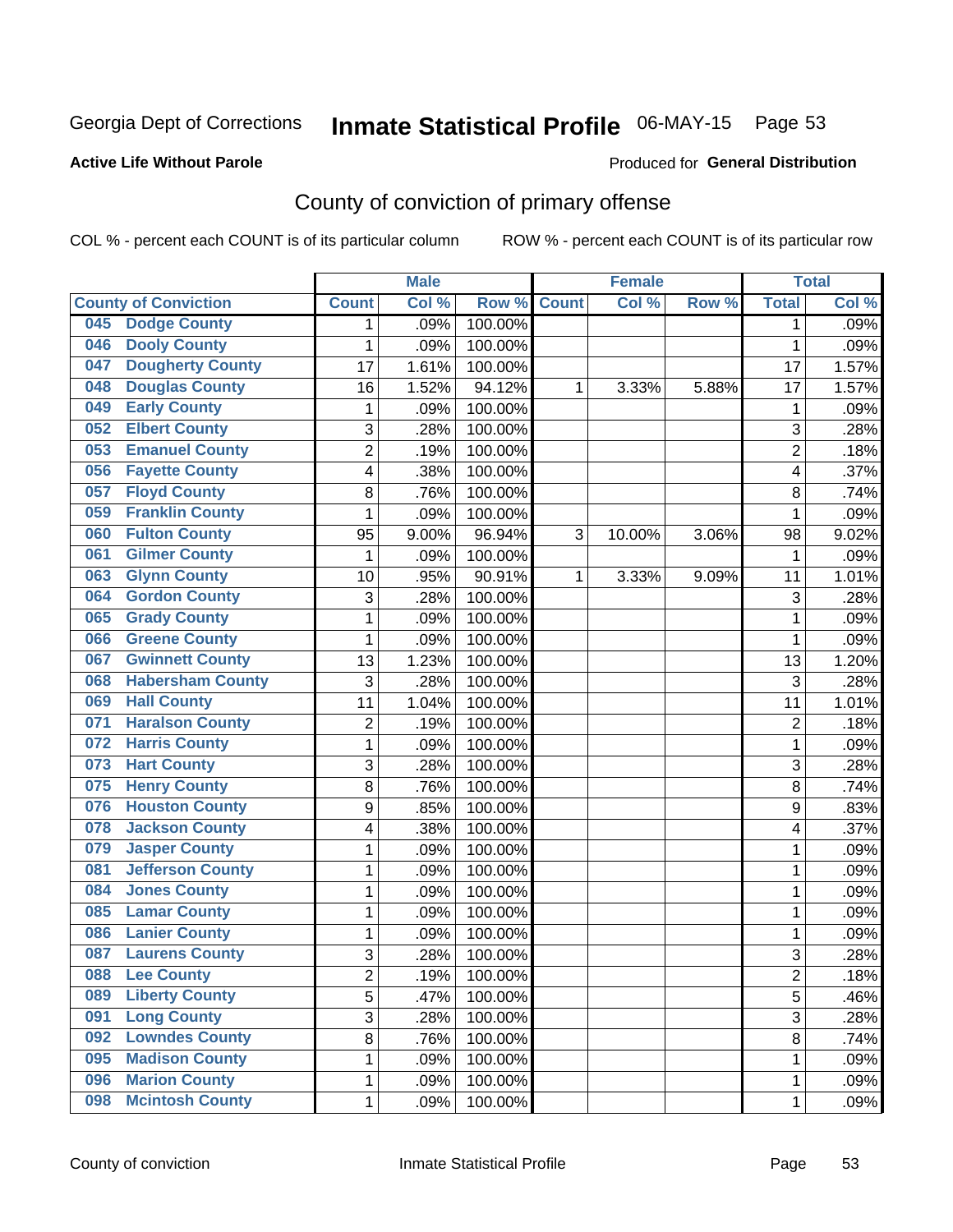## Inmate Statistical Profile 06-MAY-15 Page 54

#### **Active Life Without Parole**

#### **Produced for General Distribution**

## County of conviction of primary offense

COL % - percent each COUNT is of its particular column

|                                 |                | <b>Male</b> |         |              | <b>Female</b> |        |                | <b>Total</b> |
|---------------------------------|----------------|-------------|---------|--------------|---------------|--------|----------------|--------------|
| <b>County of Conviction</b>     | <b>Count</b>   | Col %       | Row %   | <b>Count</b> | Col%          | Row %  | <b>Total</b>   | Col %        |
| <b>Miller County</b><br>100     | 1              | .09%        | 100.00% |              |               |        | 1              | .09%         |
| <b>Monroe County</b><br>102     | 4              | .38%        | 100.00% |              |               |        | 4              | .37%         |
| <b>Murray County</b><br>105     | 1              | .09%        | 100.00% |              |               |        | 1              | .09%         |
| <b>Muscogee County</b><br>106   | 21             | 1.99%       | 100.00% |              |               |        | 21             | 1.93%        |
| <b>Newton County</b><br>107     | 5              | .47%        | 83.33%  | 1            | 3.33%         | 16.67% | 6              | .55%         |
| <b>Oglethorpe County</b><br>109 | 1              | .09%        | 100.00% |              |               |        | 1              | .09%         |
| <b>Paulding County</b><br>110   | 3              | .28%        | 100.00% |              |               |        | 3              | .28%         |
| <b>Pierce County</b><br>113     | 1              | .09%        | 100.00% |              |               |        | 1              | .09%         |
| <b>Pike County</b><br>114       | 3              | .28%        | 100.00% |              |               |        | 3              | .28%         |
| <b>Pulaski County</b><br>116    | 1              | .09%        | 100.00% |              |               |        | 1              | .09%         |
| <b>Putnam County</b><br>117     | 4              | .38%        | 100.00% |              |               |        | 4              | .37%         |
| <b>Randolph County</b><br>120   | 1              | .09%        | 100.00% |              |               |        | 1              | .09%         |
| <b>Richmond County</b><br>121   | 21             | 1.99%       | 95.45%  | 1            | 3.33%         | 4.55%  | 22             | 2.03%        |
| <b>Rockdale County</b><br>122   | 5              | .47%        | 100.00% |              |               |        | 5              | .46%         |
| <b>Screven County</b><br>124    | 1              | .09%        | 100.00% |              |               |        | 1              | .09%         |
| <b>Spalding County</b><br>126   | 4              | .38%        | 100.00% |              |               |        | 4              | .37%         |
| <b>Stephens County</b><br>127   | 1              | .09%        | 100.00% |              |               |        | 1              | .09%         |
| <b>Sumter County</b><br>129     | 1              | .09%        | 100.00% |              |               |        | 1              | .09%         |
| <b>Taliaferro County</b><br>131 | 1              | .09%        | 100.00% |              |               |        | 1              | .09%         |
| <b>Tattnall County</b><br>132   | $\overline{2}$ | .19%        | 100.00% |              |               |        | $\overline{2}$ | .18%         |
| <b>Taylor County</b><br>133     | 1              | .09%        | 100.00% |              |               |        | 1              | .09%         |
| <b>Telfair County</b><br>134    | 1              | .09%        | 100.00% |              |               |        | 1              | .09%         |
| <b>Terrell County</b><br>135    | 1              | .09%        | 100.00% |              |               |        | 1              | .09%         |
| <b>Thomas County</b><br>136     | $\overline{c}$ | .19%        | 100.00% |              |               |        | $\overline{2}$ | .18%         |
| <b>Tift County</b><br>137       | 5              | .47%        | 100.00% |              |               |        | 5              | .46%         |
| <b>Toombs County</b><br>138     | 5              | .47%        | 100.00% |              |               |        | 5              | .46%         |
| <b>Towns County</b><br>139      | 1              | .09%        | 100.00% |              |               |        | 1              | .09%         |
| <b>Treutlen County</b><br>140   | 1              | .09%        | 100.00% |              |               |        | 1              | .09%         |
| <b>Troup County</b><br>141      | $\overline{2}$ | .19%        | 100.00% |              |               |        | $\overline{2}$ | .18%         |
| <b>Upson County</b><br>145      | 1              | .09%        | 100.00% |              |               |        | 1              | .09%         |
| <b>Walker County</b><br>146     | $\overline{c}$ | .19%        | 66.67%  | 1            | 3.33%         | 33.33% | 3              | .28%         |
| 147<br><b>Walton County</b>     | 6              | .57%        | 100.00% |              |               |        | 6              | .55%         |
| <b>Ware County</b><br>148       | 9              | .85%        | 100.00% |              |               |        | 9              | .83%         |
| <b>Washington County</b><br>150 | 4              | .38%        | 100.00% |              |               |        | 4              | .37%         |
| <b>Wayne County</b><br>151      | 1              | .09%        | 100.00% |              |               |        | 1              | .09%         |
| <b>Whitfield County</b><br>155  | 6              | .57%        | 100.00% |              |               |        | 6              | .55%         |
| <b>Wilkes County</b><br>157     | $\overline{c}$ | .19%        | 100.00% |              |               |        | $\overline{2}$ | .18%         |
| <b>Worth County</b><br>159      | $\mathbf 1$    | .09%        | 100.00% |              |               |        | 1              | .09%         |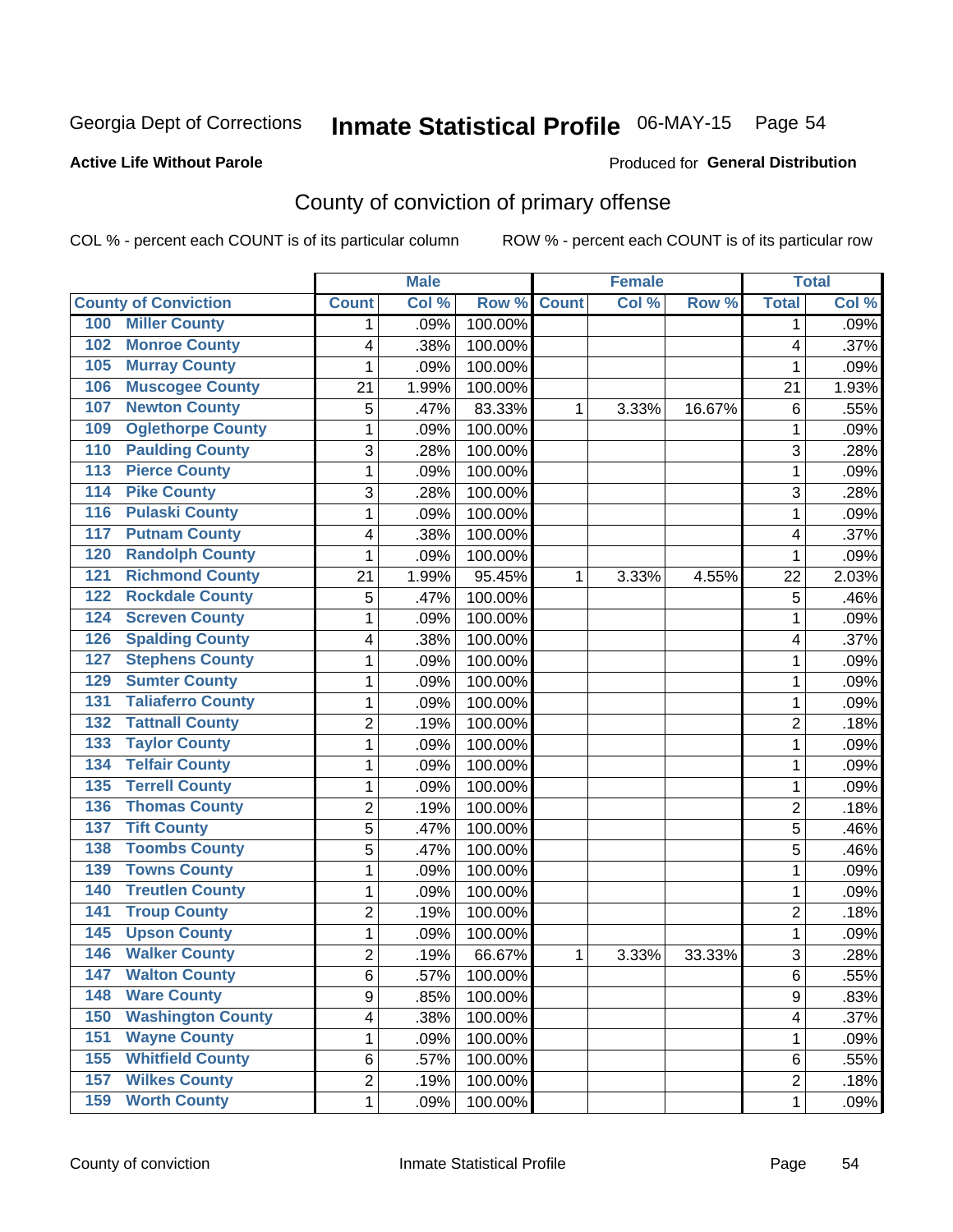## Inmate Statistical Profile 06-MAY-15 Page 55

#### **Active Life Without Parole**

#### Produced for General Distribution

## County of conviction of primary offense

COL % - percent each COUNT is of its particular column

|                             |              | <b>Male</b> |                    |    | <b>Female</b> |          |              | $\tau$ otal |
|-----------------------------|--------------|-------------|--------------------|----|---------------|----------|--------------|-------------|
| <b>County of Conviction</b> | <b>Count</b> | Col %       | <b>Row % Count</b> |    | Col %         | Row %    | <b>Total</b> | Col %       |
| <b>Total Rported</b>        | 1,056        | 100%        | 97.24%1            | 30 | $100\%$       | $2.76\%$ | .086         | 100%        |

| <b>Not Repo</b><br>aported? |      |    |       |
|-----------------------------|------|----|-------|
| <b>Total</b><br>Grar        | ,056 | 30 | 0.086 |

| <b>Mode</b><br>frequent)<br>. ו <b>MOST</b> ב | ∖known | Unknown | <b>nknown</b> |
|-----------------------------------------------|--------|---------|---------------|
|-----------------------------------------------|--------|---------|---------------|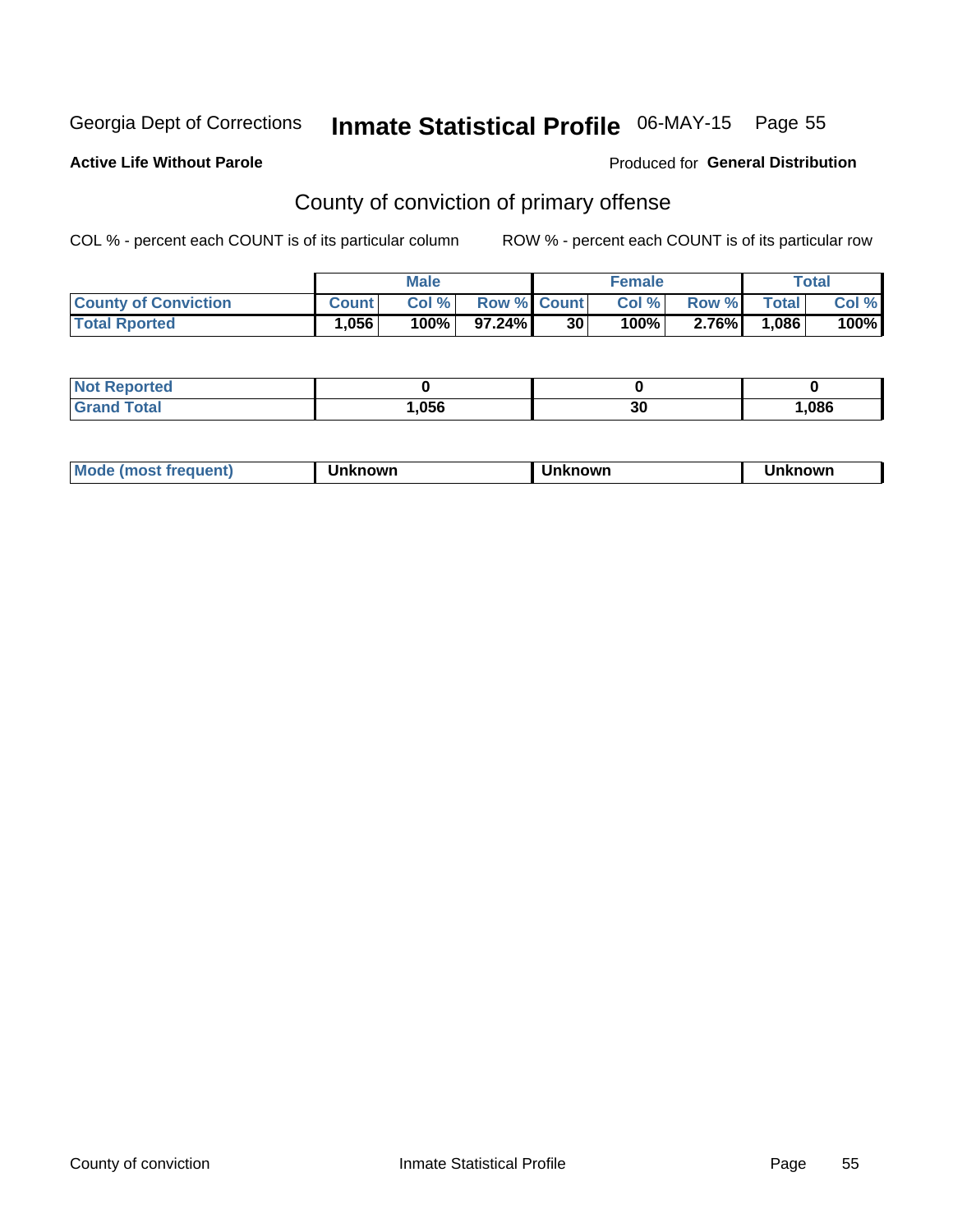### Georgia Dept of Corrections **Active Life Without Parole**

## Inmate Statistical Profile 06-MAY-15 Page 56

Produced for General Distribution

## Circuit of conviction of primary offense

COL % - percent each COUNT is of its particular column ROW % - percent each COUNT is of its particular row

|                         |                                 |                           | <b>Male</b> |         |                | <b>Female</b> |        |                | <b>Total</b> |
|-------------------------|---------------------------------|---------------------------|-------------|---------|----------------|---------------|--------|----------------|--------------|
|                         | <b>Circuit of Conviction</b>    | <b>Count</b>              | Col %       | Row %   | <b>Count</b>   | Col %         | Row %  | <b>Total</b>   | Col %        |
| 1                       | <b>Alapaha Circuit</b>          | 6                         | 1.00%       | 100.00% |                |               |        | 6              | .98%         |
| $\overline{2}$          | <b>Alcovy Circuit</b>           | 11                        | 1.83%       | 91.67%  | 1              | 11.11%        | 8.33%  | 12             | 1.97%        |
| $\overline{\mathbf{3}}$ | <b>Atlanta Circuit</b>          | 95                        | 15.81%      | 96.94%  | 3              | 33.33%        | 3.06%  | 98             | 16.07%       |
| 4                       | <b>Atlantic Circuit</b>         | 11                        | 1.83%       | 100.00% |                |               |        | 11             | 1.80%        |
| 5                       | <b>Augusta Circuit</b>          | 30                        | 4.99%       | 93.75%  | $\overline{2}$ | 22.22%        | 6.25%  | 32             | 5.25%        |
| $\overline{6}$          | <b>Blue Ridge Circuit</b>       | $\overline{2}$            | .33%        | 100.00% |                |               |        | $\overline{2}$ | .33%         |
| 7                       | <b>Brunswick Circuit</b>        | 14                        | 2.33%       | 93.33%  | $\mathbf{1}$   | 11.11%        | 6.67%  | 15             | 2.46%        |
| 8                       | <b>Chattahoochee Circuit</b>    | 24                        | 3.99%       | 100.00% |                |               |        | 24             | 3.93%        |
| 9                       | <b>Cherokee Circuit</b>         | $\overline{7}$            | 1.16%       | 100.00% |                |               |        | $\overline{7}$ | 1.15%        |
| 10                      | <b>Clayton Circuit</b>          | 26                        | 4.33%       | 100.00% |                |               |        | 26             | 4.26%        |
| $\overline{11}$         | <b>Cobb Circuit</b>             | 21                        | 3.49%       | 100.00% |                |               |        | 21             | 3.44%        |
| $\overline{12}$         | <b>Conasauga Circuit</b>        | $\overline{7}$            | 1.16%       | 100.00% |                |               |        | $\overline{7}$ | 1.15%        |
| $\overline{13}$         | <b>Cordele Circuit</b>          | 6                         | 1.00%       | 100.00% |                |               |        | 6              | .98%         |
| 14                      | <b>Coweta Circuit</b>           | 6                         | 1.00%       | 100.00% |                |               |        | 6              | .98%         |
| $\overline{15}$         | <b>Dougherty Circuit</b>        | 17                        | 2.83%       | 100.00% |                |               |        | 17             | 2.79%        |
| 16                      | <b>Dublin Circuit</b>           | 4                         | .67%        | 100.00% |                |               |        | 4              | .66%         |
| $\overline{17}$         | <b>Eastern Circuit</b>          | 24                        | 3.99%       | 100.00% |                |               |        | 24             | 3.93%        |
| $\overline{18}$         | <b>Flint Circuit</b>            | 8                         | 1.33%       | 100.00% |                |               |        | 8              | 1.31%        |
| 19                      | <b>Griffin Circuit</b>          | 12                        | 2.00%       | 100.00% |                |               |        | 12             | 1.97%        |
| 20                      | <b>Gwinnett Circuit</b>         | 13                        | 2.16%       | 100.00% |                |               |        | 13             | 2.13%        |
| $\overline{21}$         | <b>Houston Circuit</b>          | 9                         | 1.50%       | 100.00% |                |               |        | 9              | 1.48%        |
| $\overline{22}$         | <b>Lookout Mountain Circuit</b> | 6                         | 1.00%       | 85.71%  | $\mathbf{1}$   | 11.11%        | 14.29% | $\overline{7}$ | 1.15%        |
| 23                      | <b>Macon Circuit</b>            | 14                        | 2.33%       | 100.00% |                |               |        | 14             | 2.30%        |
| 24                      | <b>Middle Circuit</b>           | 13                        | 2.16%       | 100.00% |                |               |        | 13             | 2.13%        |
| $\overline{25}$         | <b>Mountain Circuit</b>         | $\overline{\mathbf{4}}$   | .67%        | 100.00% |                |               |        | $\overline{4}$ | .66%         |
| 26                      | <b>Northeastern Circuit</b>     | 13                        | 2.16%       | 100.00% |                |               |        | 13             | 2.13%        |
| $\overline{27}$         | <b>Northern Circuit</b>         | 9                         | 1.50%       | 100.00% |                |               |        | 9              | 1.48%        |
| 28                      | <b>Ocmulgee Circuit</b>         | 11                        | 1.83%       | 100.00% |                |               |        | 11             | 1.80%        |
| 29                      | <b>Oconee Circuit</b>           | 4                         | .67%        | 100.00% |                |               |        | 4              | .66%         |
| 30                      | <b>Ogeechee Circuit</b>         | $\overline{7}$            | 1.16%       | 100.00% |                |               |        | 7              | 1.15%        |
| $\overline{31}$         | <b>Pataula Circuit</b>          | 4                         | .67%        | 100.00% |                |               |        | 4              | .66%         |
| 32                      | <b>Piedmont Circuit</b>         | 10                        | 1.66%       | 100.00% |                |               |        | 10             | 1.64%        |
| 33                      | <b>Rome Circuit</b>             | 8                         | 1.33%       | 100.00% |                |               |        | 8              | 1.31%        |
| 34                      | <b>South Georgia Circuit</b>    | $\overline{2}$            | .33%        | 100.00% |                |               |        | $\overline{2}$ | .33%         |
| 35                      | <b>Southern Circuit</b>         | 15                        | 2.50%       | 100.00% |                |               |        | 15             | 2.46%        |
| 36                      | <b>Southwestern Circuit</b>     | $\ensuremath{\mathsf{3}}$ | .50%        | 100.00% |                |               |        | $\sqrt{3}$     | .49%         |
| 37                      | <b>Stone Mountain Circuit</b>   | 47                        | 7.82%       | 100.00% |                |               |        | 47             | 7.70%        |
| 38                      | <b>Tallapoosa Circuit</b>       | $\overline{2}$            | .33%        | 100.00% |                |               |        | $\overline{2}$ | .33%         |
| 39                      | <b>Tifton Circuit</b>           | 6                         | 1.00%       | 100.00% |                |               |        | 6              | .98%         |
| 40                      | <b>Toombs Circuit</b>           | $\overline{3}$            | .50%        | 100.00% |                |               |        | 3              | .49%         |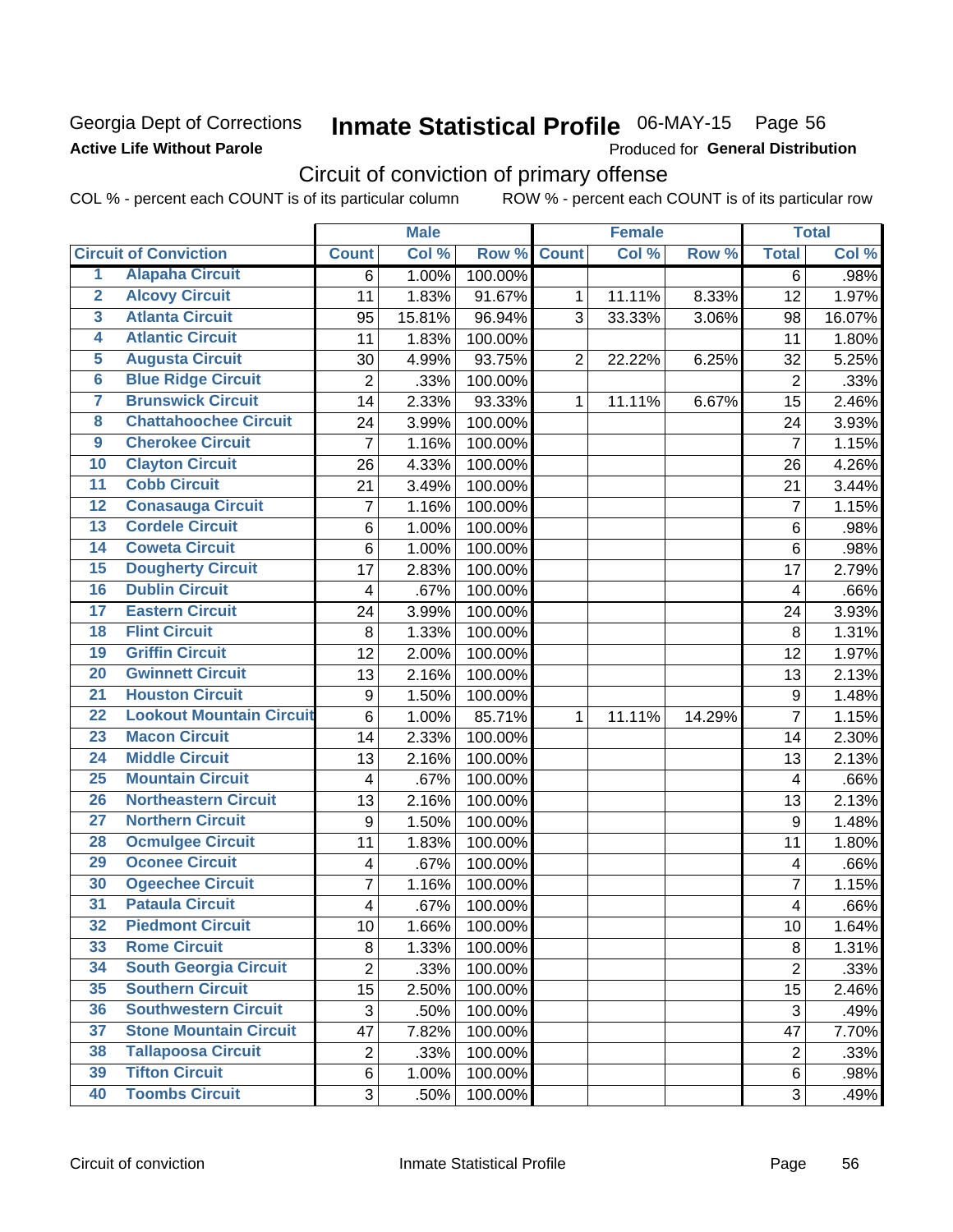### Georgia Dept of Corrections **Active Life Without Parole**

## Inmate Statistical Profile 06-MAY-15 Page 57

Produced for General Distribution

## Circuit of conviction of primary offense

COL % - percent each COUNT is of its particular column ROW % - percent each COUNT is of its particular row

|    |                                  |                 | <b>Male</b>    |         |              | <b>Female</b>  |       |              | <b>Total</b>   |
|----|----------------------------------|-----------------|----------------|---------|--------------|----------------|-------|--------------|----------------|
|    | <b>Circuit of Conviction</b>     | <b>Count</b>    | Col %          | Row %   | <b>Count</b> | Col%           | Row % | <b>Total</b> | Col %          |
| 41 | <b>Waycross Circuit</b>          | 18              | 3.00%          | 100.00% |              |                |       | 18           | 2.95%          |
| 42 | <b>Western Circuit</b>           | 15 <sub>2</sub> | 2.50%          | 100.00% |              |                |       | 15           | 2.46%          |
| 43 | <b>Rockdale Circuit</b>          | 5               | .83%           | 100.00% |              |                |       | 5            | .82%           |
| 44 | <b>Douglas Circuit</b>           | 16              | 2.66%          | 94.12%  | 1            | 11.11%         | 5.88% | 17           | 2.79%          |
| 45 | <b>Appalachian Circuit</b>       |                 | .17%           | 100.00% |              |                |       |              | .16%           |
| 46 | <b>Enotah Circuit</b>            |                 | .17%           | 100.00% |              |                |       |              | .16%           |
| 48 | <b>Towaliga Judicial Circuit</b> | 8               | 1.33%          | 100.00% |              |                |       | 8            | 1.31%          |
| 49 | <b>Paulding Circuit</b>          | 3               | .50%           | 100.00% |              |                |       | 3            | .49%           |
|    | <b>Total Rported</b>             | 601             | 100%           | 98.52%  | 9            | 100%           | 1.48% | 610          | 100%           |
|    | <b>Not Reported</b>              |                 | 455            |         |              | 21             |       |              | 476            |
|    | <b>Grand Total</b>               |                 | 1,056          |         |              | 30             |       |              | 1,086          |
|    |                                  |                 |                |         |              |                |       |              |                |
|    | <b>Mode (most frequent)</b>      |                 | <b>Atlanta</b> |         |              | <b>Atlanta</b> |       |              | <b>Atlanta</b> |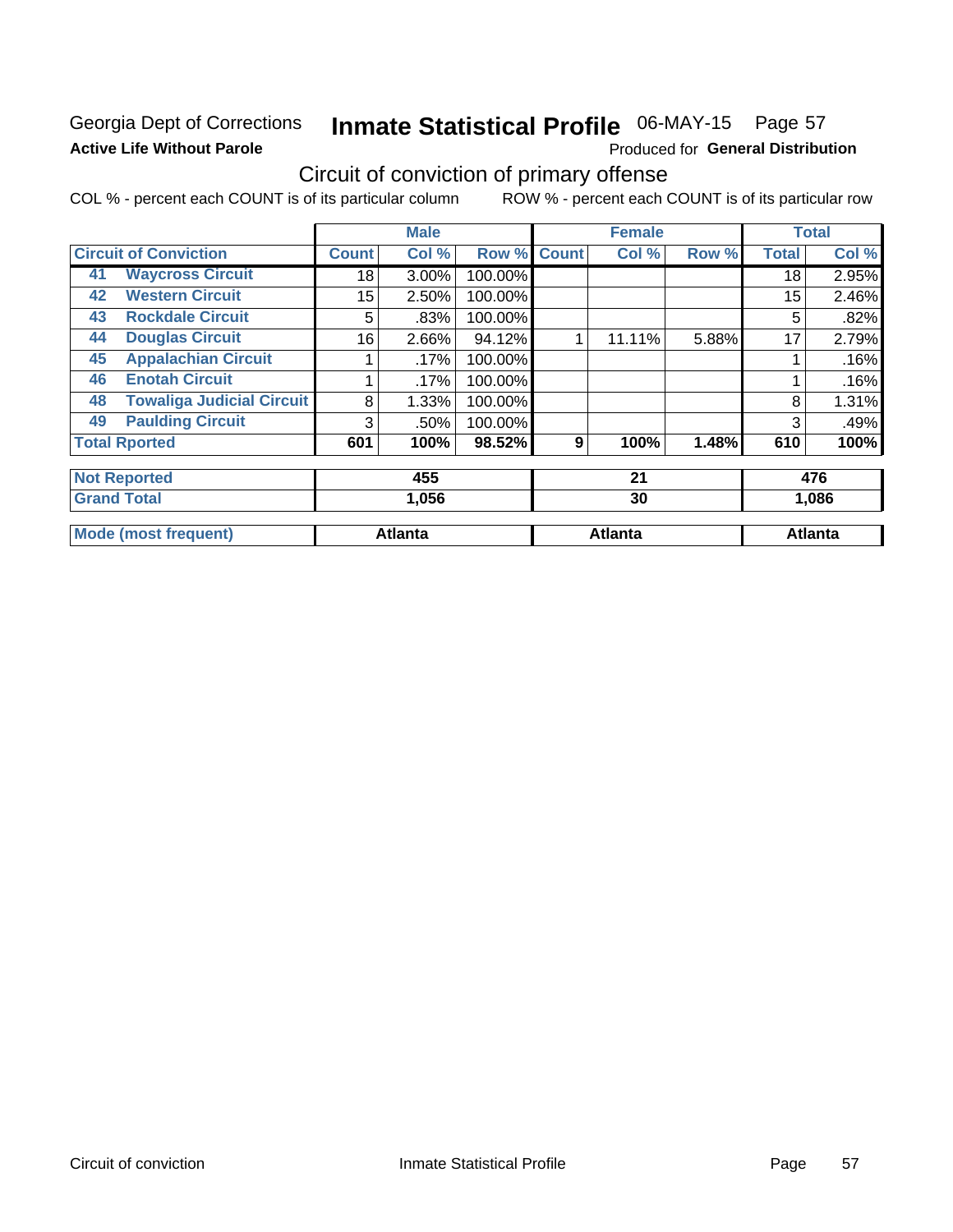#### **Active Life Without Parole**

#### **Produced for General Distribution**

### Years served (jail + prison) in this incarceration

COL % - percent each COUNT is of its particular column

|                       |                 | <b>Male</b> |         |                 | <b>Female</b> |       |                  | <b>Total</b> |
|-----------------------|-----------------|-------------|---------|-----------------|---------------|-------|------------------|--------------|
| <b>Years Served</b>   | <b>Count</b>    | Col %       | Row %   | <b>Count</b>    | Col %         | Row % | <b>Total</b>     | Col %        |
| Less than one year    | 93              | 8.81%       | 96.88%  | 3               | 10.00%        | 3.13% | $\overline{96}$  | 8.84%        |
| 1 to 1.99 years       | 93              | 8.81%       | 93.94%  | 6               | 20.00%        | 6.06% | 99               | 9.12%        |
| 2 to 2.99 years       | 96              | 9.09%       | 91.43%  | 9               | 30.00%        | 8.57% | 105              | 9.67%        |
| 3 to 3.99 years       | 83              | 7.86%       | 98.81%  | 1               | 3.33%         | 1.19% | 84               | 7.73%        |
| 4 to 4.99 years       | 57              | 5.40%       | 98.28%  | 1               | 3.33%         | 1.72% | 58               | 5.34%        |
| 5 to 5.99 years       | 43              | 4.07%       | 100.00% |                 |               |       | 43               | 3.96%        |
| 6 to 6.99 years       | $\overline{22}$ | 2.08%       | 100.00% |                 |               |       | 22               | 2.03%        |
| 7 to 7.99 years       | 36              | 3.41%       | 100.00% |                 |               |       | 36               | 3.31%        |
| 8 to 8.99 years       | 27              | 2.56%       | 93.10%  | 2               | 6.67%         | 6.90% | 29               | 2.67%        |
| 9 to 9.99 years       | 29              | 2.75%       | 96.67%  | 1               | 3.33%         | 3.33% | 30               | 2.76%        |
| 10 to 10.99 years     | 31              | 2.94%       | 100.00% |                 |               |       | 31               | 2.85%        |
| 11 to 11.99 years     | 30              | 2.84%       | 96.77%  | 1               | 3.33%         | 3.23% | 31               | 2.85%        |
| 12 to 12.99 years     | 42              | 3.98%       | 91.30%  | 4               | 13.33%        | 8.70% | 46               | 4.24%        |
| 13 to 13.99 years     | 38              | 3.60%       | 100.00% |                 |               |       | 38               | 3.50%        |
| 14 to 14.99 years     | 49              | 4.64%       | 100.00% |                 |               |       | 49               | 4.51%        |
| 15 to 15.99 years     | 39              | 3.69%       | 100.00% |                 |               |       | 39               | 3.59%        |
| 16 to 16.99 years     | 32              | 3.03%       | 96.97%  | 1               | 3.33%         | 3.03% | 33               | 3.04%        |
| 17 to 17.99 years     | 51              | 4.83%       | 98.08%  | 1               | 3.33%         | 1.92% | 52               | 4.79%        |
| 18 to 18.99 years     | 43              | 4.07%       | 100.00% |                 |               |       | 43               | 3.96%        |
| 19 to 19.99 years     | 32              | 3.03%       | 100.00% |                 |               |       | 32               | 2.95%        |
| 20 to 20.99 years     | 27              | 2.56%       | 100.00% |                 |               |       | 27               | 2.49%        |
| 21 to 21.99 years     | 23              | 2.18%       | 100.00% |                 |               |       | 23               | 2.12%        |
| 22 to 22.99 years     | 9               | 0.85%       | 100.00% |                 |               |       | $\boldsymbol{9}$ | 0.83%        |
| 23 to 23.99 years     | 3               | 0.28%       | 100.00% |                 |               |       | $\mathbf{3}$     | 0.28%        |
| 24 to 24.99 years     | 4               | 0.38%       | 100.00% |                 |               |       | 4                | 0.37%        |
| 25 to 25.99 years     | $\mathbf{1}$    | 0.09%       | 100.00% |                 |               |       | $\mathbf{1}$     | 0.09%        |
| 26 to 26.99 years     | 8               | 0.76%       | 100.00% |                 |               |       | 8                | 0.74%        |
| 27 to 27.99 years     | $\overline{c}$  | 0.19%       | 100.00% |                 |               |       | $\overline{c}$   | 0.18%        |
| 28 to 28.99 years     | 3               | 0.28%       | 100.00% |                 |               |       | 3                | 0.28%        |
| Thirty + years        | 10              | 0.95%       | 100.00% |                 |               |       | 10               | 0.92%        |
| <b>Total Reported</b> | 1,056           | 100%        | 97.24%  | $\overline{30}$ | 100%          | 2.76% | 1,086            | 100.0%       |

| <b>Not Reported</b>      |                 |                    |                 |
|--------------------------|-----------------|--------------------|-----------------|
| <b>Grand Total</b>       | 1,056           | 30                 | 1,086           |
|                          |                 |                    |                 |
| <b>Mean</b><br>(average) | 9.6             | 5.47               | 9.49            |
| <b>Median (middle)</b>   | 8.145           | 2.435              | 8.01            |
| Mode (most frequent)     | 2 to 2.99 years | Less than one year | 1 to 1.99 years |
|                          |                 |                    |                 |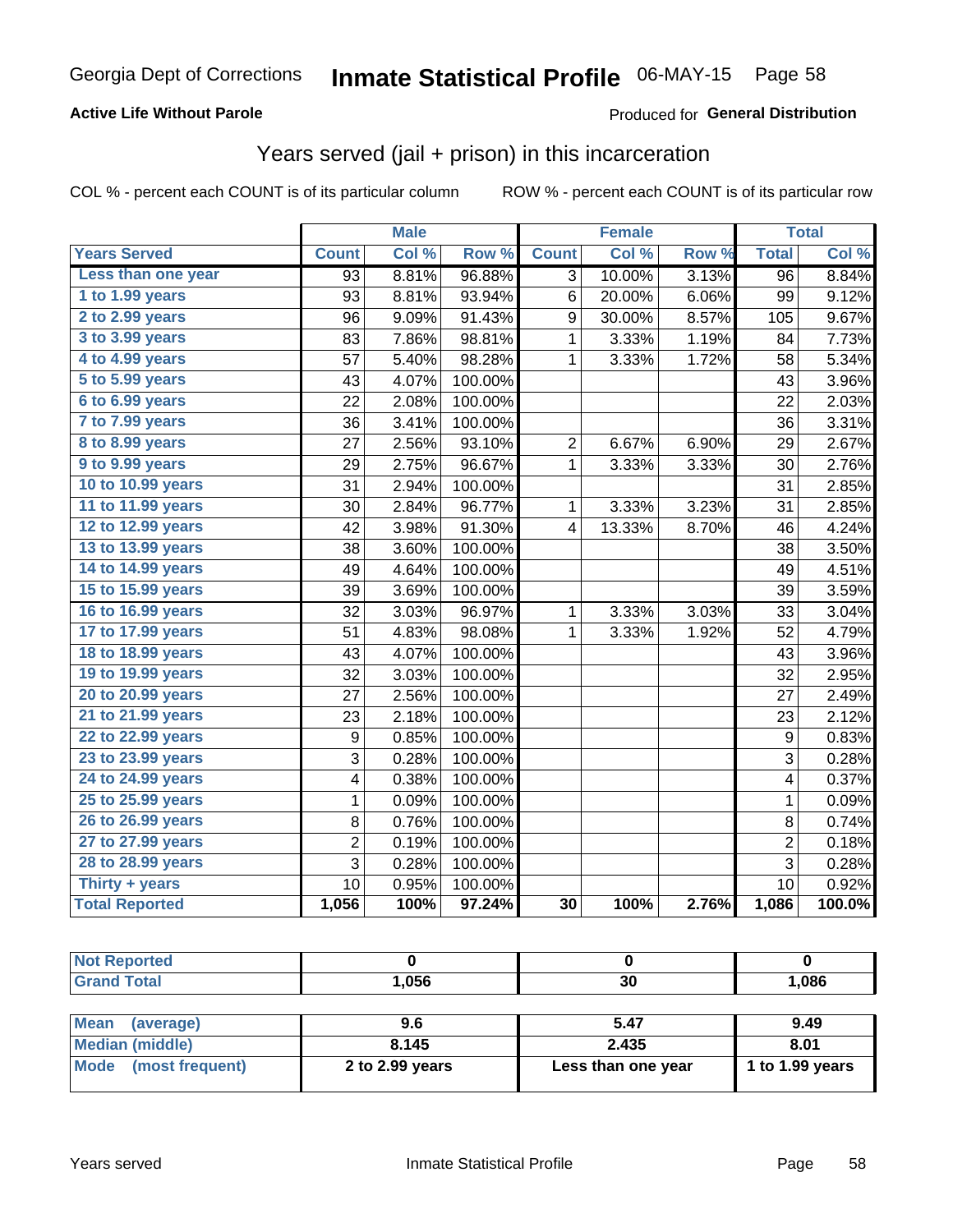## Inmate Statistical Profile 06-MAY-15 Page 59

#### **Active Life Without Parole**

Produced for General Distribution

### Results of most recent HIV tests

COL % - percent each COUNT is of its particular column

|                         |              | <b>Male</b> |         |              | <b>Female</b> |        |       | Total  |
|-------------------------|--------------|-------------|---------|--------------|---------------|--------|-------|--------|
| <b>HIV Test Results</b> | <b>Count</b> | Col%        | Row %   | <b>Count</b> | Col %         | Row %  | Total | Col %  |
| <b>Positive</b>         |              | 0.68%       | 87.50%  |              | $3.33\%$      | 12.50% |       | 0.75%  |
| <b>Negative</b>         | .025         | $99.32\%$   | 97.25%  | 29           | $96.67\%$     | 2.75%  | 1,054 | 99.25% |
| <b>Total Reported</b>   | ,032         | 100%        | 97.18%I | 30           | 100%          | 2.82%  | 1,062 | 100%   |

| <b>Not Reported</b> | 44   |          | - -  |
|---------------------|------|----------|------|
| <b>Total</b>        | .056 | ^^<br>ას | ,086 |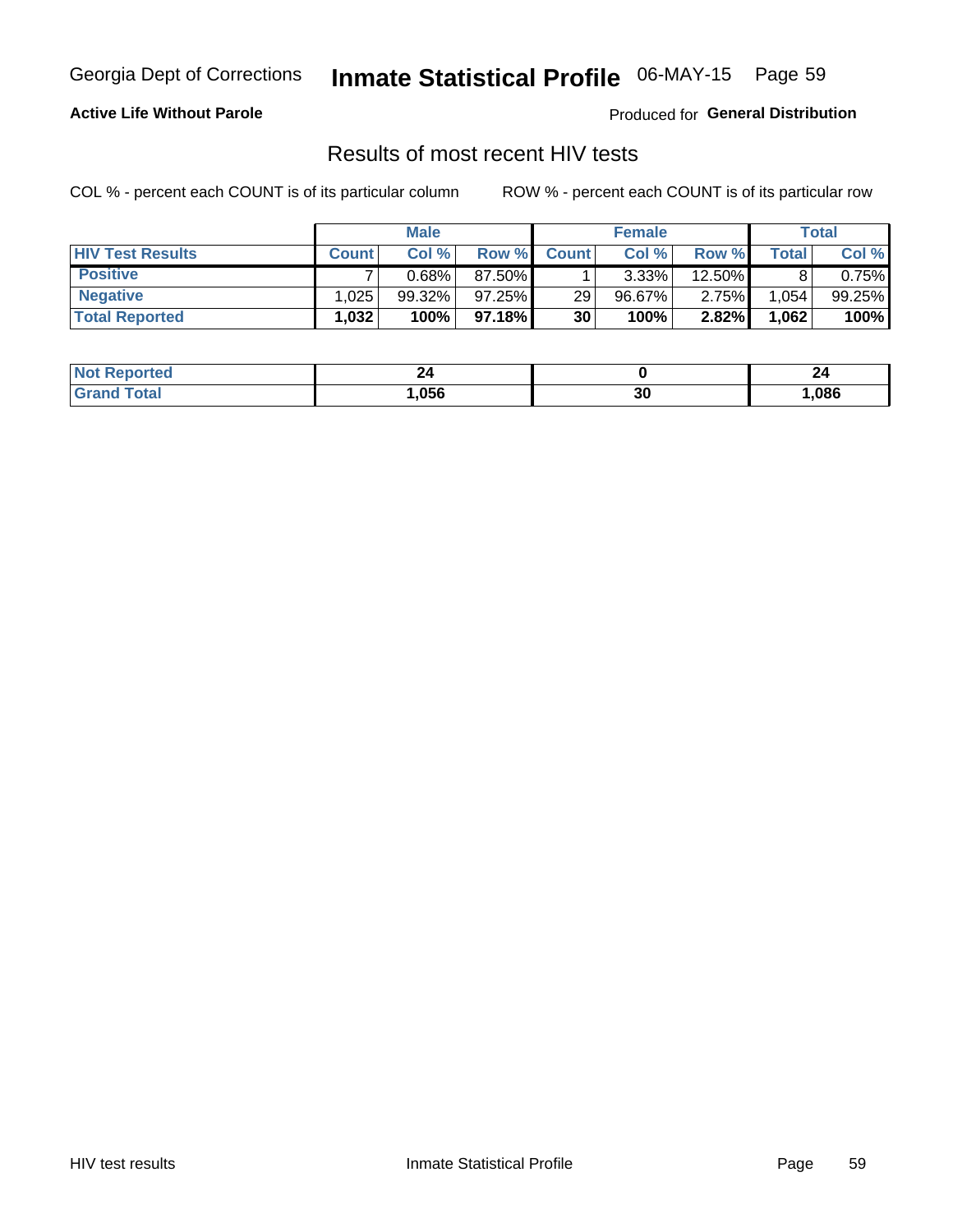#### **Active Life Without Parole**

Produced for General Distribution

### Results of most recent tuberculosis test

COL % - percent each COUNT is of its particular column

|                                  | <b>Male</b>  |        |           | <b>Female</b> |           |          | Total |        |
|----------------------------------|--------------|--------|-----------|---------------|-----------|----------|-------|--------|
| <b>Tuberculosis Test Results</b> | <b>Count</b> | Col%   | Row %I    | <b>Count</b>  | Col%      | Row %    | Total | Col %  |
| <b>Positive on current test</b>  | 239          | 23.07% | 98.76%    |               | $10.00\%$ | 1.24%    | 242   | 22.70% |
| <b>Negative</b>                  | 797          | 76.93% | 96.72%    | 27            | 90.00%    | $3.28\%$ | 824   | 77.30% |
| <b>Total Reported</b>            | .036         | 100%   | $97.19\%$ | 30            | 100%      | 2.81%    | 1,066 | 100%   |

| <b>Not Reported</b> | ኅለ<br>Zu |    | ኅለ<br>δW |
|---------------------|----------|----|----------|
| Total               | 056, ا   | 30 | ,086     |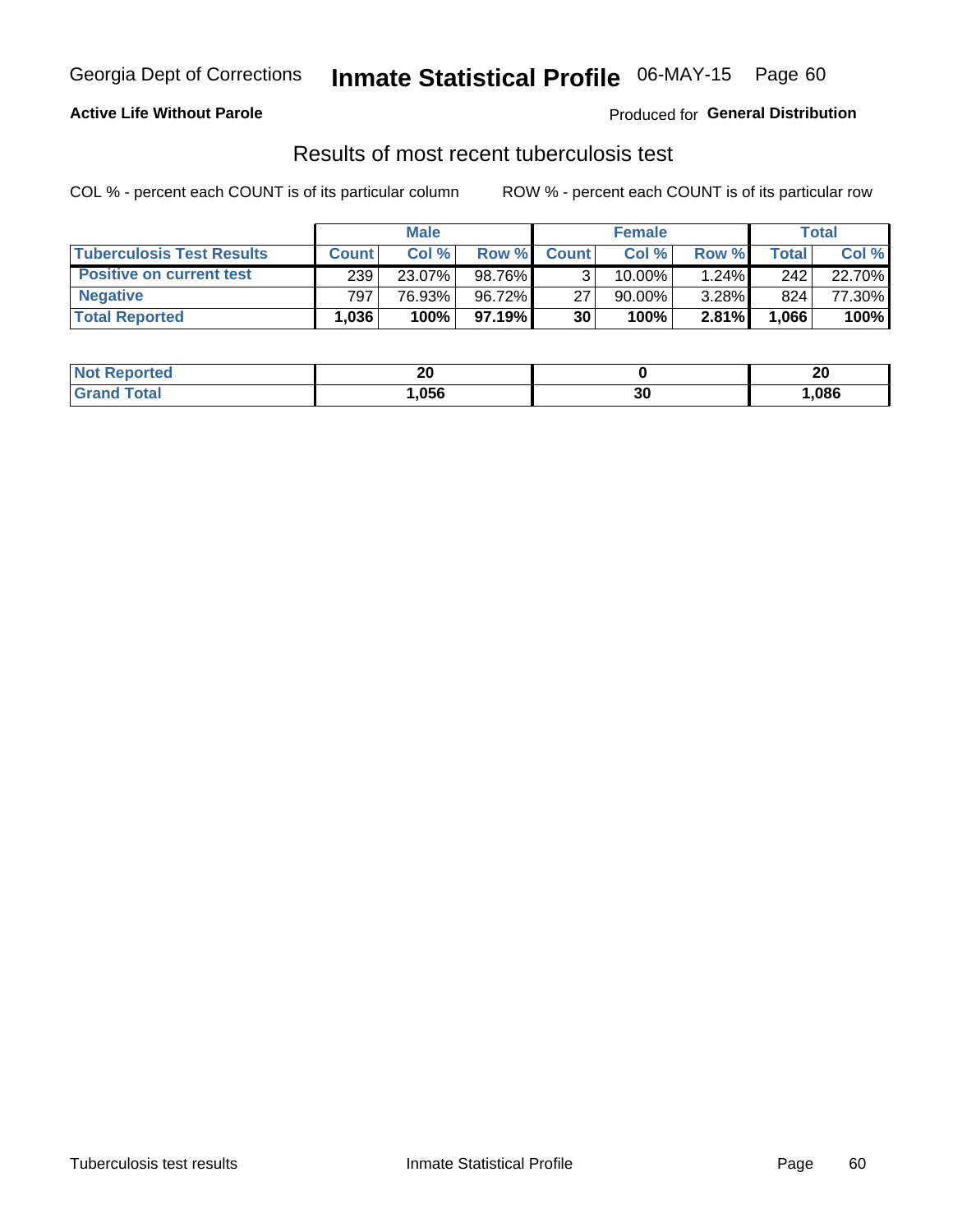## Georgia Dept of Corrections **Inmate Statistical Profile** 06-MAY-15 Page 61

#### **Active Life Without Parole**

Produced for **General Distribution**

### Results of most recent syphilis test

COL % - percent each COUNT is of its particular column ROW % - percent each COUNT is of its particular row

|                                 | <b>Male</b>  |           |           | <b>Female</b> |           |          | Total        |        |
|---------------------------------|--------------|-----------|-----------|---------------|-----------|----------|--------------|--------|
| <b>Syphilis Test Results</b>    | <b>Count</b> | Col%      | Row %     | <b>Count</b>  | Col %     | Row %    | <b>Total</b> | Col %  |
| <b>Positive on current test</b> | 16           | $2.54\%$  | $94.12\%$ |               | 9.09%     | $5.88\%$ | 17           | 2.65%  |
| <b>Negative</b>                 | 614          | $97.46\%$ | 98.40%    | 10            | $90.91\%$ | $1.60\%$ | 624          | 97.35% |
| <b>Total Reported</b>           | 630          | 100%      | 98.28%    | 11            | 100%      | 1.72%    | 641          | 100%   |

| <b>Not Reported</b> | 426  |    | 445  |
|---------------------|------|----|------|
| <b>Grand Total</b>  | ,056 | 30 | ,086 |